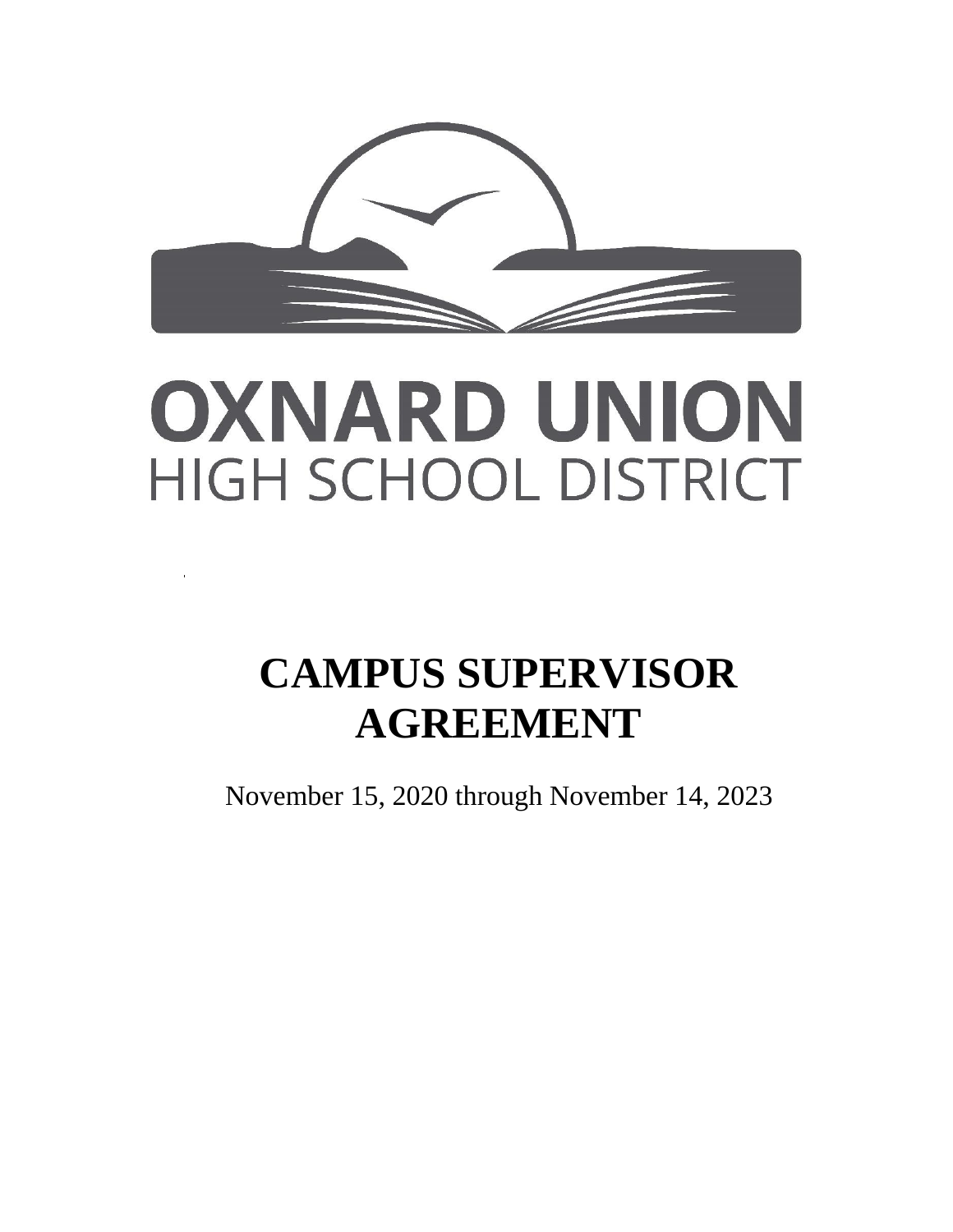Master Agreement

## **Oxnard Union High School District**

**and**

## **California School Employees Association and its Chapter #260**

November 15, 2020 through November 14, 2023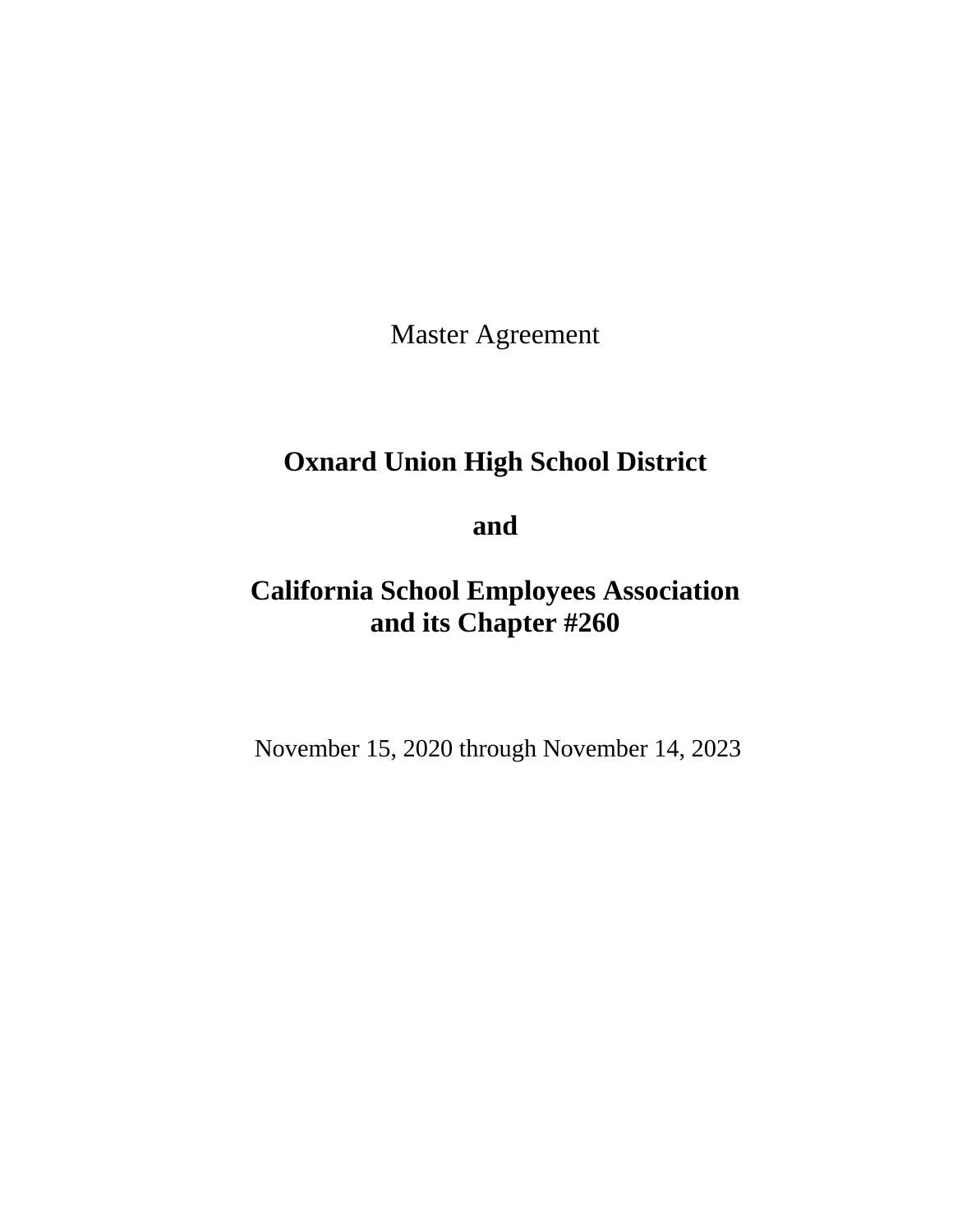## **Table of Contents**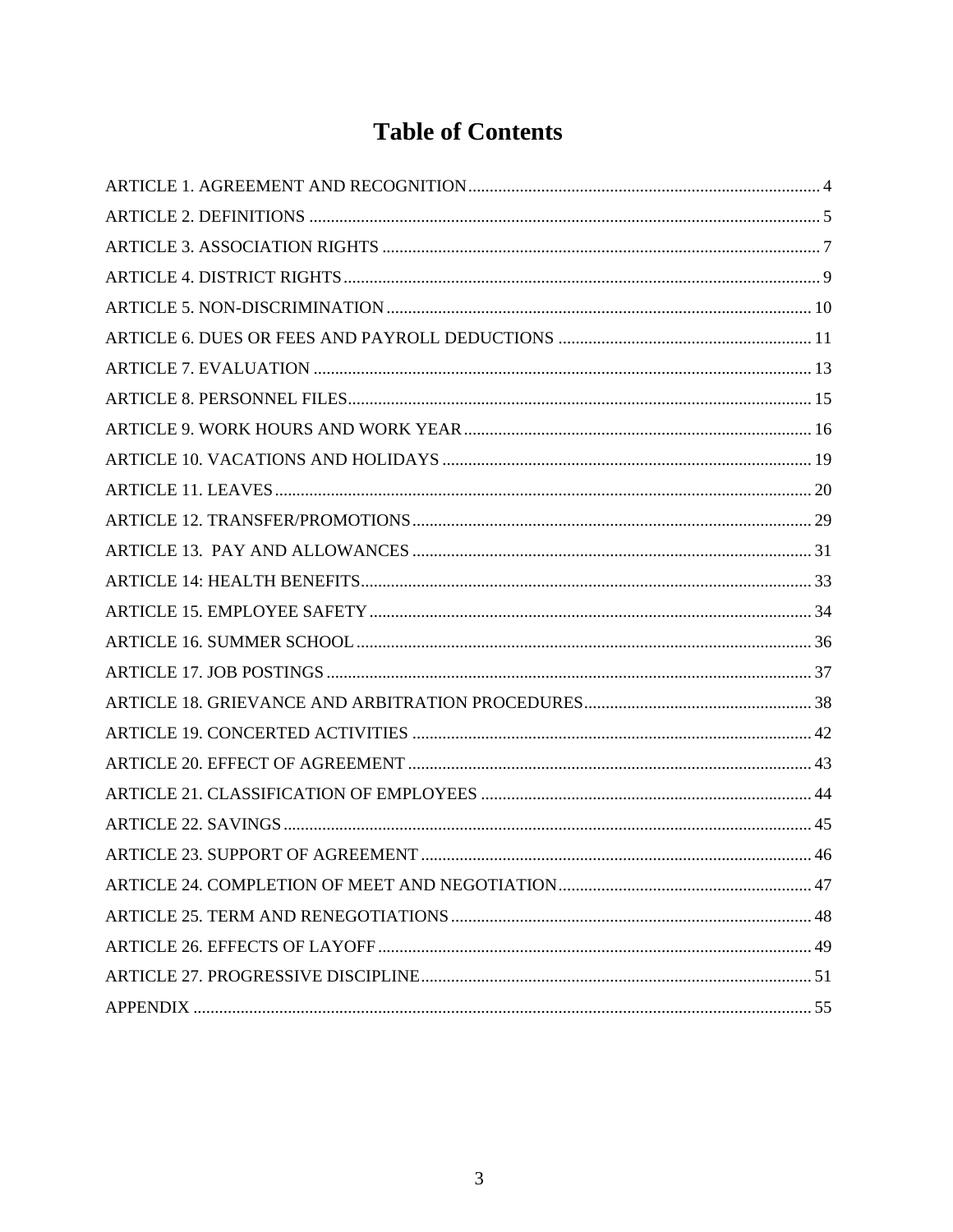## **ARTICLE 1. AGREEMENT AND RECOGNITION**

- <span id="page-3-0"></span>1.1 This is an Agreement made and entered into this November 15, 2020, between the Oxnard Union High School District Board of Trustees, hereinafter referred to as "District," and the California School Employees Association and its Chapter 260, hereinafter referred to as "Association."
- 1.2 The District recognizes the Association as the exclusive representative for that unit of employees described as Campus Supervisor, Adult Education Campus Supervisors and Lead Campus Supervisor.
- 1.3 The representatives of the District and the Association, having met and negotiated pursuant to the provisions of the Educational Employment Relations Act, have agreed to jointly and unanimously recommend to the Board of Trustees and unit members that the terms and conditions set forth in this Agreement be adopted for the period November 15, 2020 and ending November 14, 2023 (3 year agreement), except as otherwise set out in a specific article. The terms and conditions of the Agreement shall become effective only upon adoption by the Board of Trustees at an official meeting and following ratification by the unit.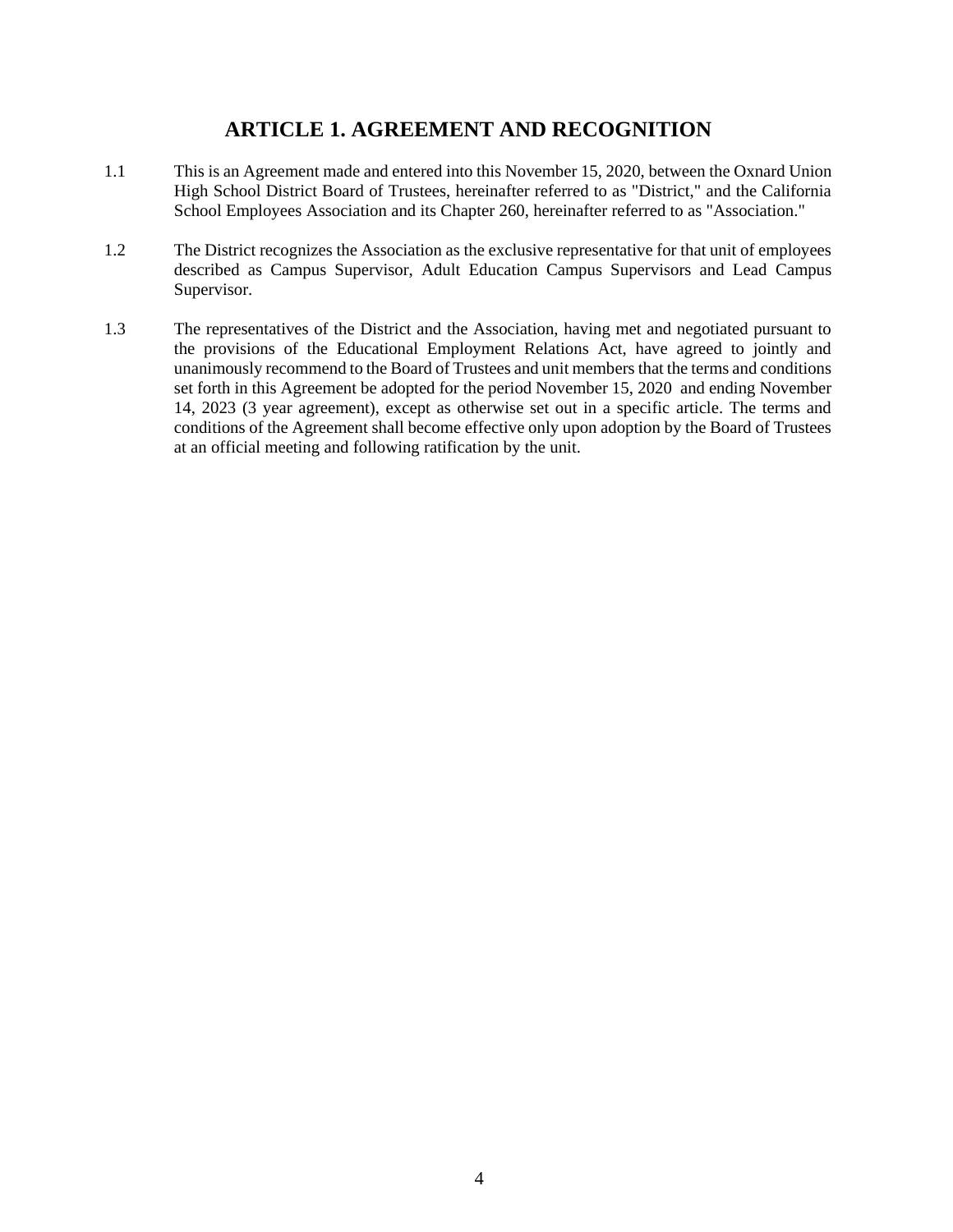## **ARTICLE 2. DEFINITIONS**

- <span id="page-4-0"></span>2.1 **"Association"** means the California School Employees Association; and its Oxnard Union Chapter # 260.
- 2.2 **"Bargaining unit member," "unit member," "campus supervisor," "adult ed campus supervisor," "lead campus supervisor,"** "**employee"** shall mean an employee who is included in the appropriate unit as defined in Article 1 and therefore, is covered by the terms and provisions of this Agreement.
- 2.3 **"Board"** shall mean the Board of Trustees or its designated representative(s).
- 2.4 **"Classification"** is the act of placing a position within a classification and shall be construed to mean that each position in the campus supervisor bargaining unit shall have a designated title and a statement of the typical duties required to be performed in such position, and the regular hourly salary range for each position.
- 2.5 **"Consultation"** shall be defined as an alternative to meeting and negotiating to include meetings between the district and the Association on items of mutual or individual interest.
- 2.6 **"Daily Rate of Pay"** is the amount of money a unit member is paid per day based on his/her hourly wage and the regular number of assigned working hours per day.
- 2.7 A **"Day"** shall mean a day on which the District office is open for business.
- 2.8 **"District"** shall mean the Oxnard Union High School District.
- 2.9 **"Hourly Rate of Pay"** is the amount of money a unit member is paid per hour based on his/her position on the appropriate salary scale.
- 2.10 **"Immediate administrator," "immediate supervisor," "principal"** shall mean the administrative or supervisory employee who is the immediate supervisor of the employee, or the supervisor's designee.
- 2.11 **"Job description"** is the description of the duties, responsibilities, minimum qualifications, and authority of positions in classification.
- 2.12 **"Permanent" shall** refer to a classified employee who has passed the initial probationary period of six months (not to exceed one year if the District elects to continue the probation after either attendance or performance problems).
- 2.13 **"Regular"** as used in regular classified employee or any similar phrase, refers to a classified employee who has probationary or permanent status.
- 2.14 **"Seniority"** is secured by length of service, by hire date, in paid campus supervisor status in the District from the first day in paid status as a regular employee. This provision is intended to be retroactive to the time prior to the transition to classified employee status. Whenever the hire date for unit members is the same, the determination for most" senior shall be determined by lot (drawing).
- 2.15 **"Spouse"**  The term "spouse" shall include a registered domestic partner.
- 2.16 **"Superintendent" shall** mean the chief administrative officer of the District, or designee.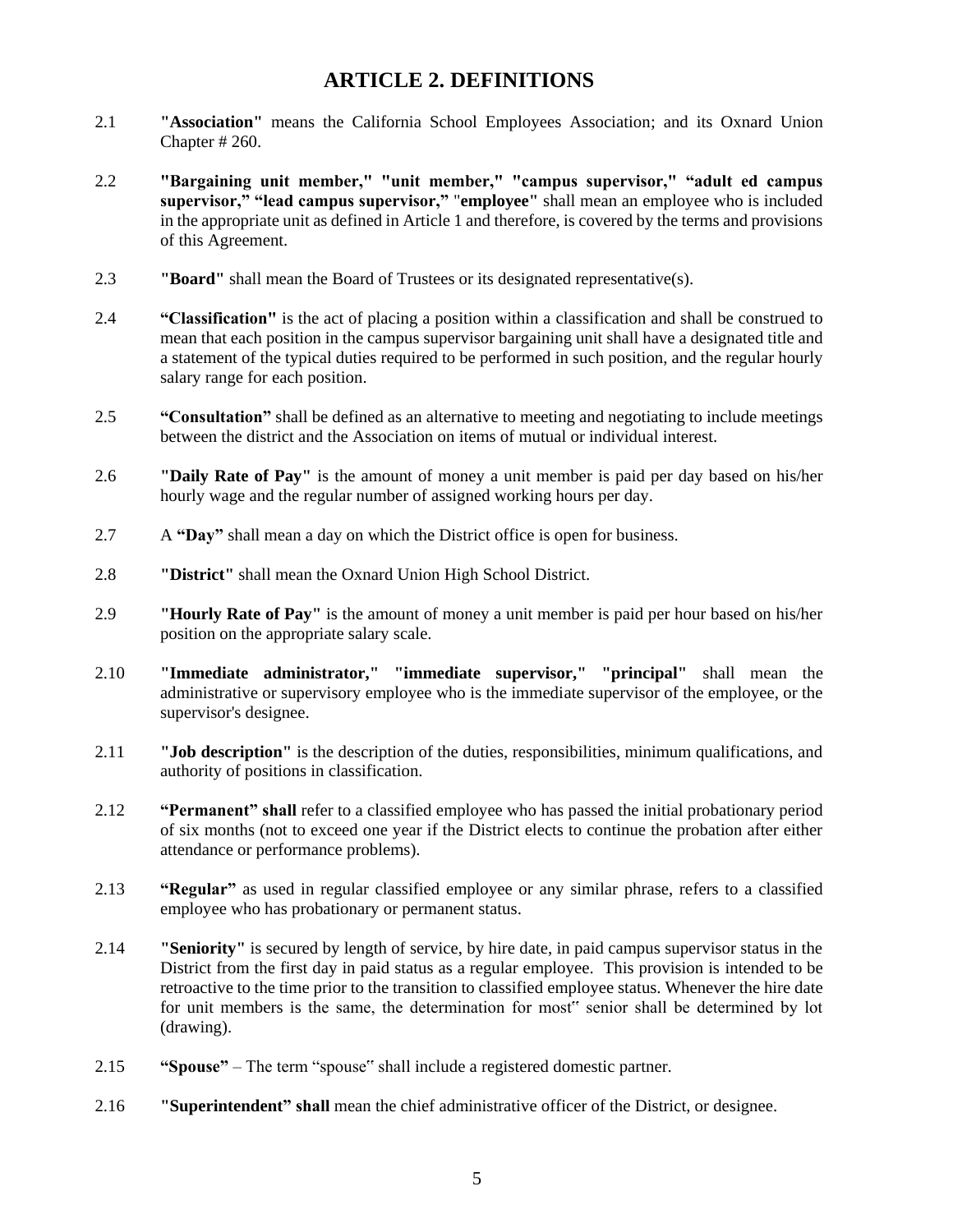2.17 **"Workday"** shall mean a day on which employees are required to render service to the District.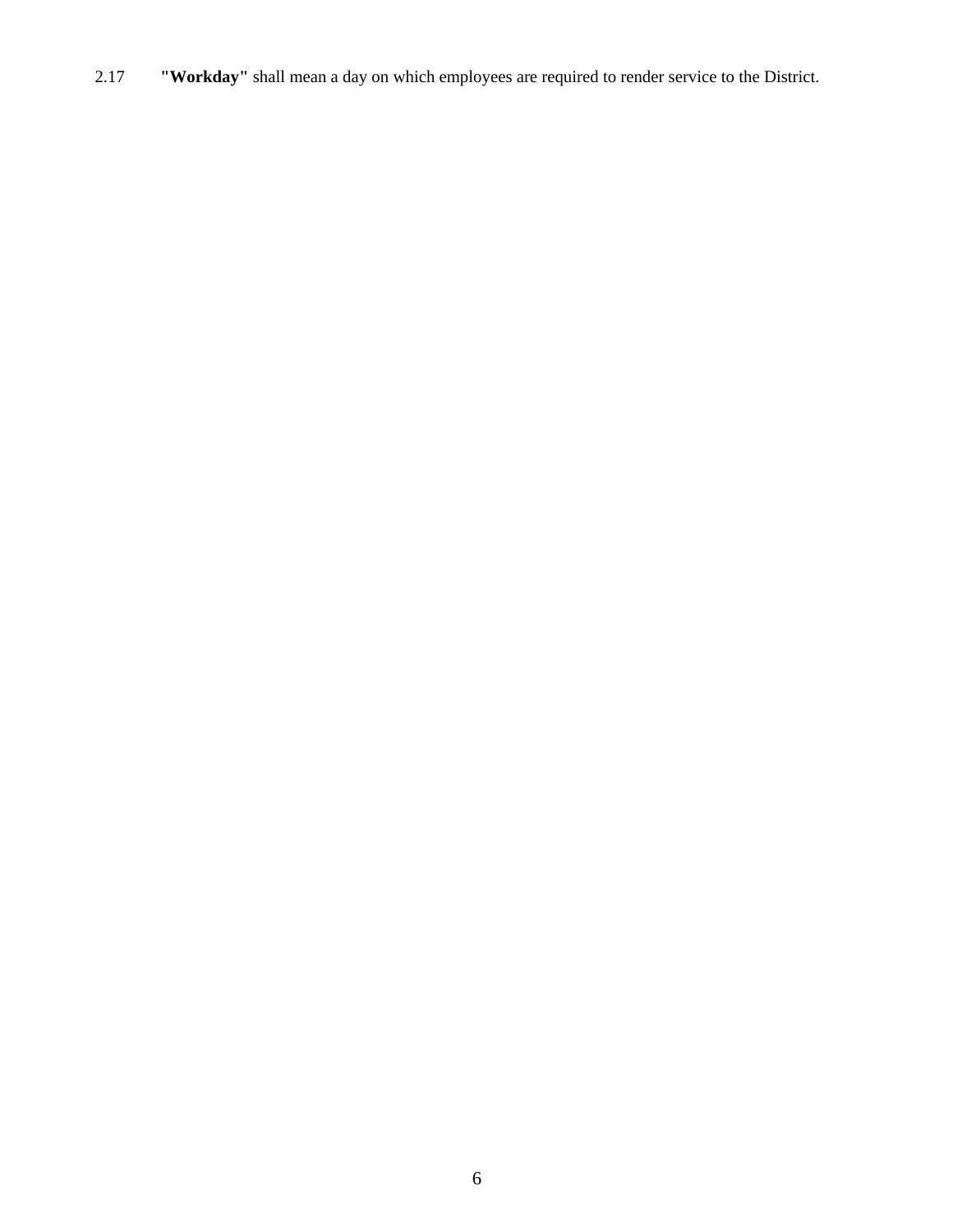## **ARTICLE 3. ASSOCIATION RIGHTS**

- <span id="page-6-0"></span>3.1 **Facilities.** The Association and its members shall have the right to use school facilities and equipment at reasonable times when not otherwise in use for the purpose of meetings concerned with the exercise of rights incorporated in the Agreement. Such uses shall be in accordance with existing District policies.
- 3.2 **Communications and Notices of Activities**. The Association shall have the right to post notices of activities and matters of concern on a designated bulletin board at each of the schools provided that a copy of all materials to be filed with the principal within a reasonable period of posting. The Association shall have use of mailboxes at each high school campus site for general communication with members of the bargaining unit. The District shall provide each employee with his/her mailbox at each job site within a reasonable period of time after the ratification of this agreement. Nothing in this authorization to use the mailboxes or posting space authorizes a violation of the postal monopoly or Education Code § 7054.
	- 3.2.1 An Association representative shall be allowed to make brief announcements at unit member staff meetings, provided said announcements are not political in nature.
	- 3.2.2 The Association President or his or her designee shall be allowed to make short, salutary remarks at the annual opening of school meeting for unit members should unit members be included.
- 3.3 **Association Business.** An authorized representative of the Association shall be permitted to transact official Association business on school property at reasonable times not interfering with the educational process or District duties of the employee. The representative shall notify the administrative office of his/her campus presence and comply with the normal sign-in procedures.
- 3.4 **Public Information**. The Board agrees to furnish, upon written request of the Association, all public information required by the Association that is reasonably necessary for the Association to fulfill its role as the exclusive bargaining representative.
- 3.5 **Membership List**. The names and addresses of all unit members shall be provided to the Association during the month of October of each year or upon written request not to exceed four annually.
- 3.6 **Board Meeting Notices**. The District shall provide the Association with an electronic copy of the Board agenda booklet, less the confidential items and those materials that relate to negotiations. An electronic copy of the Board agenda booklet will be made available on the District's website. The determination of confidential items and materials that relate to negotiations will be left to the judgment and discretion of the District
- 3.7 Within thirty (30) days of ratification of this Agreement by the Board of Trustees, the District shall provide each unit member with a copy of said Agreement, plus twenty-five (25) copies to the Association for its use. It shall be a goal of the Association and the District to post the Agreement on the Internet Website of the District within 90 days of mutual ratification for access by unit members and the general public.
- 3.8 The District and the Association shall utilize a portion of a scheduled in-service day to review the changes to the provisions of this Agreement with the unit members, following ratification by the unit members and the school board.
- 3.9 CSEA shall provide the District with New Member Packets that the District shall provide to all new Campus Supervisors hired by the District. The District shall provide current Agreement and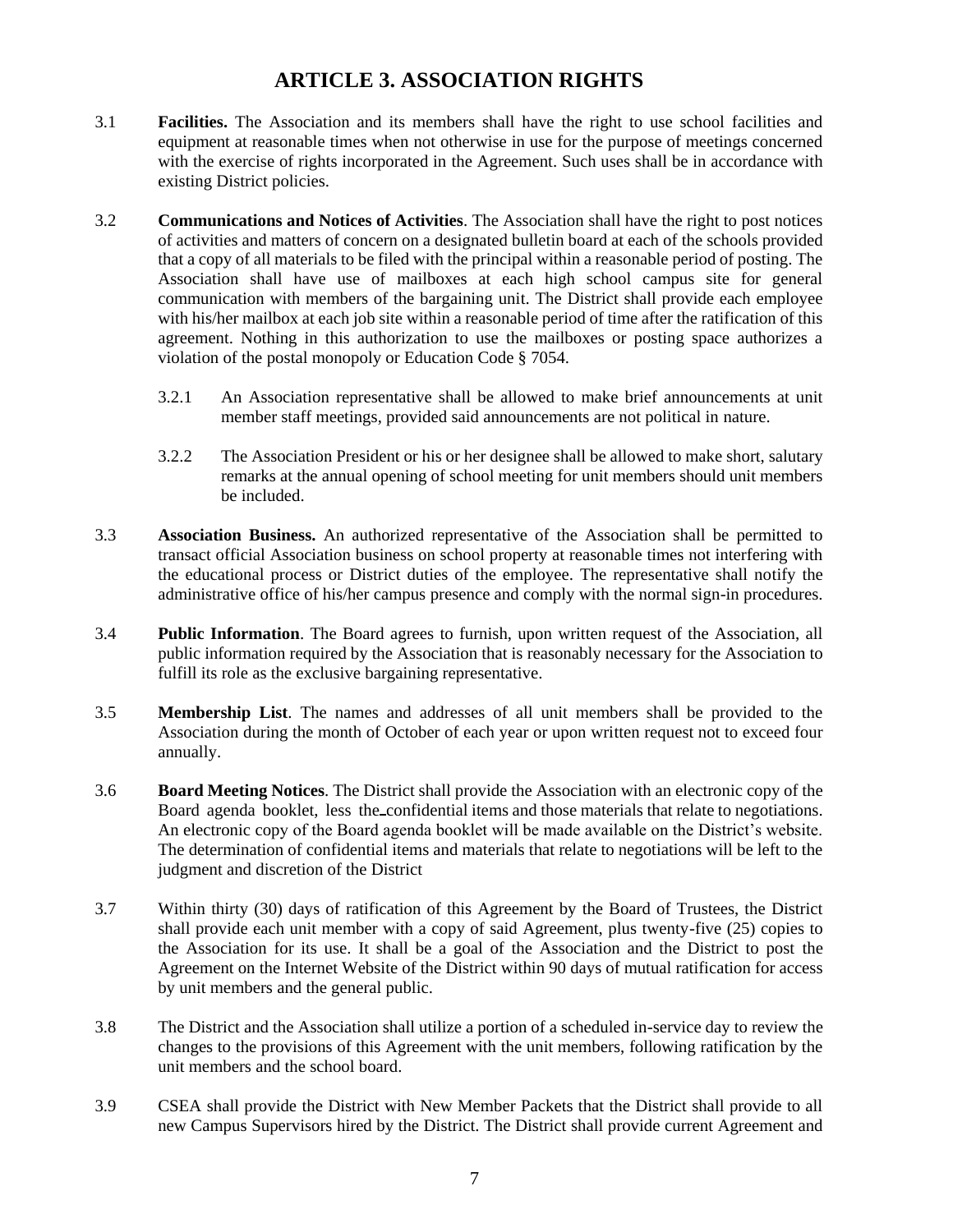any addenda to the Agreement to be placed into the packets prior to distribution to new Campus Supervisors.

- 3.10 The District shall provide CSEA Chapter 260 with a mailbox at the District Office.
- 3.11 There will be a joint committee on matters of mutual concern defined as a consultation committee. The purpose of the committee is for general communication and problem-solving either individual or collective and general communication to include mutual respect, staffing concerns, equipment, and notification of updated unit member lists. The committee shall consist of, at least, the Director and/or Assistant Supt. of Human Resources, the President of CSEA Chapter 260, Campus Supervisors, the designated CSEA Labor Relations Representative, and any other appropriate persons as needed. A regular quarterly meeting of the committee shall be scheduled. Release time will be provided to participating unit members when necessary.
- 3.12 If there are changes to the membership roster, at the end of the month in which the changes occur, the District shall provide to the Chapter President a list of all new hires (with home addresses, telephone numbers, work sites, hire dates, work hours), any unit member on LOA (and effective date of LOA), and any unit member who has left the district.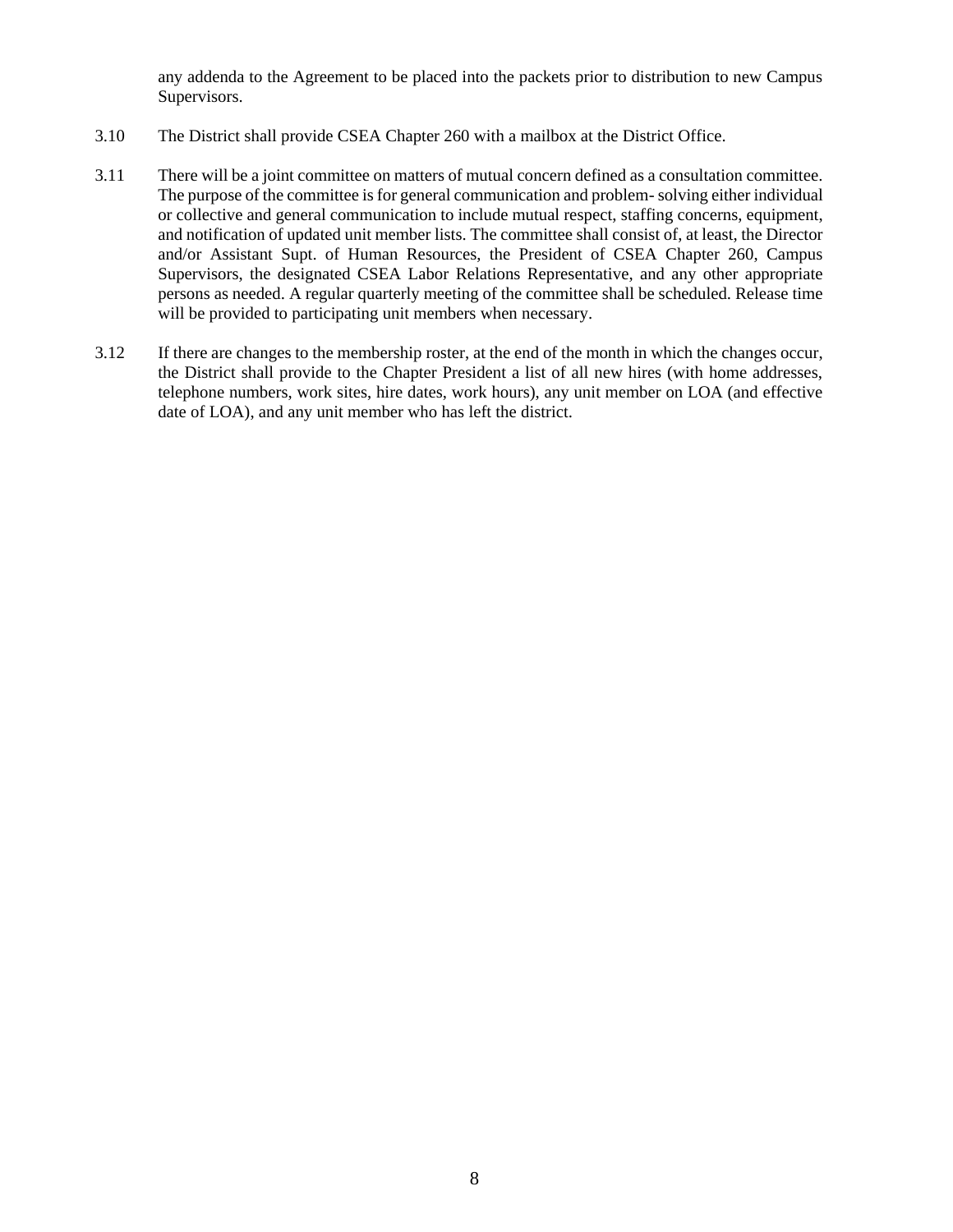## **ARTICLE 4. DISTRICT RIGHTS**

- <span id="page-8-0"></span>4.1 It is understood and agreed that the District retains all of its powers and authority to direct, manage and control to the fullest extent of the law. Included in but not limited to those duties and powers are the exclusive right to: determine its organization; direct the work of its employees; determine the times and hours of its operation; determine kinds and levels of services to be provided, and the methods and means of providing them; establish its educational policies, goals and objectives; insure the rights and educational opportunities of students; determine staffing patterns; determine the number and kinds of personnel required; maintain the efficiency of District operations; determine the curriculum; build, move or modify facilities; establish budget procedures and determine budgetary allocation; determine the methods of raising revenue; contract out work in accordance with past practice<sup>1</sup> and within the law; and take action on any matter in the event of an emergency. In addition, the Board retains the right to hire, classify, assign, reassign, transfer, evaluate, promote, terminate, and discipline employees.
- 4.2 The exercise of the foregoing powers, rights, authority, duties and responsibilities by the District, the adoption of policies, rules, regulations and practices in furtherance thereof, and the use of judgment and discretion in connection therewith, shall be limited only by the specific and express terms of this Agreement, or any other written agreement reached between the Association and the Board, and then only to the extent such specific and express terms are in conformance with law.
- 4.3 The District retains its right to amend, modify or rescind policies and practices referred to in this Agreement in cases of emergency. Emergency shall be defined as an actual or threatened natural disaster, national emergency, act of God, epidemic, or concerted activity, as contemplated in Article 19.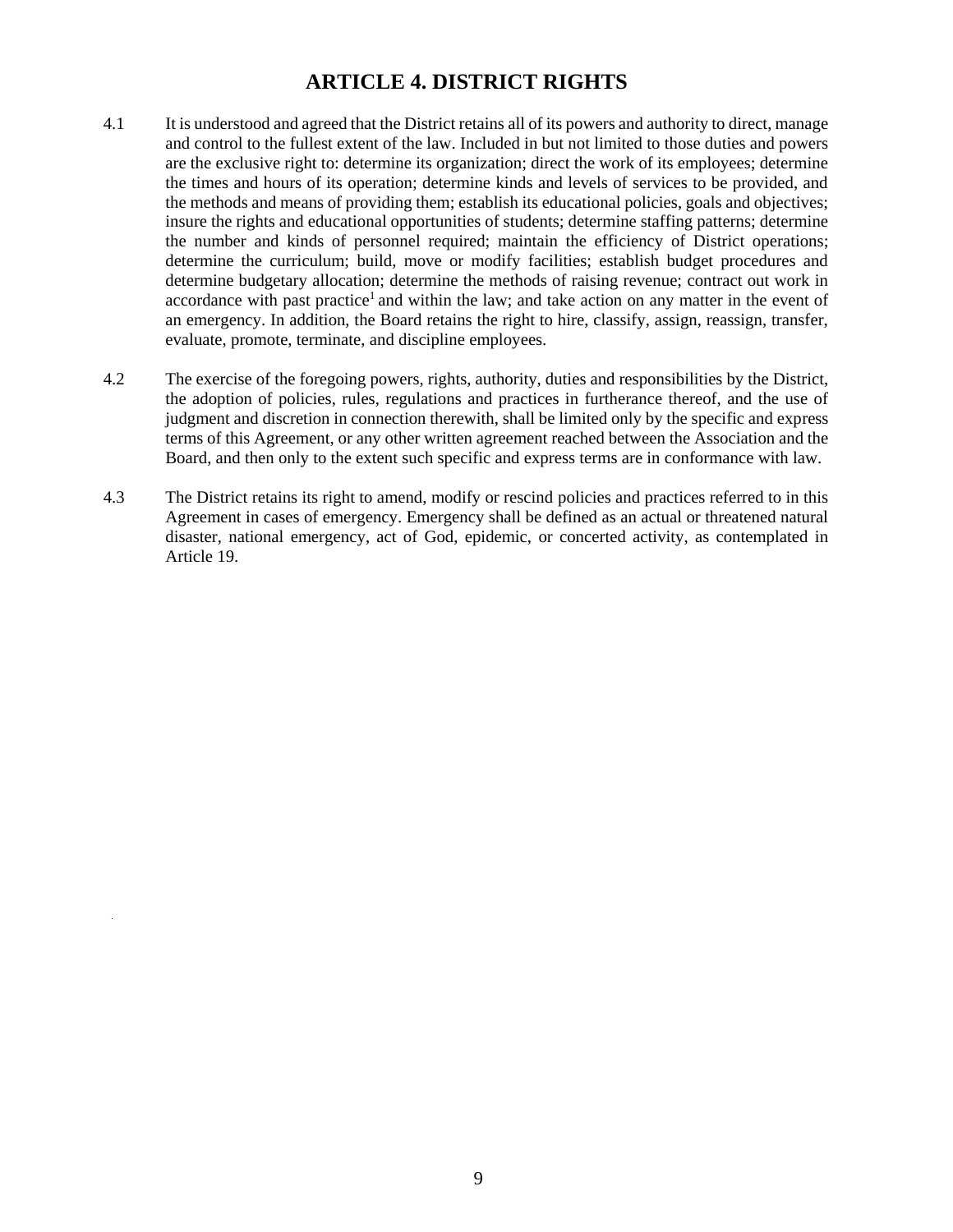## **ARTICLE 5. NON-DISCRIMINATION**

<span id="page-9-0"></span>5.1 The District and Association agree not to unlawfully discriminate against any unit employee on the basis of race, color, religion, national origin, sex, age, politics, disability, sexual orientation, membership or participation in an employee organization. Alleged violations of this Article shall only be processed under the provisions of Article 18 (Grievance and Arbitration Procedures) of this Agreement.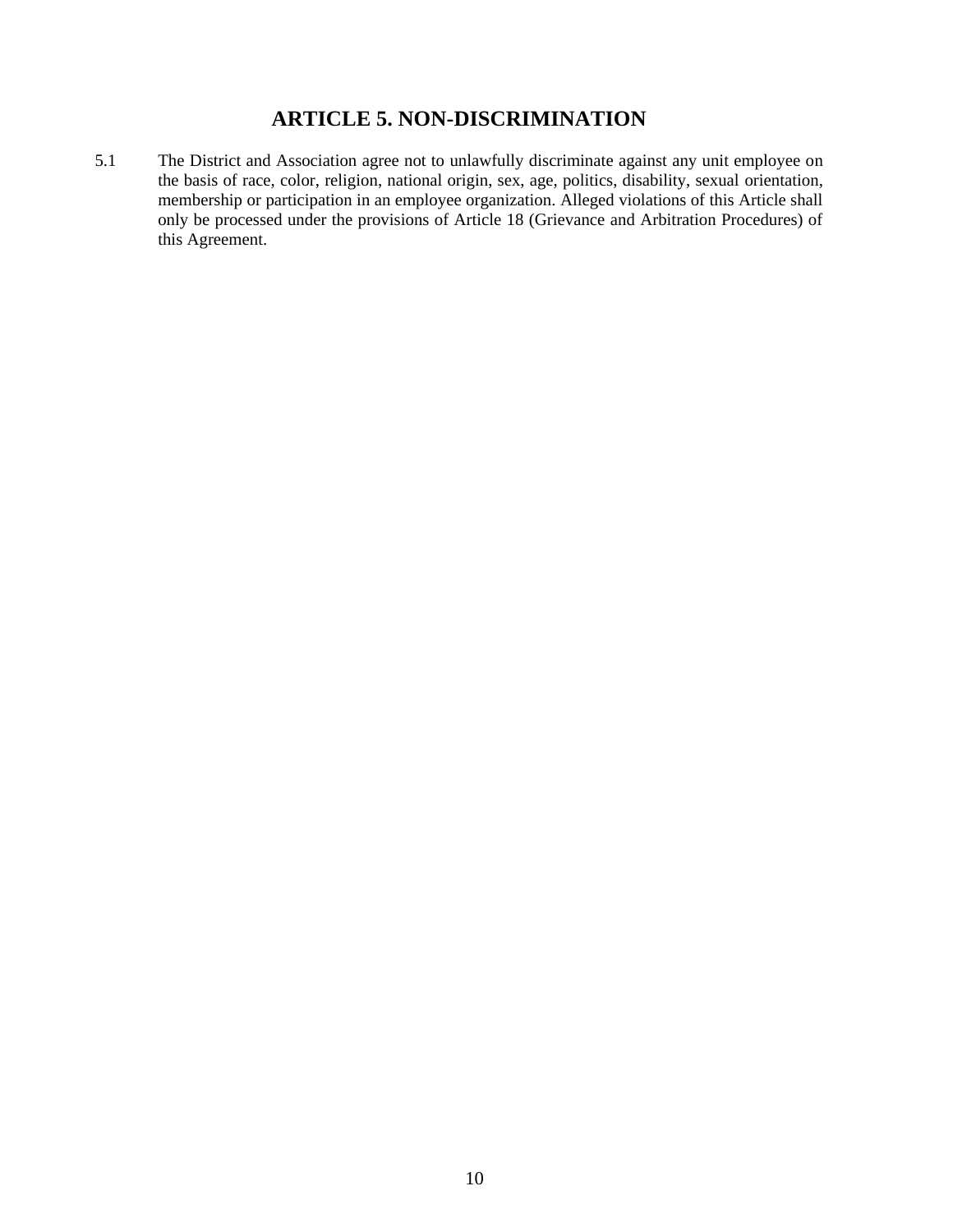## **ARTICLE 6. DUES OR FEES AND PAYROLL DEDUCTIONS**

- <span id="page-10-0"></span>6.1 The District and the Association recognize the right of employees to form, join, and participate in lawful activities of employee organizations and the equal alternative right of employees to refuse to form, join, and participate in employee organizations. Neither party shall exert pressure on or discriminate against any employee for exercising nor not exercising the membership, participation or organizational activities rights guaranteed herein or for membership or non-membership in the Association.
- 6.2 The District shall deduct from the pay of Association members and pay to the Association the normal and regular monthly Association membership dues as voluntarily authorized in writing by the employee on the CSEA form subject to the following conditions:
	- 6.2.1 The Association shall notify the District, in writing, of the amount of dues and shall provide the District with notification of any changes in dues amounts or affected unit members at a time sufficiently prior to the next payroll lock deadline to allow the District an opportunity to make the necessary adjustments.
	- 6.2.2 The District shall not be obligated to implement any new Association monthly dues deduction until the pay period commencing not less than 30 workdays after such submission.
	- 6.2.3 Upon receipt of the list of individuals providing written authorization for payroll deductions of dues as members of the Association, the District shall, on a monthly basis, draw its order upon the funds of the District in favor of the Association for an amount equal to the total of the dues deduction made during the month and shall furnish the Association a list of all employees affected, together with the amount deducted for each.
	- 6.2.4 The District shall not require the completion of a new payroll deduction authorization when a dues or other change has been affected or at any other time without the express approval of the Association.
	- 6.2.5 The Association shall annually notify the District, in writing, of all members of the Association that have provided written authorization for payroll deductions. The Association shall provide the District with updated membership list as needed to ensure that dues are properly deducted from members of the Association.
	- 6.2.6 The written authorization for payroll deduction of unified membership dues shall remain in effect until expressly revoked in writing by the unit member, pursuant to the terms and conditions of the written authorization.
	- 6.2.7 Unit Member requests to cancel or change authorizations for payroll deductions for membership in CSEA shall be directed to the Association rather than the District.
	- 6.2.8 The Association is responsible for processing requests to cancel or change authorization for payroll deduction or unit members' membership status in CSEA.
	- 6.2.9 The District shall rely on information provided by the Association regarding whether dues payroll deductions were properly canceled or changed.
	- 6.2.10 An employee may terminate Association membership in accordance with Association policy and the terms of their application for membership and salary deduction authorization.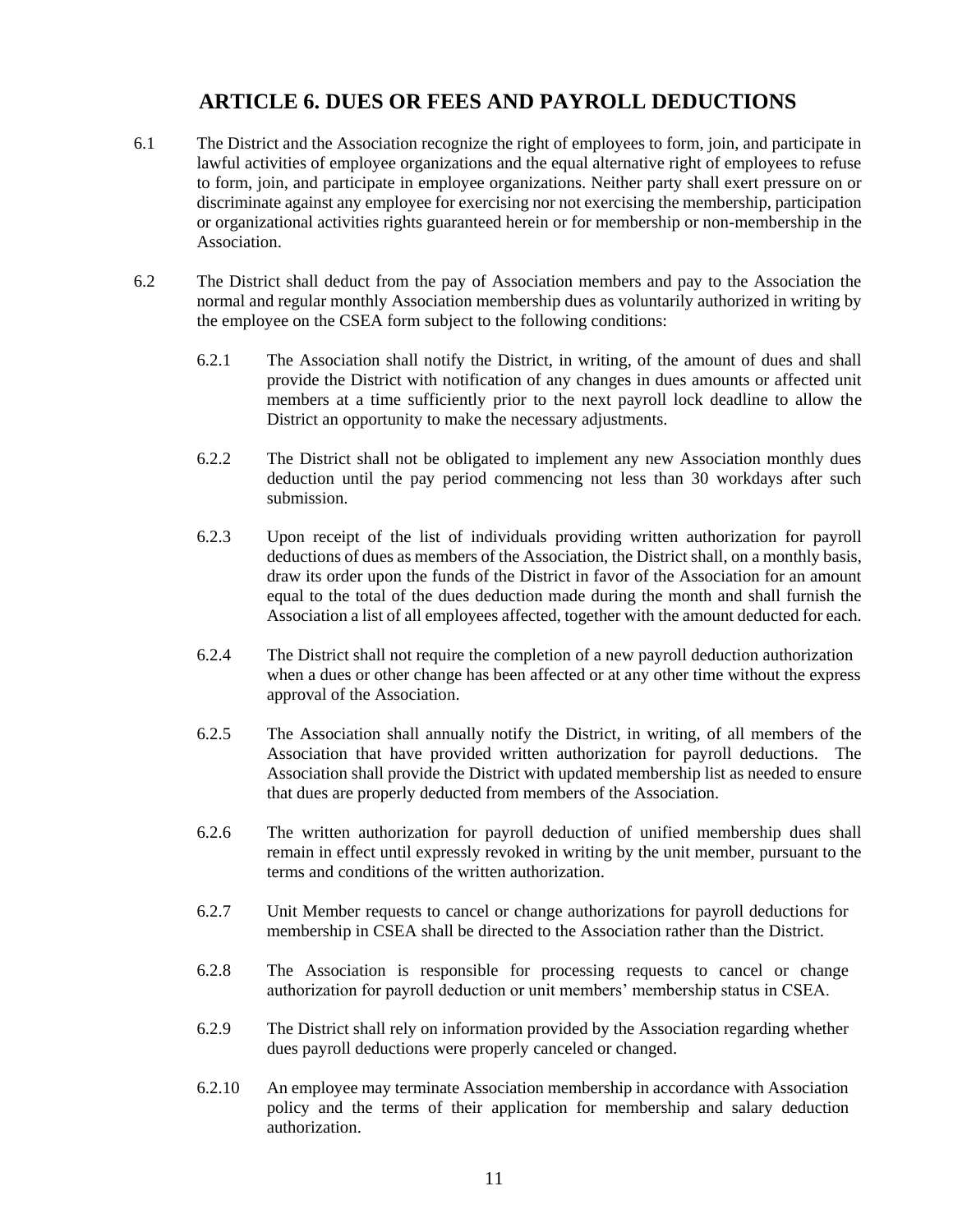- 6.2.11 Upon appropriate written authorization from the employee, the District shall deduct from the salary of any employee and make appropriate remittance for credit union, savings bonds, charitable donations, or any other plans or programs approved by the District.
- 6.2.12 There shall be no charge by the District to the Association for regular membership dues deductions.
- 6.2.13 The Association shall promptly defend and indemnify the district and its employees and managers against any and all costs, losses, or damages because of civil or other action arising from the administration or implementation of this article or for any claims made by an employee for deduction made in reliance on information provided by the Association to the District to cancel or change member dues authorization. The District shall be required to promptly notify the Association of any claims made by employees relating to dues authorization. The Association shall have the exclusive right to decide and determine whether any such action shall be compromised, resisted, defended, tried, or appealed. Any clerical errors will be corrected by the party making the error, with the provision that if any such dues are deducted from the pay of any employee and remitted to the Association, and the employee does not owe same, the Association shall refund the same to the employee and the District shall not be liable for any refund. The Association agrees to furnish any information needed by the District to fulfill these provisions.

#### 6.2.14 **Remittance of Funds**

- 6.2.14.1 Funds deducted on behalf of the Association pursuant to this Article will be remitted to the Association within fifteen (15) working days of the close of the preceding pay period, provided the District shall not be responsible for delays beyond its control.
- 6.2.14.2 The District will provide the Association with a statement accompanying the remittance indicating the amount of the deductions during the preceding pay period and the amount to be remitted to the Association.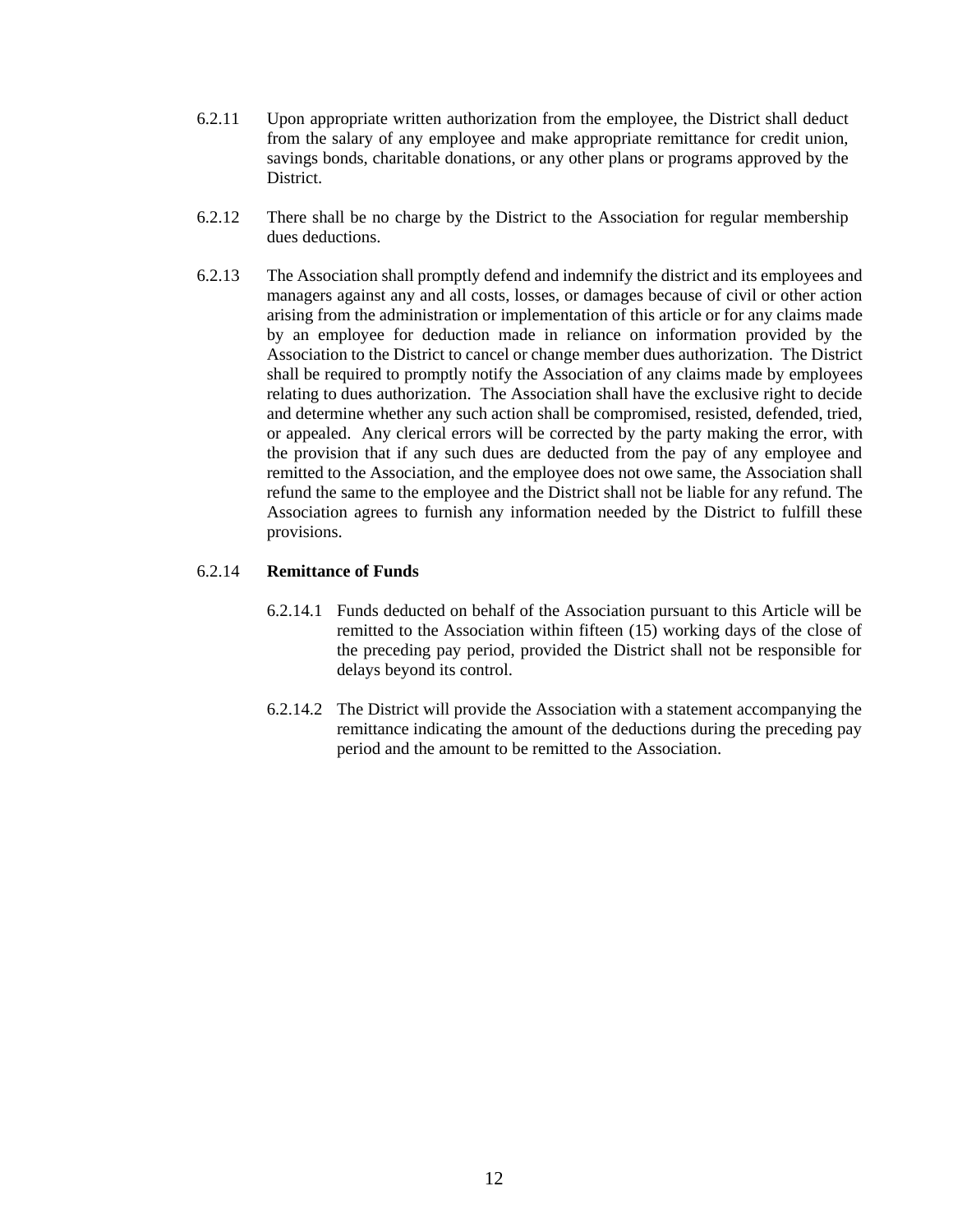## **ARTICLE 7. EVALUATION**

- <span id="page-12-0"></span>7.1 The purpose of the program of evaluation is to rate and attempt to improve the competence of the staff (individual unit members).
- 7.2 The program of evaluation shall apply to all unit members.
- 7.3 Each permanent classified employee shall be rated by his/her immediate supervisor in March each year unless he/she has been rated since the preceding February 1. The ratings will be made during an interview using the form in Appendix A. Additional ratings may be completed at the request of the supervisor or employee. The employee's signature on the report indicates only that he/she has received the report and not that he or she agrees with the judgments in it.
- 7.4 The employee may respond in writing, within 10 working days, to an evaluation with which the employee is not in agreement. This response shall be attached to the evaluation in question.
- 7.5 Evaluation of the competence of unit members under this program shall include, but shall not be limited to, consideration of:
	- 7.5.1 Quality of Work
	- 7.5.2 Work Habits
	- 7.5.3 Working Relations
	- 7.5.4 Meeting Work Commitments
	- 7.5.5 Demonstration of Initiative
	- 7.5.6 Dependability and Reliability<br>7.5.7 Attendance
	- Attendance
	- 7.5.8 Safety
	- 7.5.9 Communication Skills
- 7.6 Written evaluations and the summary assessment reports of unit members shall include descriptions of unsatisfactory performance with specific recommendations for means of improvement and suggestions of available sources of assistance. Subsequently, one or more conferences shall be held with the employee to assist him/her in correcting deficiencies previously noted. A record of such conferences shall be prepared by the evaluator for the file on the employee and a copy submitted to him/her.
	- 7.6.1. In order to allow the unit member to improve performance, the unit should be counseled verbally by the evaluator, when it becomes apparent to him/her that the employee's performance may result in an "N" Needs Improvement/"U" Unsatisfactory rating on the evaluation. The supervisor shall indicate the specific concerns on the evaluation.
	- 7.6.2. If an employee is not given a formal written evaluation by March 31st of any school year and the District has not provided notice of a delayed evaluation, the employee is considered be "meet expectations" in each "performance factor" for that school year.
- 7.7 Article 18 of this Agreement (Grievance Procedure) shall apply only to the procedures of this Article, and not to supervisory judgements or recommendations.
- 7.8 A copy of the evaluation form is attached in Appendix A. It reflects the performance factors identified in 7.5 above. The Evaluator's comments section shall be used for narrative commentaries to reflect whether the employee's performance exceeds expectations, meets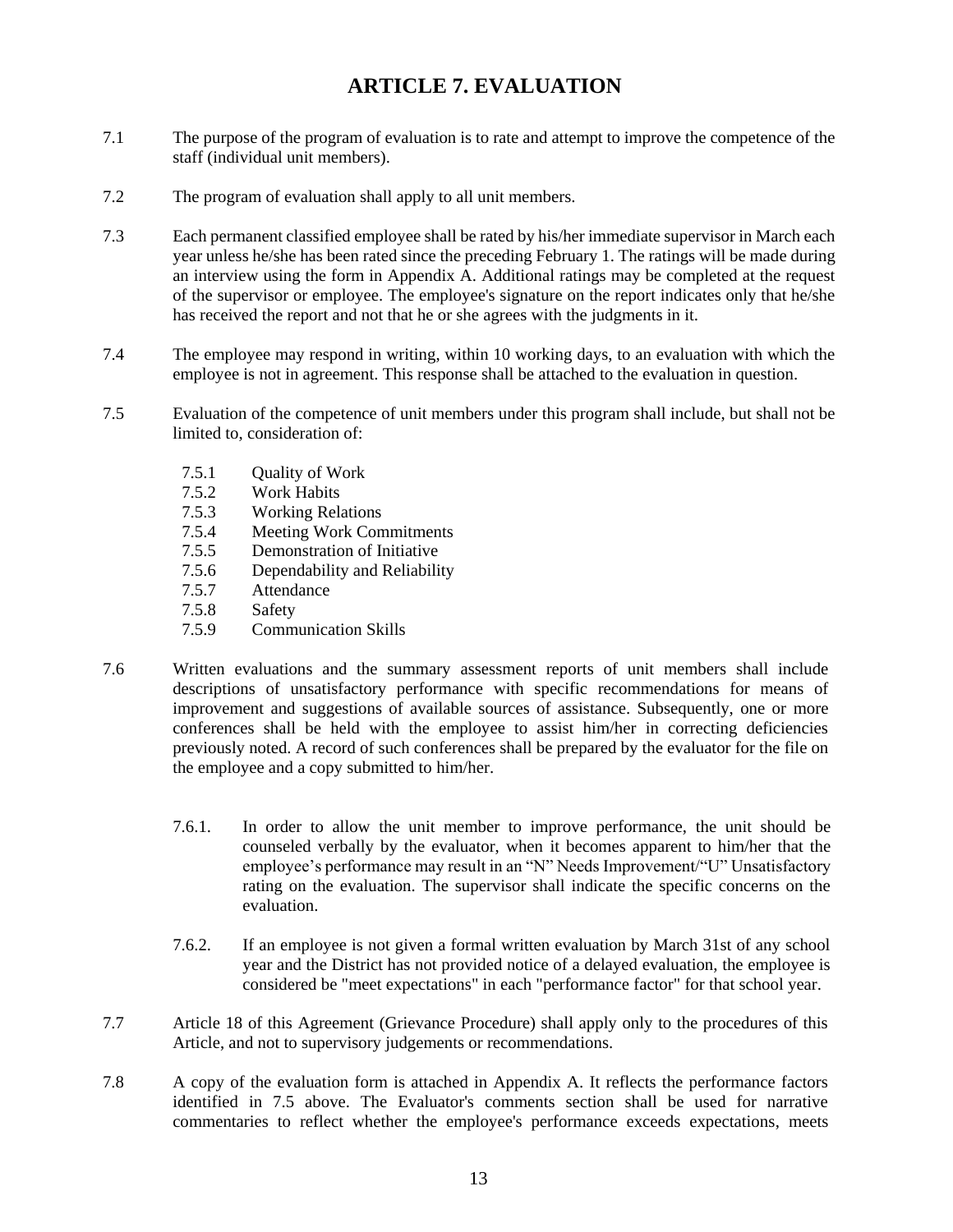expectations, needs improvement, or is unsatisfactory.

## 7.9 Probationary Employees

7.9.1. Probationary employees receiving less than satisfactory evaluations during the six (6) month probationary period may have the probationary period extended no more than six (6) months for a total of no more than one (1) year at the option of the District and notification to the chapter president after either attendance or performance problems have been noted.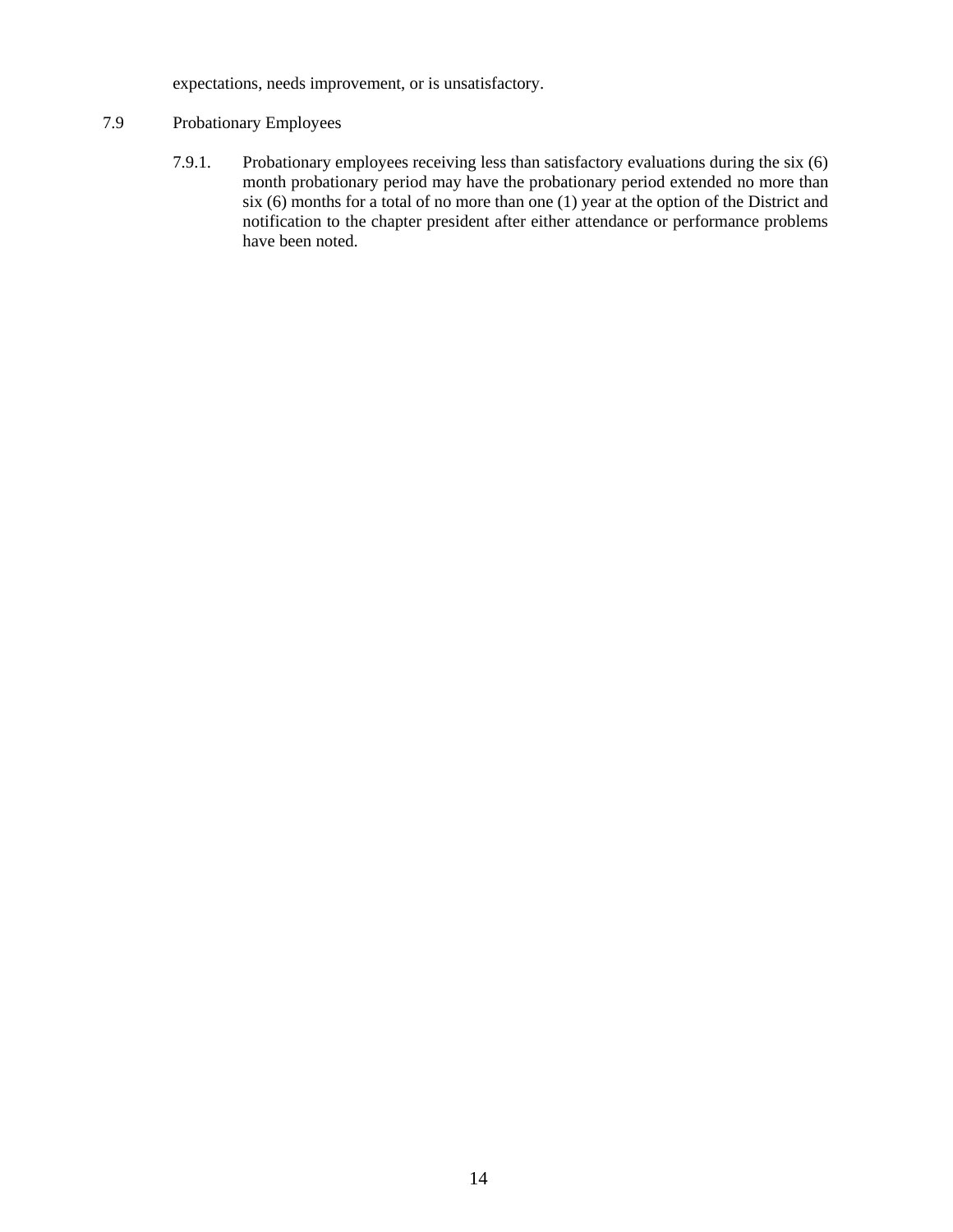## **ARTICLE 8. PERSONNEL FILES**

- <span id="page-14-0"></span>8.1 Personnel File Contents and Inspection
	- 8.1.1 Materials in personnel files of employees that may serve as a basis for affecting the status of their employment are to be made available for the inspection of the person involved.
	- 8.1.2 This material is not to include ratings, reports or records that (1) were obtained prior to the employment of the person involved, (2) were prepared by identifiable examination committee members, or (3) were obtained in connection with a promotional examination.
	- 8.1.3 Every employee shall have the right to inspect these materials upon request, provided that the request is made at a time when the person is not actually required to render services to the employing district.
	- 8.1.4 Information of a derogatory nature, except material mentioned in Section 8.1.2 above, shall not be entered or filed unless and until the employee is given notice and an opportunity to review and comment thereon. An employee shall have the right to enter, and have attached to any such derogatory statement, his/her own comments thereon. The review shall take place during normal business hours, and the employee shall be released from duty for this purpose without salary reduction.
	- 8.1.5 Upon written authorization by an employee, a representative of the Association shall be permitted to examine materials in said employee's personnel file.
	- 8.1.6 Letters of commendation may be placed in the personnel file.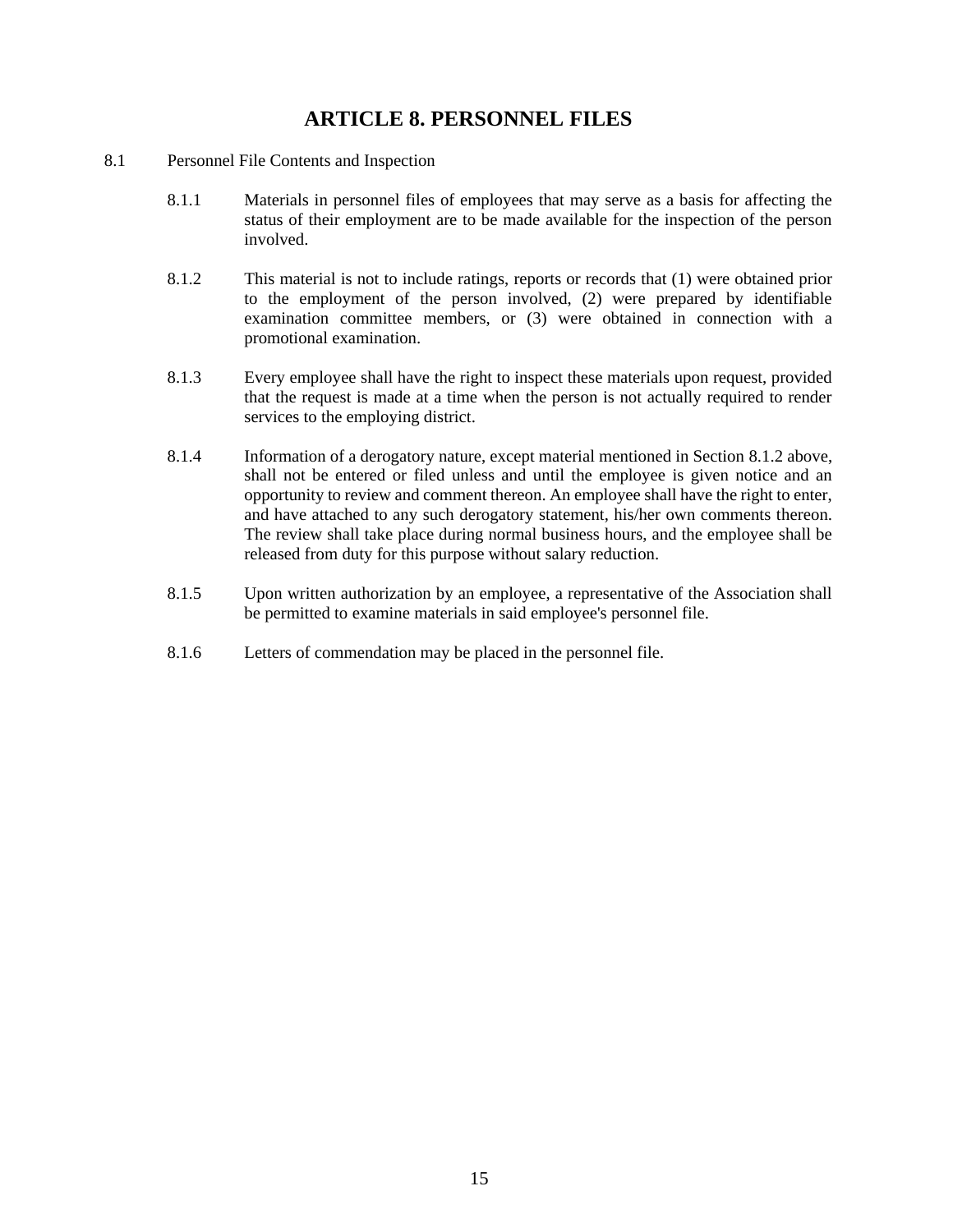## **ARTICLE 9. WORK HOURS AND WORK YEAR**

- <span id="page-15-0"></span>9.1 The regular workweek of a full-time unit member shall consist of not more than five (5) consecutive working days (Monday-Friday). Employees assigned four (4) hours or more shall be compensated for all work performed on the sixth and seventh day at one - and one - half times the employees' regular rate of pay. Employees assigned fewer than four hours shall be compensated for all work performed on the seventh day at one-and one-half times the employee's regular rate of pay. Employees required to work on holidays (as set out in Article 10: Vacation and Holidays) shall be paid two-and one-half times the employee's regular rate of pay.
- 9.2 The length of a regular workday shall not exceed eight (8) hours. Each unit employee shall be assigned a fixed, regular number of hours. Because unit members are occasionally required to deal with emergency circumstances dealing with the health and safety of students, the immediate administrator may modify the required beginning and ending times by advising the unit members of the perceived need. If the modified hours are not acceptable to the unit members, unit members with the least seniority not so impacted will be assigned. Administrators can require additional or changed hours at any time the health or safety of students is involved. If this matter becomes a problem, the District and CSEA agree to bargain the issue of starting and ending times and hours allocation. The District and CSEA shall utilize an interest-based process designed to meet the needs of unit members and the District's need for safe and secure campuses.
	- 9.2.1 The District agrees to compensate bargaining unit member at the rate of one- and onehalf times the employee's regular rate of pay for each hour of work in excess of eight (8) hours per day or forty (40) hours per week.
	- 9.2.2 Except as required for overtime, the salary paid unit members working within that classification at extracurricular events shall be the same as that earned during the regular day.
- 9.3 There shall be no restriction on number or type of funds from which unit members may be paid.
- 9.4 The basic work year for unit members shall coincide with the negotiated work year of the school based classified employees who provide direct services to students. Unit members rendering service outside of their normal work year will be paid on a pro rata basis not less than the compensation and benefits which are applicable to that classification during the regular school year.
- 9.5 Each unit member shall be granted one (1) rest period, not to exceed 15 minutes, during each continuous three- and one-half hour period of assigned responsibility. The rest period described herein shall be taken according to an assignment schedule established by the employee's immediate supervisor. Under no circumstances are rest periods to be combined, accumulated, nor compensated for in lieu of utilization.
- 9.6 Unit members shall work their normally scheduled shifts, including minimum day work schedules, and be paid for the full number of hours they regularly work in the event of a shortened school day or when school is canceled. Unit members may be asked to adjust work schedules to aligned with shortened day schedules, and may be exempted for good cause by site administrators.
	- 9.6.1 Unit members will be paid for hours worked outside the assigned hours when approved in advance by the administrator responsible for the program budget required to pay for the additional hours.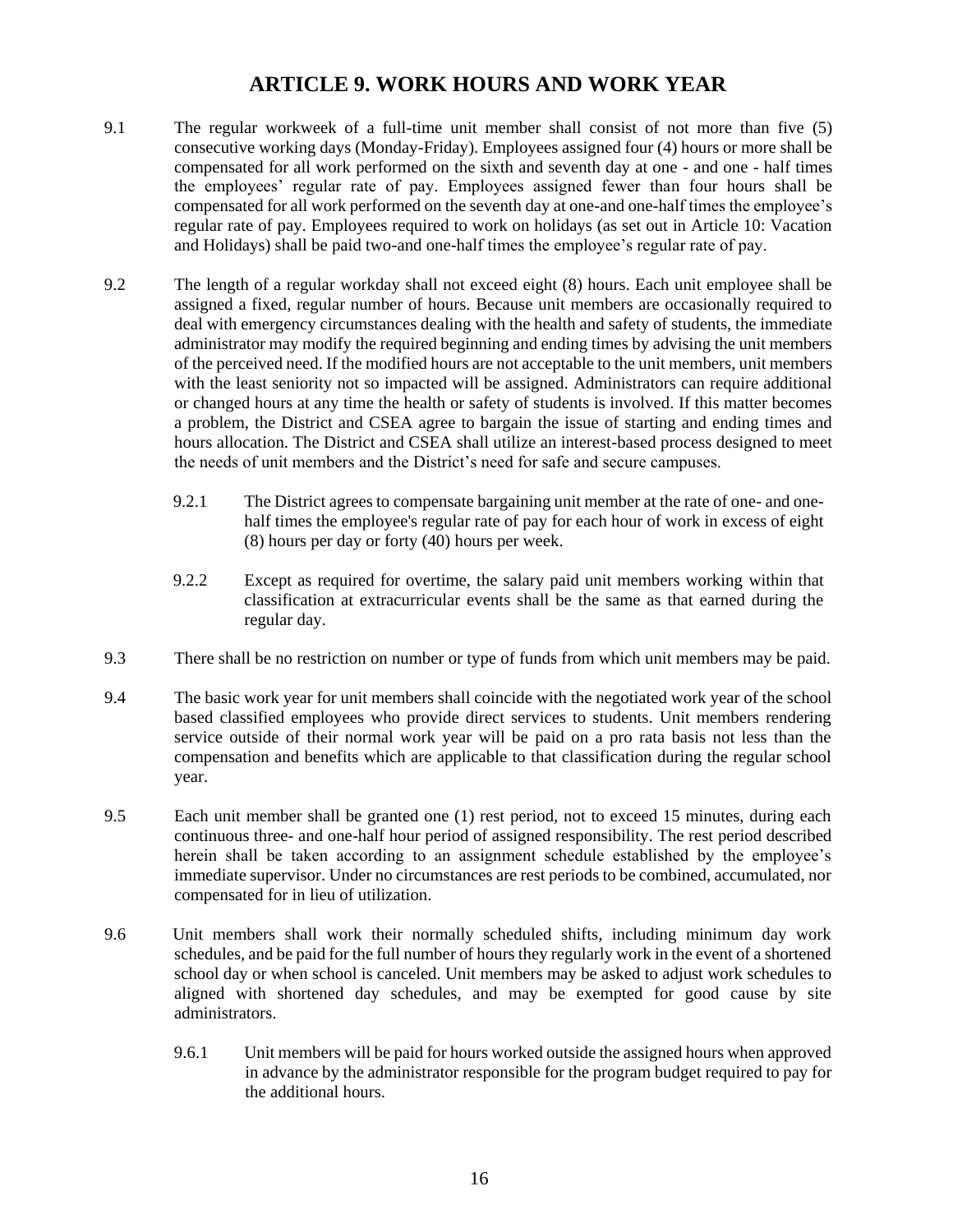- 9.7 Each unit members shall prepare and sign a monthly time report(s), or via electronic timesheet, if and when implemented. Unit members may retain a copy of time reports at the time the report is submitted.
	- 9.7.1 Each unit member shall receive his/her direct deposit, electronic paystub or payroll warrant on the last working day of each month in which he/she worked except when prevented by the unexpected closure of the District office.
- 9.8 A unit member who is required to attend a faculty, department or district meeting which extends beyond his/her regular workday will be paid his/her applicable hourly pay for every hour or fraction thereof during which he/she is in attendance at said meeting.
- 9.9 A unit member shall be eligible and may be required to participate in inservice activities or other trainings offered which are relevant to his or her assignment. If approved or required to attend, he/she shall be paid according to his/her regular hourly rate of pay for such attendance. The District shall consider the availability of unit members when scheduling in-service activities or other trainings and shall make reasonable efforts to schedule such activities and trainings which reasonable advance notice.
- 9.10 A unit member assigned to work duties outside of his/her classification to perform the duties of a higher classification for five (5) or more days within a fifteen-day calendar period shall be compensated at the first step of the salary schedule for the higher classification for the entire time the unit member is required to work outside of his or her classification. A unit member assigned to perform work duties of a lower classification shall not suffer any decrease in compensation
- 9.11 Education Code § 45137 is applicable to unit members who work a minimum of thirty (30) minutes per day in excess of his or her assigned time. This requirement is intended to give statutory benefits (holiday pay, vacation, sick leave) based on the higher amount of time. It intends to prevent an assignment of fewer than the regularly worked hours to restrict statutory benefits.
- 9.12 Assignment of Extra Unassigned Hours during the School Day
	- 9.12.1 Unit members who are willing to work extra-hour assignments shall be listed by seniority and rotation at each site.
	- 9.12.2 Site administrators shall offer short-term extra hours first to site unit members on the condition that the unit members can cover the full assignment during the day and for the anticipated length of the short-term assignment.
- 9.13 Assignment of Extra-Curricular Events/Activities for Designated Campus Supervisor Positions
	- 9.13.1 A list of known extra-curricular events/activities shall be provided to unit members as soon as calendar is finalized prior to the event for voluntary sign-up. Only unit members shall then be able to sign up in advance for those various extra- curricular events/activities on campus.
	- 9.13.2 Assignments shall be offered at the site based on seniority and rotation.
	- 9.13.3 If there are not enough unit members who can work or who are available to work the activity/event, then other OUHSD campuses shall be contacted by the Lead Campus Supervisor for additional unit members to work as outlined in 9.14.2.
	- 9.13.4 It is recognized that there will be events/activities that occur at the last minute or are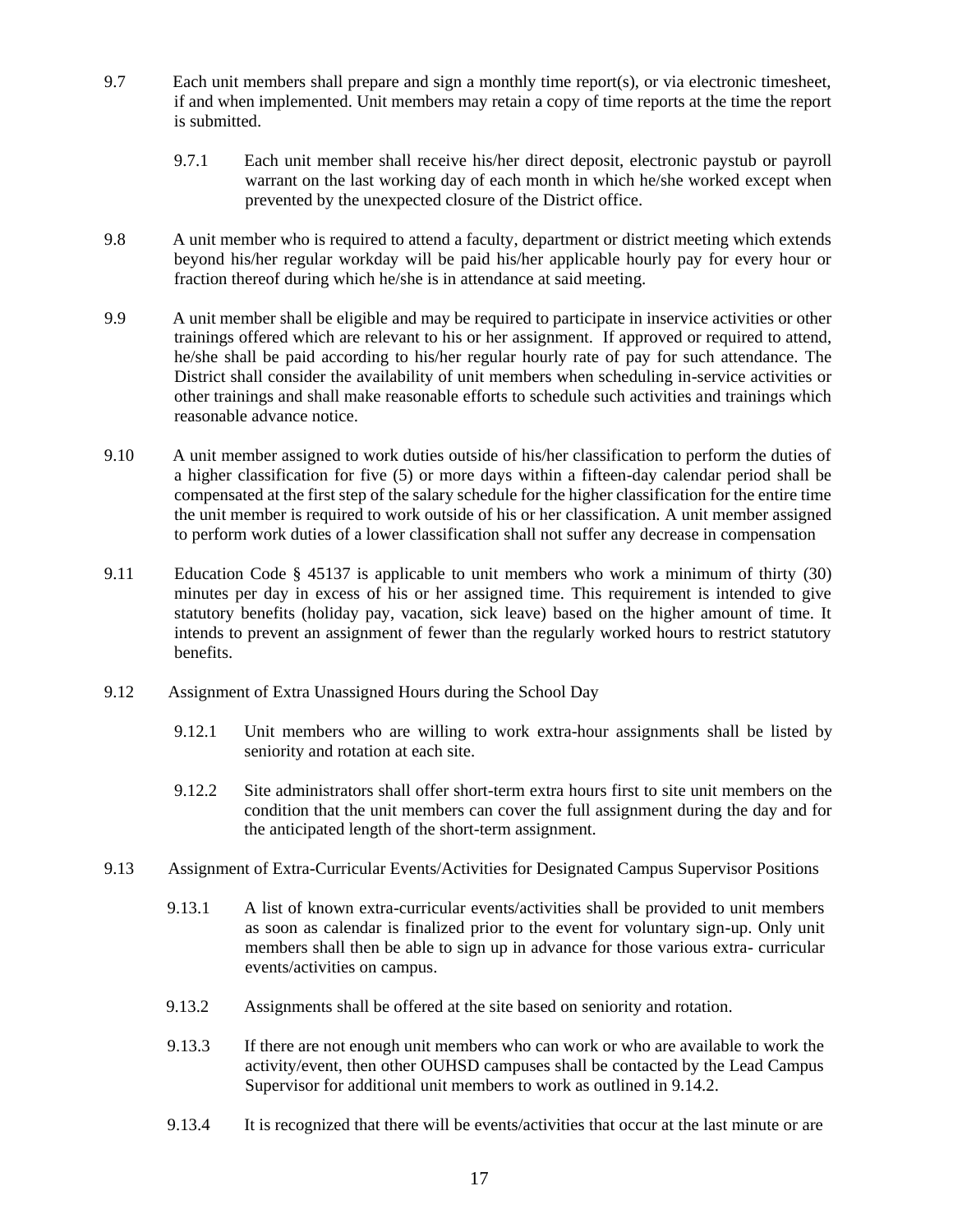lost in the scheduling process due to human error. Should that occur, the site administrator may choose to offer extracurricular Campus Supervisor assignments to non-bargaining unit members as deemed appropriate when no unit members are available at the site. The access to these events will not be remedied by payment for work not done. An unjustified last-minute cancellation by unit members may result in a three-month removal from the opportunity for participation in this assignment process.

- 9.13.5 Unit members should be provided an opportunity to work extra hours at events/activities normally utilizing external security. However, the final decision on assignment is based on the judgment of that site administrator with regard to student and site safety.
- 9.13.6 Site administrators shall establish an adequate number of campus supervisor assignments as appropriate per event. Unit members choosing to work extra duty events in or similar to their classification shall be paid at their normal rate of pay.
- 9.14 Other Extra-Hour Assignments
	- 9.14.1 In order to provide a safe working environment for unit members, students, and staff members, the District agrees to utilize unit members from various sites to work extrahours as practicable.
	- 9.14.2 The task of soliciting and scheduling "extra unit members" assistance from other campuses will be assigned to the Lead Campus Supervisors at each site. Contact by the Lead Campus Supervisor shall be made to the Lead Campus Supervisors at the other OUHSD comprehensive high school sites. Lead Campus Supervisors will contact sites alphabetically starting with the school that follows their own campus name to provide additional unit members for the special event. Those unit members who have signed up at other District campuses to work additional hours shall then be contacted by their Lead Campus Supervisor regarding those additional work hours from the list generated in 9.12.1. The performance of the Lead Campus Supervisors in soliciting and scheduling "extra unit members" shall not be grieved.
- 9.15 In the allocation of job functions at our campuses, administrators have discretion in the assignment of unit members. However, campus supervisors will not be responsible for picking up trash or secretarial replacement during any work period.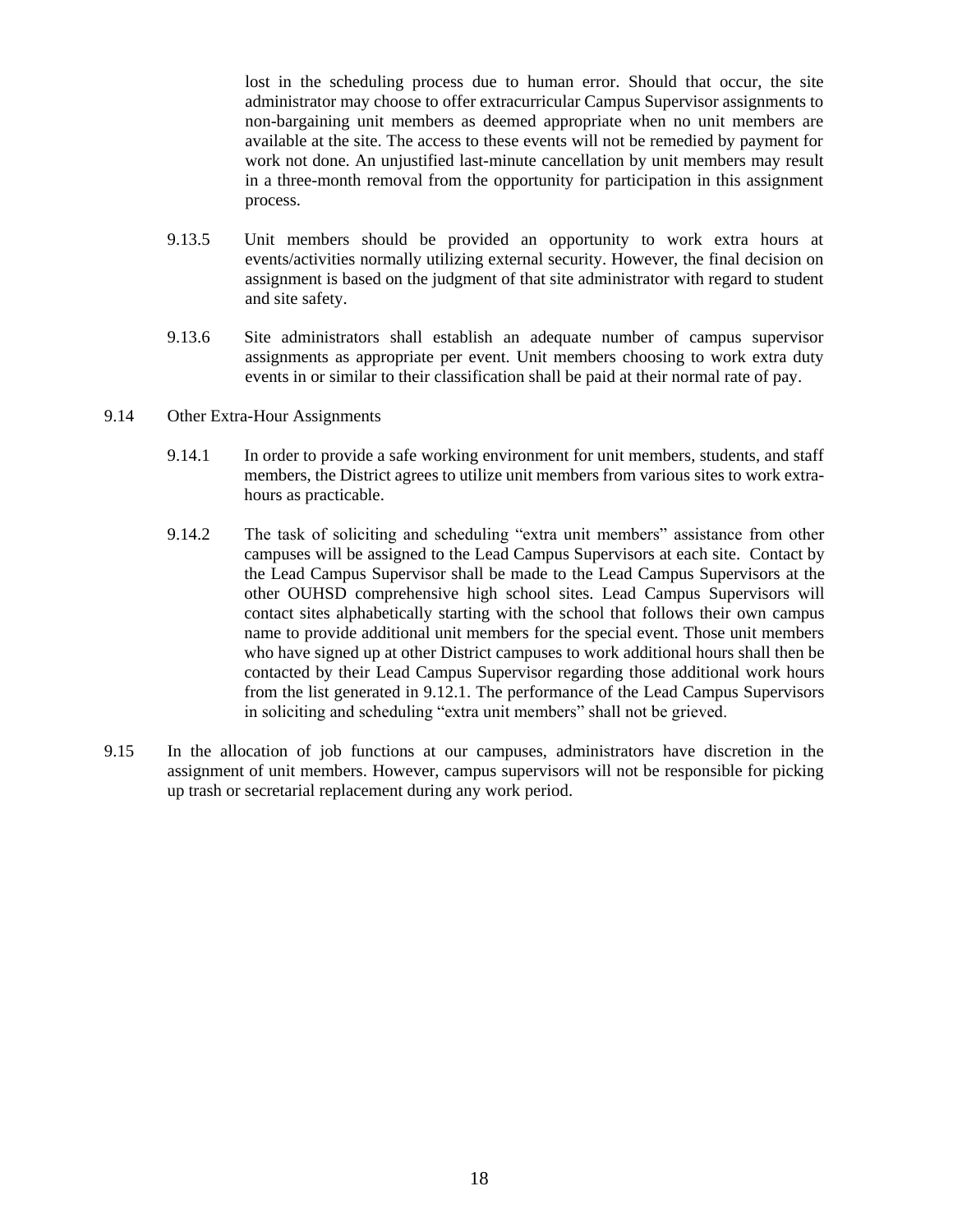## **ARTICLE 10. VACATIONS AND HOLIDAYS**

<span id="page-18-0"></span>10.1 **Vacations.** One (1) vacation day a month shall be granted to unit members. Unit members working a school-based schedule shall have ten (10) days a year added to the hourly rate of pay.

#### 10.2 **Holidays**

10.2.1 Paid holidays for unit members shall be:

Independence Day Labor Day Veterans' Day Lincoln's Day Washington's Day Spring Recess Day Memorial Day Christmas Eve Day Christmas Day New Year's Eve Day New Year's Day Martin Luther King Day Thanksgiving Day Day After Thanksgiving

- 10.3 When one of the specified holidays falls on a Saturday, it shall be celebrated on the preceding Friday; when one of the specified holidays falls on a Sunday, it shall be celebrated on the following Monday.
- 10.4 In order to be eligible for a holiday, an employee must be in a paid status the day before or after the holiday period.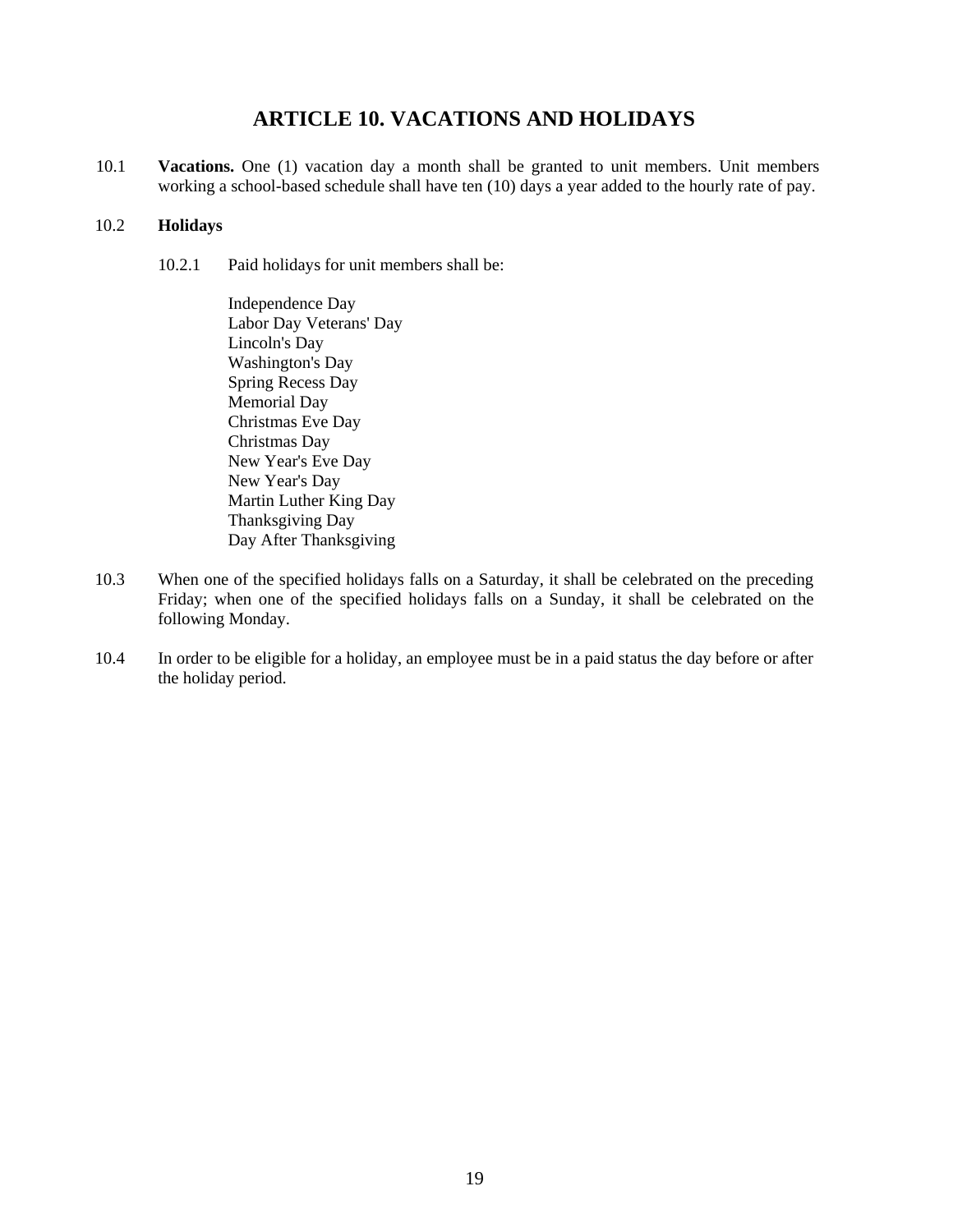## **ARTICLE 11. LEAVES**

#### <span id="page-19-0"></span>11.1 **Sick Leave**

- 11.1.1 Members of the bargaining unit absent due to illness or injury must follow procedures established by their immediate supervisor to notify their department of intent to be absent, the nature of the illness or injury, and the anticipated duration of the illness. Except in the case of emergency, said notification shall be made not later than one-half hour prior to the start of the work shift.
- 11.1.2 Sick leave benefits will be granted to all campus supervisor employees without pay deduction, on the basis of one day's leave for each month of service, including service in Summer School. Sick leave may be used only for personal illness, injury or quarantine except that up to one-half of the days granted annually may be used for the illness of a child, spouse, or parent of the employee.
- 11.1.3 Sick leave may be granted for absences due to medical or dental appointment, eye examinations or any professional medical services. An employee is to make an effort to schedule the appointment during off hours. Non- emergency medical or dental appointments for those assigned four (4) hours or fewer per day shall be conducted outside work hours.
- 11.1.4 If a member of the bargaining unit does not take the full amount of sick leave allowed in any year, the amount not taken shall be accumulated from year to year.
- 11.1.5 The employee shall provide, upon District request, adequate verification of the use of these leave provisions. In instances of sick leave absence of six (6) consecutive days or more, an employee shall, upon completion of the District's absence form, attach a statement from his/her attending physician certifying the cause of absence. A unit employee who abuses sick leave or whose absence is excessive may be disciplined.
- 11.1.6 An employee anticipating a future sick leave absence due to surgery or other predictable cause shall notify the District in writing as far in advance as possible of said absence, including appropriate medical verification.
- 11.1.7 Sick leave may be transferred to and from another public-school district within one (1) year of employment.

#### 11.2 **Personal Necessity Leave**

- 11.2.1 A maximum of seven (7) days of accumulated sick leave may be used in any school year for Personal Necessity Leave, including:
- 11.2.2 Death of a member of his/her immediate family, household member, close personal friend or a non-immediate family member (extension of bereavement leave).
- 11.2.3 Accident involving his/her person or property, or the person or property of a member of his/her immediate family or household member.
- 11.2.4 Appearance in court as a responding litigant.
- 11.2.5 Serious illness or accident to an immediate family member that requires the employee's absence from service.
- 11.2.6 Personal Necessity Leave may also be utilized for compelling personal circumstances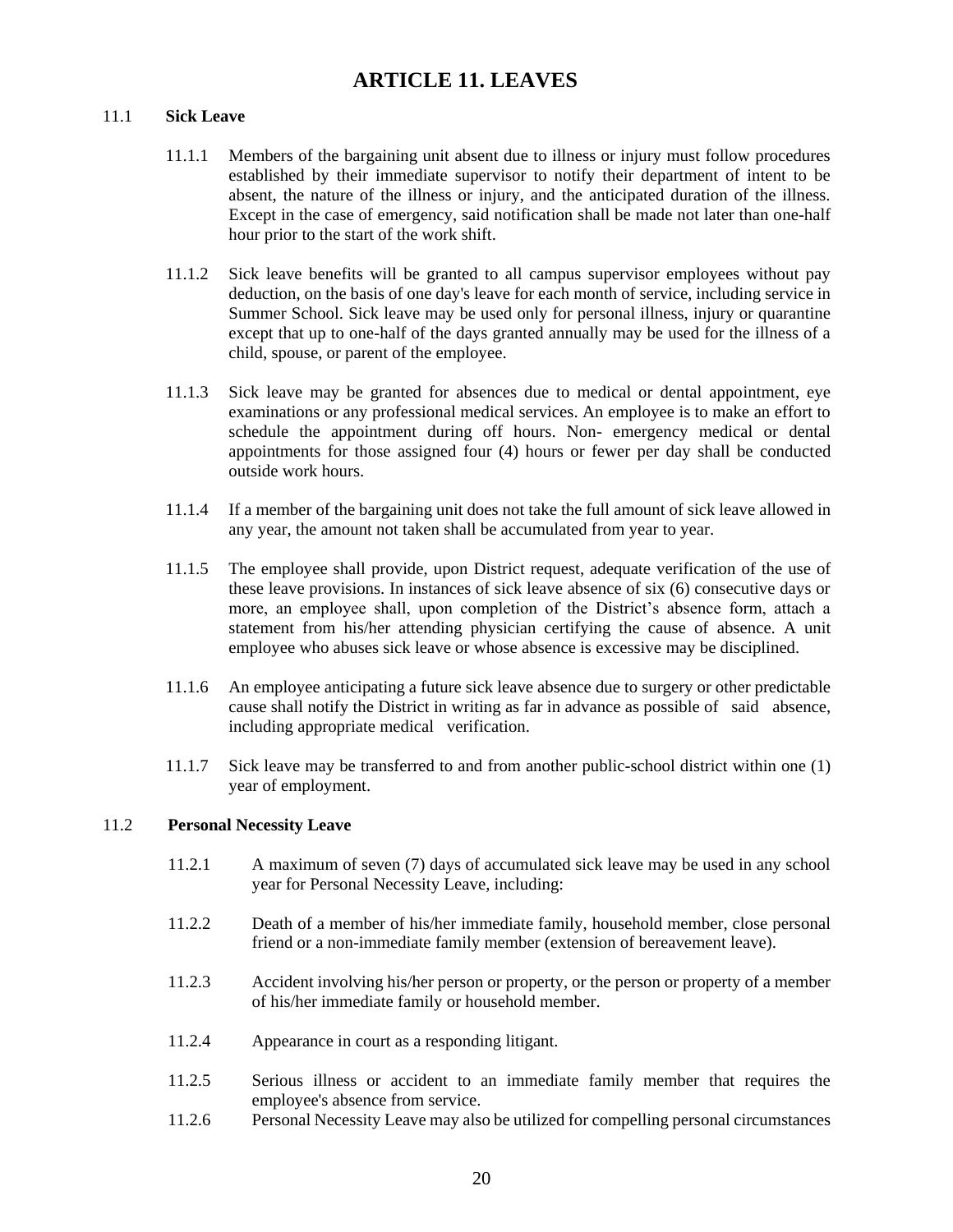or business which cannot be expected to be disregarded, which cannot be dealt with during off-duty hours, which represent an imminent danger to the employee's immediate family/personal property, and which are not directly or indirectly related to any individual employee or Association concerted activity (as referred to in Article 19 in this District or any other governmental or private agency).

- 11.2.7 Approval shall be obtained prior to the absence if at all possible. Upon return from an absence for personal necessity, as outlined above, the employees shall upon request file a written statement verifying the use of these leave provisions.
- 11.2.8 Two of these days in addition to those for 11.2.2 and 11.2.3 (for death or injury to person or property) may be used for personal necessity without the requirement of prior approval.

## 11.3 **Extended Sick Leave**

- 11.3.1. When a unit member is absent because of illness or accident beyond his or her accumulated sick leave, he or she shall be paid at the rate of 50 percent (50%) of his or her daily rate of pay for those days beyond his/her accumulated sickleave. This additional paid sick leave, when added to his/her current and accumulated sick leave (Education Code § 45191), shall not exceed 100 working days in the fiscal year. It shall not be cumulative and shall be exclusive of any other paid leave. A unit member who abuses sick leave may be disciplined.
- 11.3.2. Upon an employee's return to his/her work Classification following an extended sick leave, the District and employee will engage in an interactive process to explore reasonable accommodations and/or workplace modifications to enable him/her to perform the essential functions of his/her position in compliance with the Americans with Disabilities Act and California Department of Fair Employment and Housing regulations.
- 11.3.3. An employee who is unable to return to work with a medical release at the exhaustion of all available leaves may request an unpaid medical leave. If the leave is not granted, the employee shall be placed on a re-employment list for a period of thirty-nine (39) months.
- 11.3.4. The extended sick leave shall be granted to all unit members on July 1 of each year.

#### 11.4 **Child Rearing/Pregnancy Leave**

Absences due to disabilities caused or contributed by pregnancy, miscarriage, childbirth and recovery therefrom shall be treated as temporary disabilities.

- 11.4.1 Within a reasonable amount of time prior to the expected date of delivery, adoption, or placement of a foster child in home, notice of the anticipated absence shall be given to the supervisor in writing; such notice to be accompanied by a written statement from the physician establishing the dates of anticipated delivery and disability as applicable.
- 11.4.2 Under California Ed. Code 44977.5 and 45196.1, a bargaining unit member who has worked 12 months in the district may elect to utilize up to twelve (12) weeks of Parental Leave occasioned by the birth of a bargaining unit member's child, or for placement of a child in connection with the bargaining unit member's adoption or foster child care.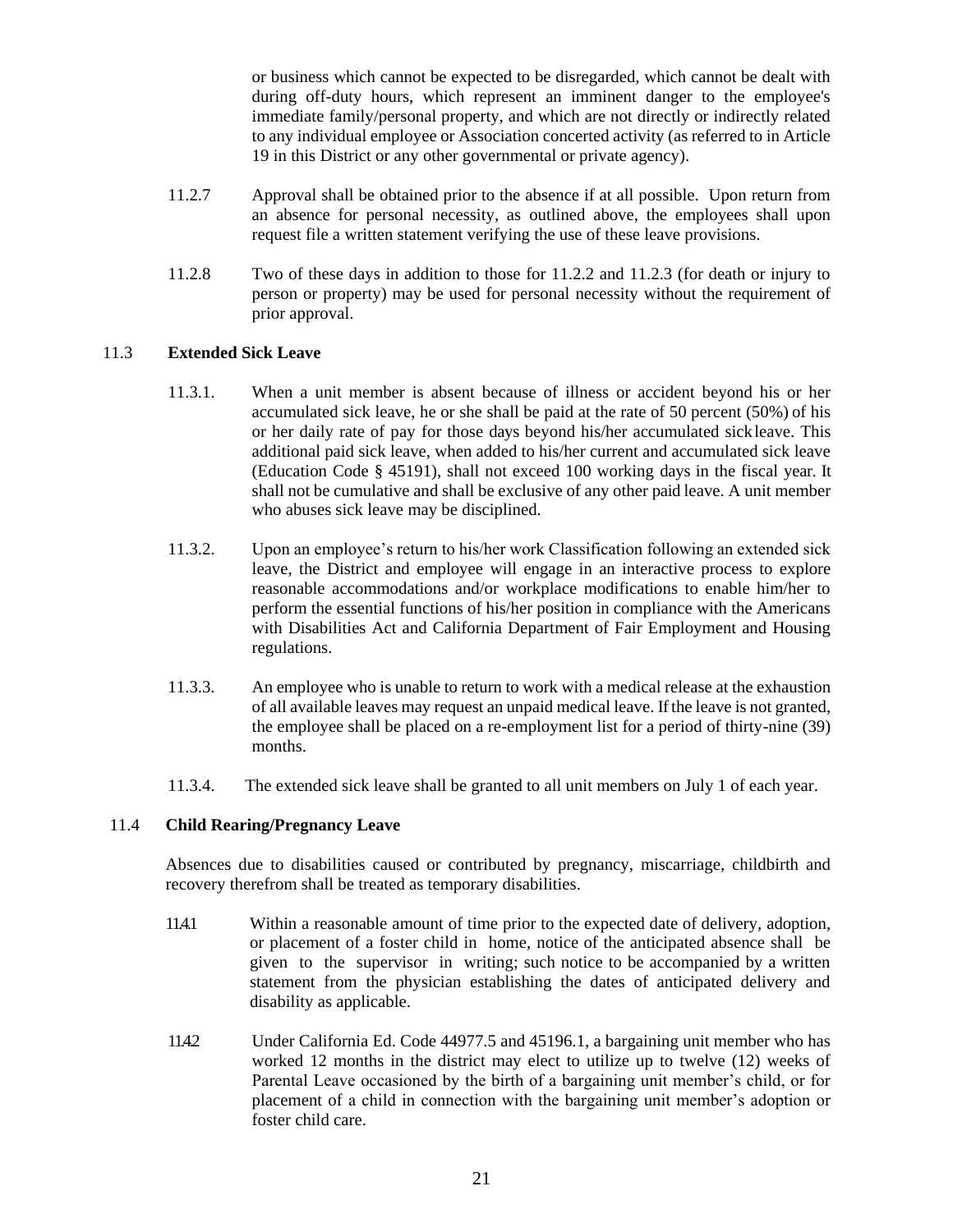- 11.4.3 The twelve (12) week Parental Leave shall run concurrently with CFRA. The twelve (12) week Parental Leave shall run concurrently with Sick Leave Use (including 100 days of Sick Leave under Education Code Section 45191) for a bargaining unit member's adoption or foster child care.
- 11.4.4 A bargaining unit member has the option of using any accumulated sick leave for the twelve (12) week Parental Leave. If a bargaining unit member exhausts his/her accumulated sick leave prior to the expiration of the twelve (12) week Parental Leave, and continues to be absent from his or her duties on account of Parental Leave, the amount deducted from the bargaining unit member's salary for the remainder of the twelve (12) weeks shall be 50% of his/her pay after he/she exhausts accrued full-pay sick leave in accordance with Article 16.7.1. In order to qualify for 50% pay, a member must exhaust all accrued full-pay sick leave.
- 11.4.5 An employee shall not be provided more than one twelve (12) week period for Parental Leave during any 12-month period. If a school year terminates before the twelve (12) week period is exhausted, the employee may take the balance of the twelve (12) week period in the subsequent school year.

## 11.5 **Jury Duty**

- 11.5.1 The District agrees to grant to members of the bargaining unit regularly called for jury duty in the manner provided by law, leave of absence without loss of pay for time the employee is required to perform jury duty during the employee's regularly assigned working hours.
- 11.5.2 Employees, so called for jury duty, must notify the immediate supervisor of the service dates upon receiving said notice from officers of the court.
- 11.5.3 The District shall grant full compensation. Fees received by the employee, excluding travel and subsistence expenses, shall be remitted to the District.
- 11.5.4 Employees are required to return to work during the day, or portion thereof in which jury duty services are not required. An employee whose regular assigned shift commences at 4:00 p.m., or later, shall be relieved from work with pay in direct proportion to hours served that day on jury duty as verified in writing by officers of the court.
- 11.5.5 The District may require verification of jury duty time prior to, or subsequent to, providing jury duty compensation.
- 11.5.6 All unit members are encouraged to exercise their responsibilities to the judicial system as jurors and the District supports its responsibility to provide jury duty leave. However, the Superintendent or designee may elect to exercise his responsibilities pursuant to Education Code § 44037 when he determines that service would be inimical to the education of students.

#### 11.6 **Extended Leave**

11.6.1 An employee unable to report to work upon exhaustion of leave benefits shall be placed on a reemployment list for a period of thirty-nine (39) months. During the thirty-nine (39) months, when released for work, he/she must be employed over all other eligible candidates for positions in the Classification of his/her previous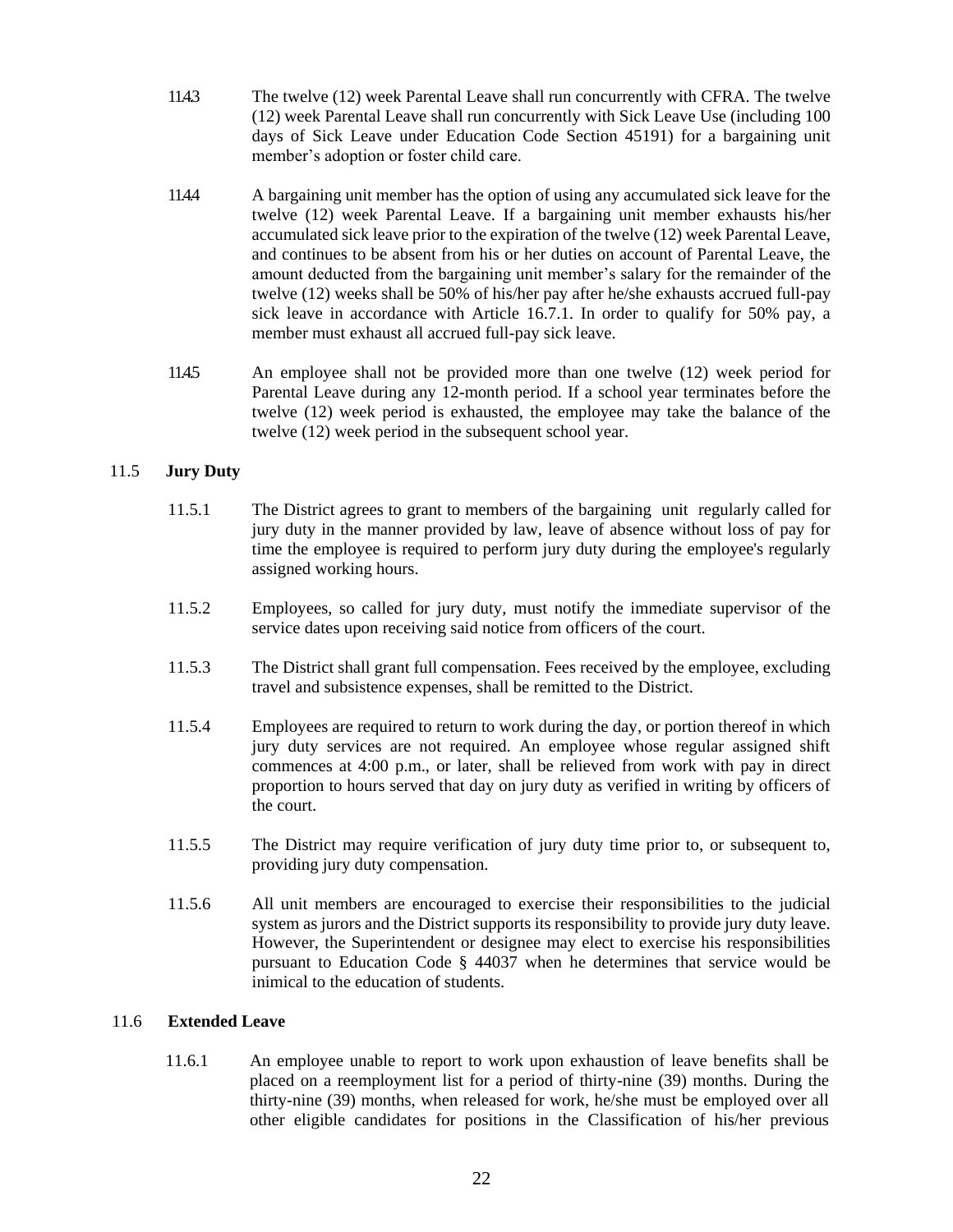assignment.

11.6.2 An employee who has been placed on a reemployment list who has been medically released for return to duty and who fails to accept an assignment in the Classification held immediately prior to the start of extended leave will be presumed to have waived his or her right to notice of the next three openings, and then must provide a written request to be reinstated in good standing on the list.

#### 11.7 **Military Leave**

- 11.7.1 Members of the bargaining unit shall be granted any military leave to which they are entitled under law. Employees shall be required to request the District for military leaves in writing, including appropriate military orders, as far in advance as possible.
- 11.7.2 Upon return to this position in the District the employee shall have all the rights and privileges which he would have enjoyed had he not been absent from the District. He will advance on the salary schedule as if he had been working full time.

## 11.8 **Bereavement Leave**

- 11.8.1 The purpose of Bereavement Leave utilization shall be for the death of a member of the employee's immediate family, or for the death of a relative. Immediate family shall mean: mother, father, grandmother, grandfather or grandchild of the employee or spouse of the employee, and the spouse, son, son-in-law, daughter, daughter-inlaw, brother or sister of the employee, or any relative living in the immediate household of the employee.
- 11.8.2 Employees exercising this leave of absence provision shall notify their immediate supervisor as soon as possible as to expected duration of the absence.
- 11.8.3 An employee shall be granted one (1) day of fully paid leave to attend the funeral of a close personal friend or of a relative, other than a member of his/her immediate family or household. An employee shall also be entitled to the use of available personal necessity leave as outlined in Article 11.2.7.
- 11.8.4 An employee shall be granted up to five (5) days of fully paid leave for a death in the employee's immediate family. In addition, the District may grant the following bereavement leave benefits for a death in the employee's immediate family: for the sixth (6th) through the tenth (10th) consecutive day, half pay shall be granted if personal necessity leave is not used; for the eleventh (11th) consecutive day or more, the employee will receive no compensation.
- 11.8.5 Employees shall provide, upon District request, additional verification of the use of this leave provision.

#### 11.9 **Industrial Accident and Illness Leave**

- 11.9.1 Notwithstanding any other provision of this Article, only permanent employees of the District shall be eligible for Industrial Accident or Illness Leave as provided herein. See Education Code § 45192.
- 11.9.2 An employee who has sustained a job-related injury shall report the injury on the appropriate District form to the immediate administrator if physically able to within twenty-four (24) hours of knowledge that the illness is an alleged industrial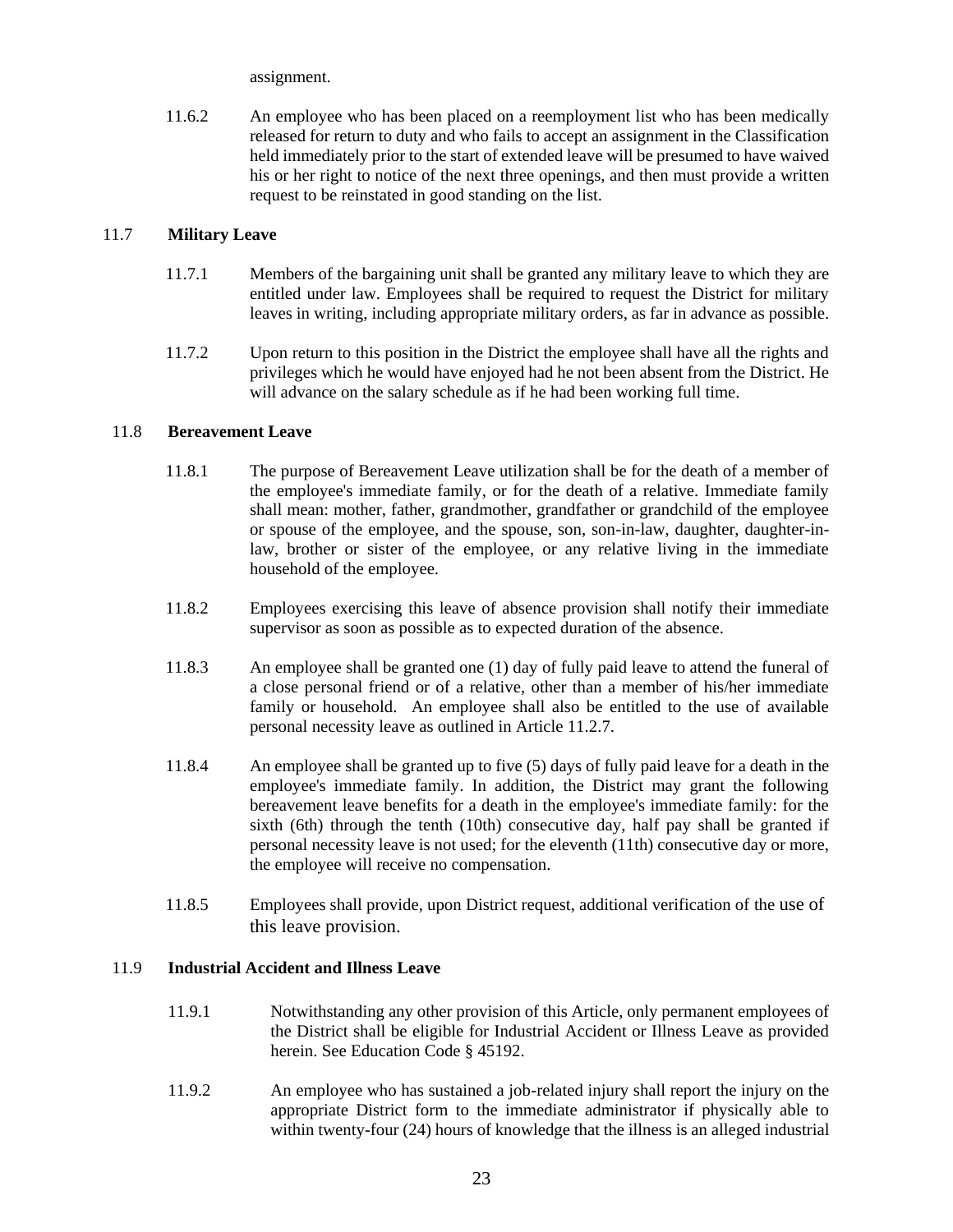illness.

- 11.9.3 Allowable leave shall be for not more than sixty (60) working days in any one fiscal year for the same illness or accident.
- 11.9.4 Allowable leave shall not be accumulated from year to year.
- 11.9.5 Industrial Accident or Illness Leave shall commence on the first day of absence.
- 11.9.6 When an Industrial Accident or Illness Leave overlaps into the next fiscal year, the employee shall be entitled to only the amount of unused leave due for the same illness or injury.
- 11.9.7 Any employee receiving benefits as a result of this section shall, during periods of injury or illness, remain within the State of California unless the Board of Trustees authorizes travel outside the state.
- 11.9.8 During any industrial paid leave of absence, the employee shall endorse to the District the temporary disability indemnity checks received on account of his/her industrial accident or illness. The District, in turn, shall issue the employee appropriate salary warrants for payment of the employee's salary and shall deduct normal retirement, other authorized contributions, and the temporary disability indemnity, if any, actually paid to and retained by the employee for periods covered by such salary warrants. When sick leave, extended illness leave, vacation, compensating time off or other available paid leave is used in conjunction with temporary disability benefits derived from Workers' Compensation, it shall be reduced only in that amount necessary to provide a full day's wage or salary when added to the temporary disability benefits. Upon conclusion of this industrial paid leave, an employee may utilize any available Sick Leave, vacation, compensating time off or other available paid leave (Education Code § 44043) benefits providing that any leave utilization, when combined with any temporary disability indemnity shall not exceed 100 percent (100%) of the employee's normal compensation.
- 11.9.9 An employee shall be permitted to return to service after an industrial accident or illness only upon the presentation of a release from the authorized Workers' Compensation physician certifying the employee's ability to return to his/her position Classification without restrictions or detriment to the employee's physical and emotional well-being.

#### 11.10 **Leave of Absence without Pay**

- 11.10.1 An employee requesting an extended unpaid leave of absence shall submit the request in sufficient time for the Superintendent's consideration and presentation to the Board of Trustees. The decision of the Board for approval or denial of these requests shall be final.
- 11.10.2 The granting of a leave of absence without pay gives to the employee the right to return to his/her position at the expiration of his/her leave of absence, if the position still exists and provided that he/she is physically and legally capable of performing the duties.
- 11.10.3 When an employee returns to duty following a leave of absence without pay, he/she is entitled to all previously accumulated sick leave benefits. The employee shall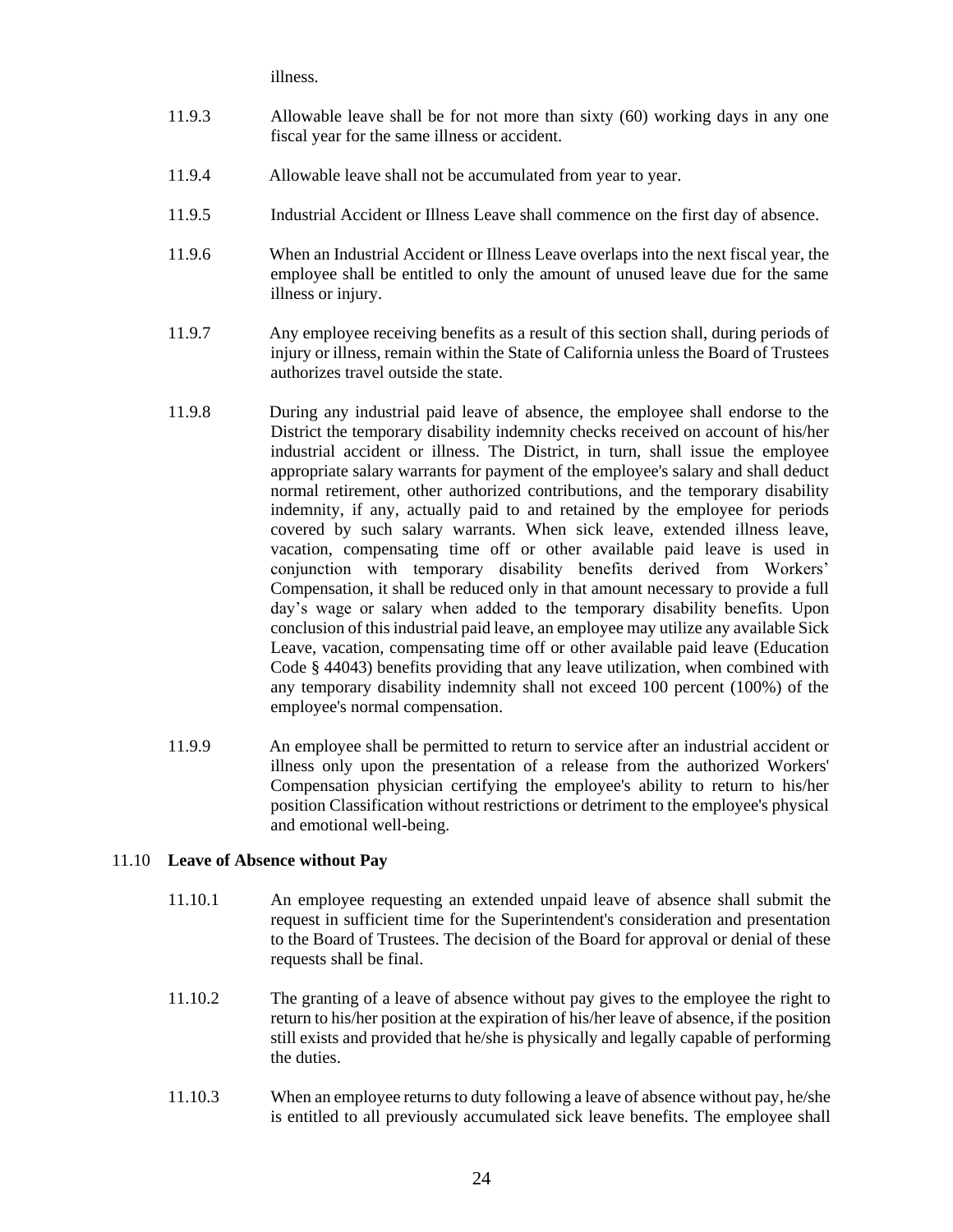return to the appropriate salary schedule placement based on the number of years of service.

## 11.11 **Association Leaves**

- 11.11.1 As defined and limited herein, up to six (6) days per year of paid leave of absence shall be granted to the Association President, or designee, for legitimate Association purposes. The leave may not be used for matters contemplated in the Article 19 of this Agreement that involve the Oxnard Union High School District or any other public agency. Except in extenuating circumstances, two (2) days written and advance notice to utilize Association Leave shall be submitted to the Superintendent.
- 11.11.2 In addition to the provisions in 11.12.1 above, the Association may request utilized eight (8) additional days of leave of absence per year for legitimate Association business. The leave may not be used for matters contemplated in Article 19 of this Agreement that involve the District or any other public agency. For days of leave granted pursuant to this subsection, the Association shall promptly reimburse the District for substitute salary costs.
- 11.11.3 Notwithstanding the provisions of sections 11.12.1 and 11.12.2 above, no one individual shall use more than eight (8) days per year for Association Leave.
- 11.11.4 Unelected Member Leave. Unelected members of the CSEA use association leave "to attend any important District activity," but only if all of the following circumstances exist:
	- 1. CSEA makes the request for the leave;
	- 2. CSEA has authorized the use of leave for that organizational activity;
	- 3. CSEA provided "reasonable notification" when it requested the leave; and
	- 4. Only a "reasonable number" of unelected employees are on this type of leave at a time.

CSEA must reimburse the district for "all compensation," including retirement contributions, paid to any employee on account of his or her use of association leave and must do so within a reasonable period of the organization's receipt of the district's certification of payment to the employee.

- 11.12 **Family Medical Leave Act.** Unit members who meet the eligibility criteria of the Family Medical Leave Act will be provided the benefits required by the law. Any reduction or increase in benefits provided by the law but not in this agreement shall be incorporated for purposes of administration of this agreement. It is the intent of the District and the Association that all available leaves under this agreement shall be incorporated and run concurrently with those authorized by the FMLA. It is also the intent of the District that FMLA leave will also be coordinated and run concurrently with the CMLA.
	- 11.12.1 The District and CSEA elect to utilize the one-year backwards method of determining FMLA leave availability; i.e. upon the request for FMLA leave, appropriate leave utilization will be calculated going back one year from the date of request.
- 11.13 An employee who has experienced a serious illness or injury absence, paid or unpaid, shall be permitted to return to service after said absence only upon presentation of a release from the attending physician certifying the employee's ability to return to his/her position classification and perform the essential functions with or without reasonable accommodations or detriment to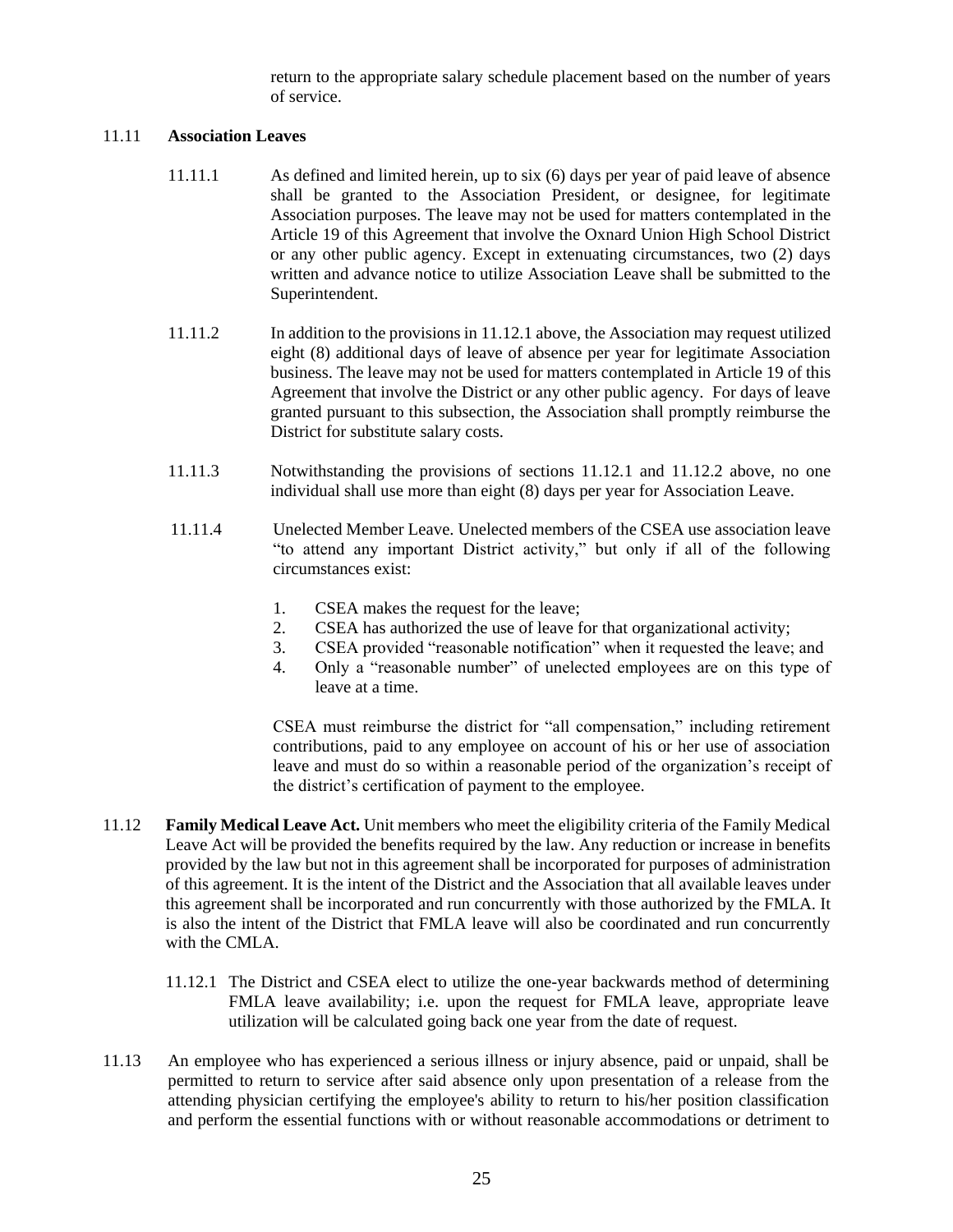the employee's physical and emotional well-being in accordance with the law.

11.14 The District will use its best efforts to have a pool of qualified substitutes in the event that substitute coverage is necessary. Copies of updated substitute lists will be made available to CSEA annually, upon request.

#### 11.15 **Catastrophic Leave**

- 11.15.1 An employee who is suffering from a catastrophic illness or injury may request that eligible sick leave hours be donated for his/her use.
	- 11.15.1.1 Catastrophic illness or injury means an illness or injury that is expected to incapacitate the employee for an extended period of time, or that incapacitates a member of the employee's family, which incapacity requires the employee to take time off from work for an extended period of time to care for that family member, and taking extended time off work creates a financial hardship for the employee because he or she has exhausted all of his or her sick leave and other paid time off.
	- 11.15.1.2 An employee who is suffering from a catastrophic illness or injury must request the donation of eligible sick leave hours in writing.
	- 11.15.1.3 An employee suffering from a catastrophic illness or injury shall provide verification by means of letter, dated and signed by the ill or injured person's physician, indicating the incapacitating nature and probable duration of illness or injury.
	- 11.15.1.4 A committee composed of three (3) unit members and two (2) administrators shall determine that the employee is unable to work due to catastrophic illness or injury or has exhausted all accrued paid leave credits. When verification and determination have been made, the committee may then approve the transfer of sick leave hours.
	- 11.15.1.5 The maximum benefit to be received by any employee for any single catastrophic illness or injury is two (2) consecutive semesters.
	- 11.15.1.6 Any employee who receives paid leave pursuant to this program shall use any sick leave hours that he/she continues to accrue on a monthly basis before receiving paid leave pursuant to the Catastrophic Leave Program.
- 11.15.2 Catastrophic illness or injury is also defined as an illness or injury which incapacitates a member of the employee's immediate family as defined in Education Code § 44985.
	- 11.15.2.1 The catastrophic illness or injury must require that the employee take time off from work for an extended period of time to care for the immediate family member.
	- 11.15.2.2 The employee must exhaust all accrued paid leave hours before using donated leave hours.
	- 11.15.2.3 An employee whose immediate family member who is suffering from a catastrophic illness or injury must request the donation of eligible leave hours in writing.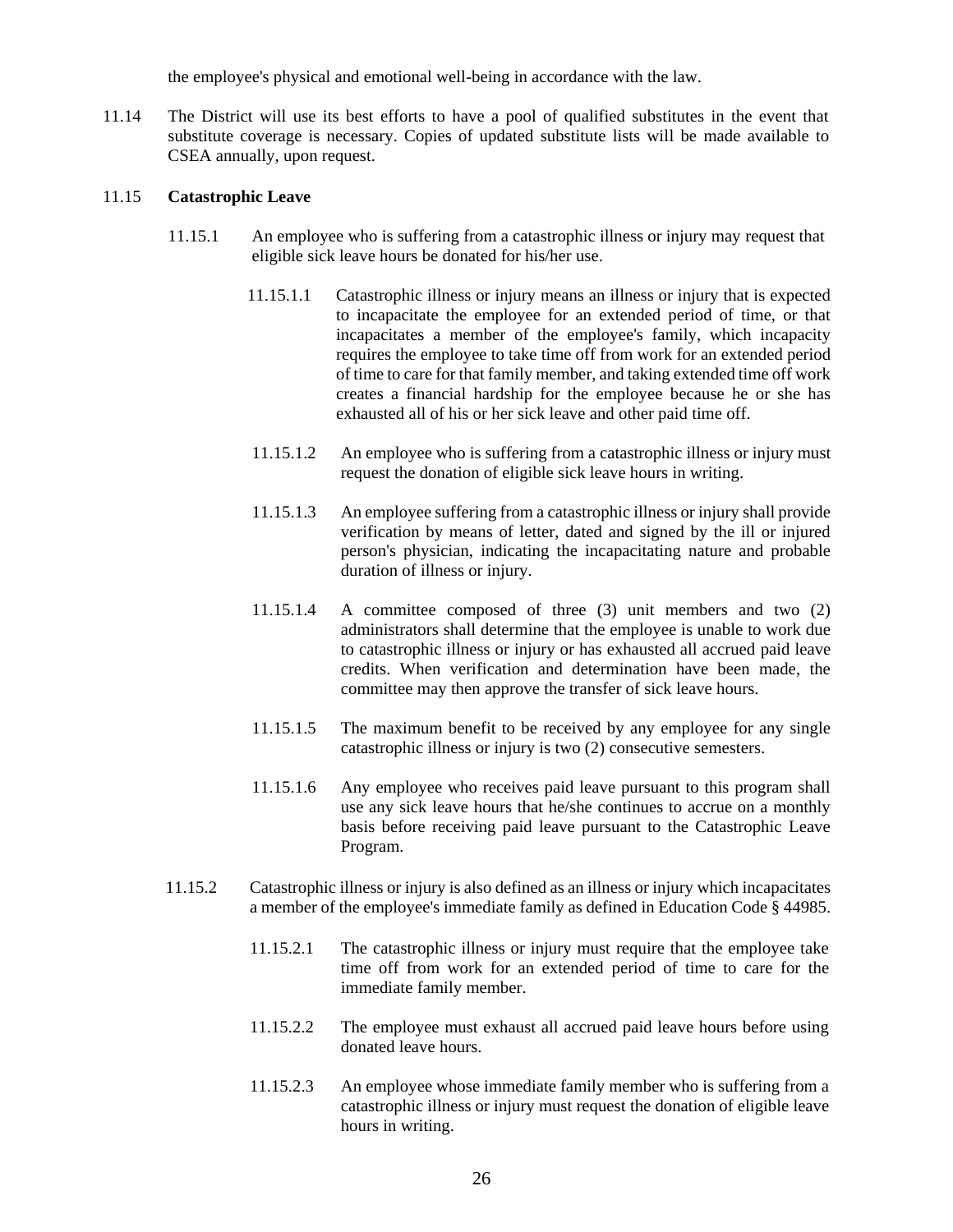- 11.15.2.4 The employee shall provide verification of catastrophic illness or injury for his/her immediate family member by means of a letter, dated and signed by the ill or injured person's physician, indicating the incapacitating nature and probable duration of the illness or injury.
- 11.15.2.5 The Superintendent or designee shall determine that the employee is required to take time off work for an extended period of time to care for the immediate family member and has accrued paid leave hours. When verification and exhausted all determination have been made; the committee may then approve the transfer of accrued sick leave hours.
- 11.15.2.6 The maximum benefit to be received by any employee for any single catastrophic illness or injury of an immediate family member is two (2) consecutive semesters.
- 11.15.2.7 Any employee who receives paid leave pursuant to this program shall use any sick leave hours that he/she continues to accrue on a monthly basis before receiving paid leave pursuant to the Catastrophic Leave Program.
- 11.15.3 Employees may donate sick leave hours to a specific employee when that employee or a member of his/her immediate family suffers from a catastrophic illness or injury, the employee is unable to work, and the employee has exhausted all accrued paid sick leave hours.
	- 11.15.3.1 Eligible leave hours are defined as sick leave.
	- 11.15.3.2 Eligible leave hours are to be donated in hourly increments.
	- 11.15.3.3 An employee wishing to donate accrued leave hours to a specific employee under this agreement shall complete, sign, and deliver a form designating the number of leave hours to be donated; acknowledging that his/her transfer of leave hours is irrevocable.
	- 11.15.3.4 The committee shall inform employees of the means by which donations may be made in response to the employee's requests.
	- 11.15.3.5 Sick leave donations will be time and date stamped as received by the Human Resources Office. All sick leave donations will be used in order of receipt. In the event that more sick leave is donated than is needed, the sick leave will be returned to donors in reverse order of receipt of donation.

#### 11.17 **Subpoena Leave**

- 11.17.1 A unit employee who receives a subpoena for appearance in court shall receive full pay for such absence from duty provided that he/she complies with the stipulations listed below:
	- 11.17.1.1 The employee must present to the office of Human Resources a copy of the actual subpoena to appear.
	- 11.17.1.2 The employee must submit to the Business Office any check or warrant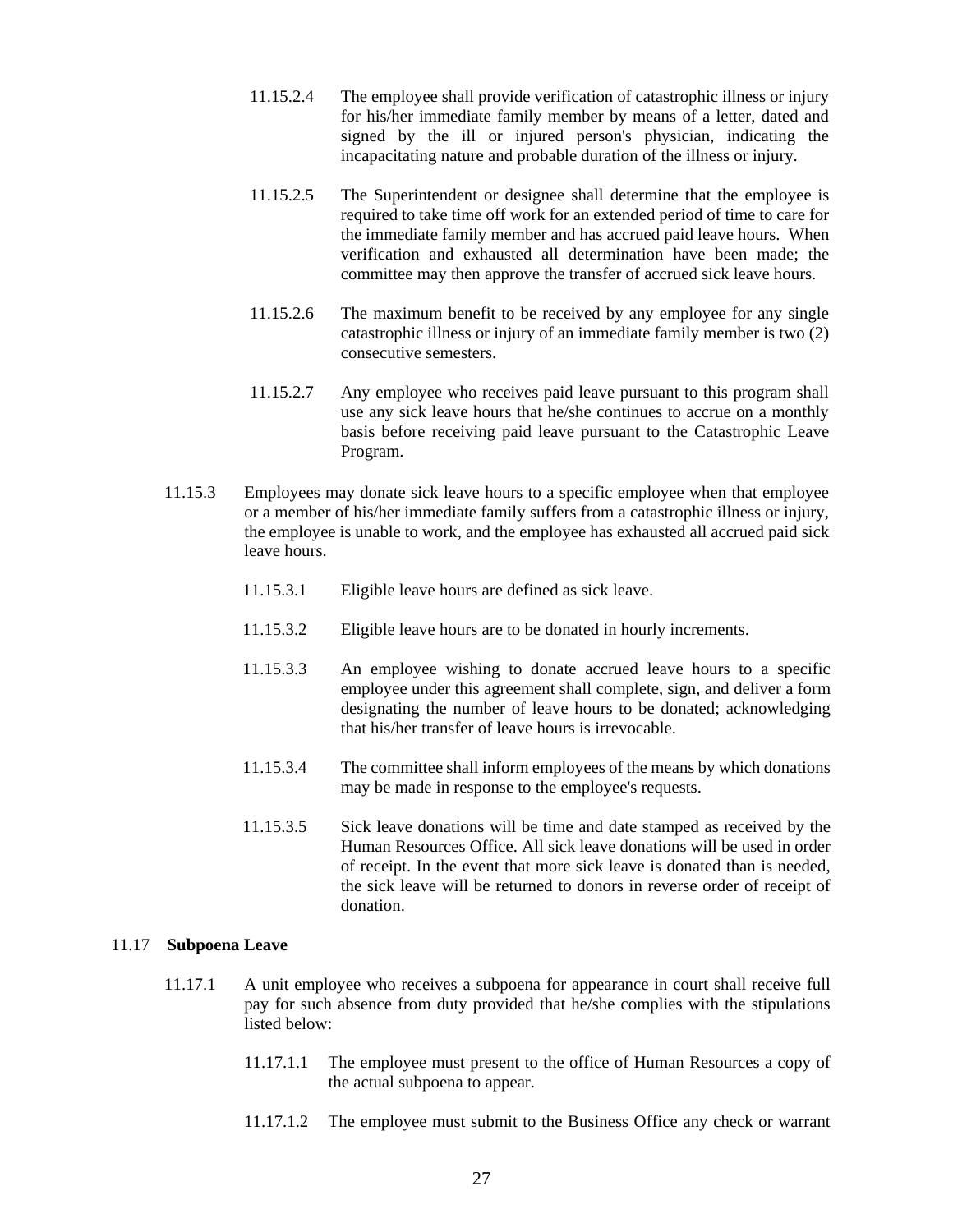received in payment, excluding mileage compensation, for the court appearance.

11.17.1.3 If the employee demands witness fees and mileage upon service and reports the amount to the District, the employee shall retain one-half of the payment.

## 11.18 **Return from Medical Leave**

Unless the information necessary to justify the safe return of the employee is provided by the employee's doctor, pursuant to 11.1, 11.2, 11.4, 11.7, or 11.16 the District may at its expense require a medical examination prior to the right of the employee to return to work.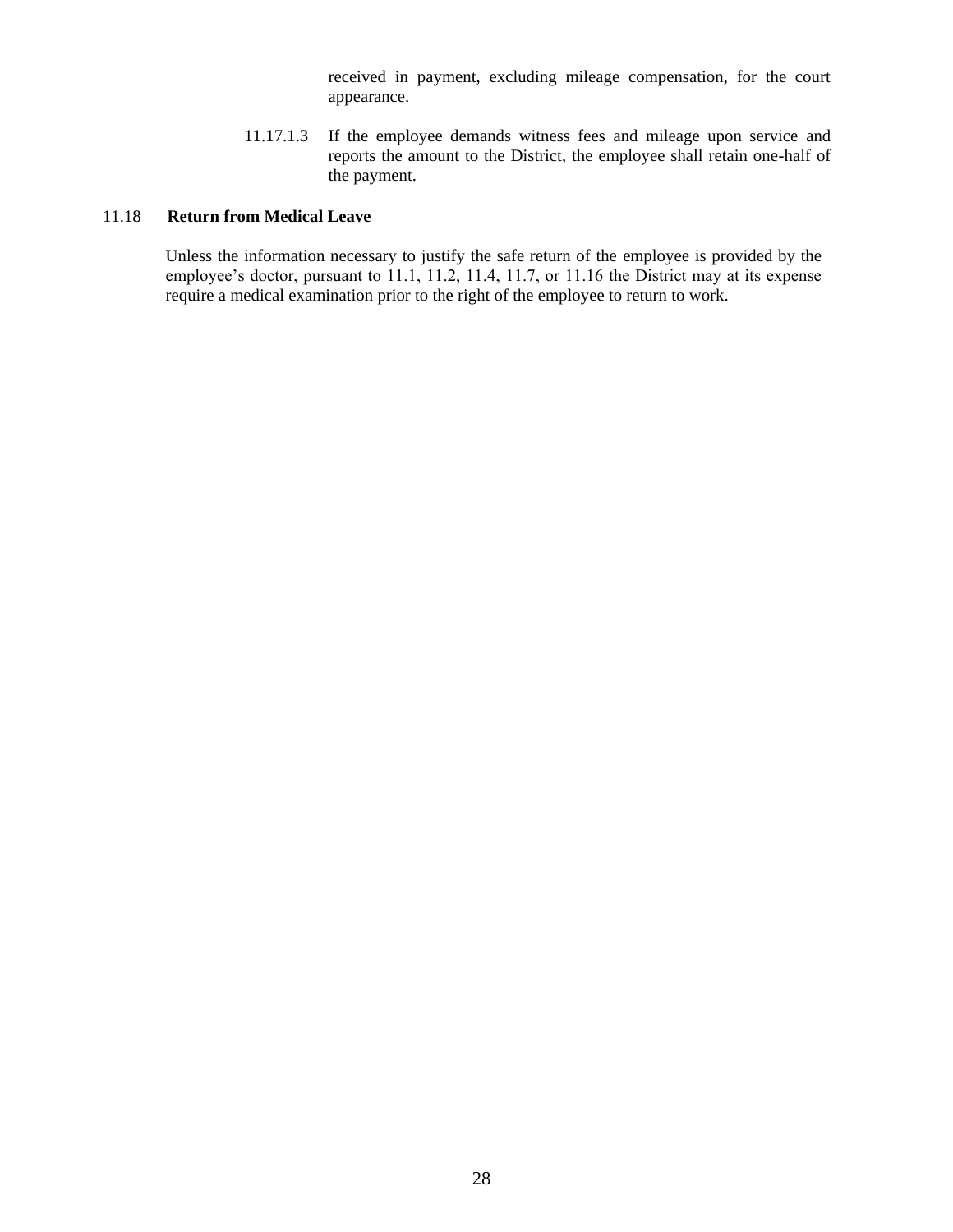## **ARTICLE 12. TRANSFER/PROMOTIONS**

- <span id="page-28-0"></span>12.1 **Definition**. A transfer is defined as a change of job site but within the same position classification.
	- 12.1.1 A promotion is defined as a change in classification from either an Adult Ed. Campus Supervisor or a Campus Supervisor classification to a Lead Campus Supervisor.
- 12.2 **Criteria for Transfer**. The following criteria shall be used in consideration of transfer requests:
	- 12.2.1 The needs and efficient operation of the District.
	- 12.2.2 The contribution the staff member can make in the new position.
	- 12.2.3 The qualifications including the experience and recent training of the staff member, compared to those of other candidates, for both the position to be filled and the position to be vacated.
	- 12.2.4 The length and quality of the service rendered to the District by the employee.
	- 12.2.5 The recommendation of the immediate supervisor to whom the employee is currently responsible, and the immediate supervisor where the vacancy exists.
	- 12.2.6 The preference of the employee.

#### 12.3 **Employer Initiated Transfers**

- 12.3.1 After consultation with the Association, a transfer may be made by the District at any time for any of the following reasons:
	- 12.3.1.1 A change of enrollment or workload necessitating transfer of campus supervisor staff.
	- 12.3.1.2 Improved efficiency of the District.
- 12.3.2 In cases where a particular employee must be transferred involuntarily, when all transfer criteria are judged equal by the District, and when there is no suitable volunteer, the least senior employee within a given Classification at a particular job site shall be involuntarily transferred.
- 12.3.3 An employee may request of the Superintendent or his/her designee a conference or a written statement regarding reasons for the involuntary transfer.
- 12.3.4 In the exercise of this right of involuntary transfer, the District shall not act in a manner that is arbitrary, capricious or discriminatory.
	- 12.3.4.1 An involuntary transfer that results in additional travel for an employee of more than fifteen (15) miles per day round trip between either home and the new job site, or the old job site and the new job site (whichever is less), shall be paid a flat mileage rate of \$100.00 per year, or proportional fraction thereof for less than a full year of additional travel, as described herein; said mileage reimbursement shall not last more than two (2) full years following the involuntary transfer.

#### 12.4 **Posting of Open Campus Supervisor Positions**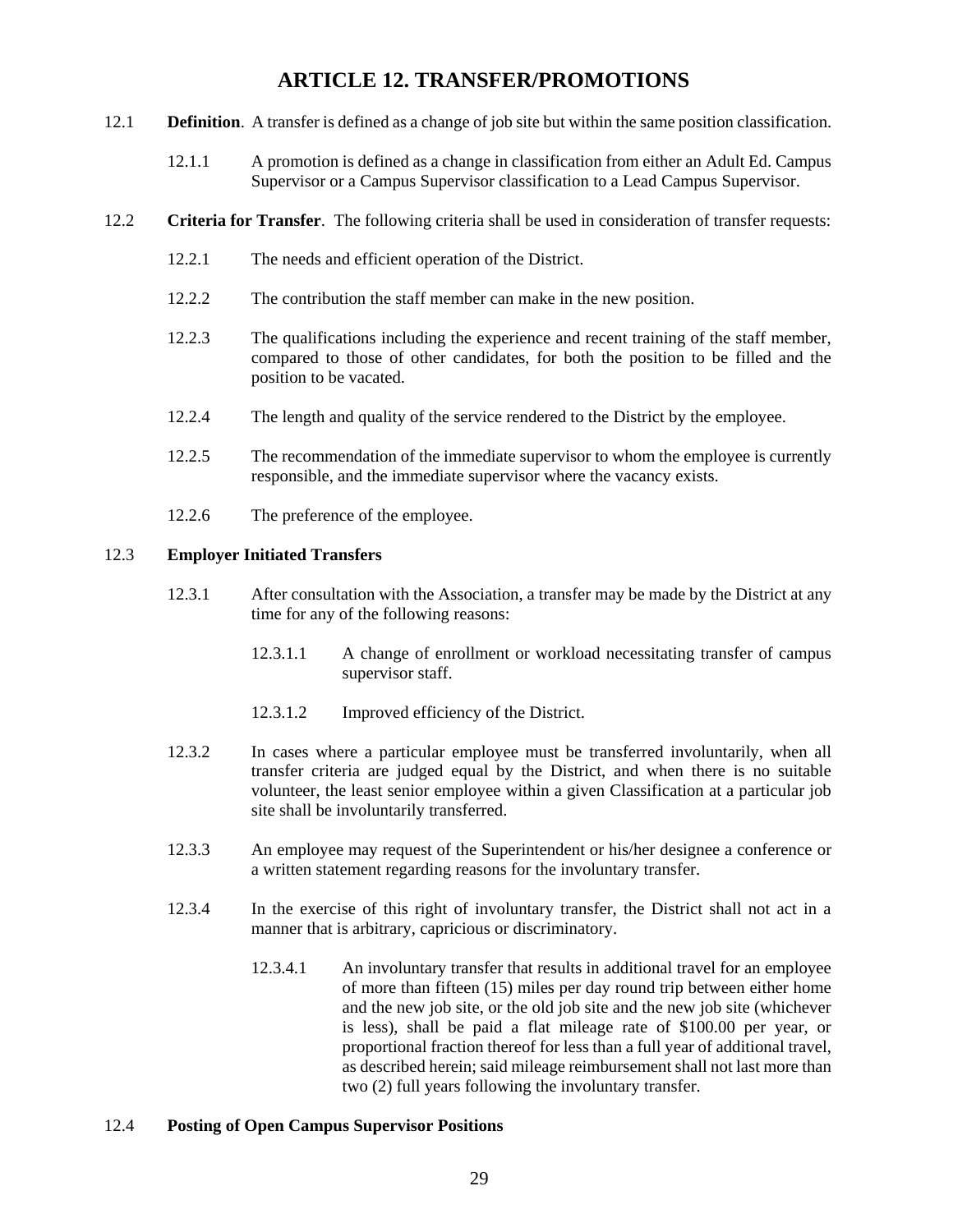- 12.4.1 Whenever there are unfilled allocated and permanent Campus Supervisor hours the following shall apply in order:
	- 12.4.1.1 The on-site Campus Supervisors shall be offered the additional hour(s) provided that the hour(s) can be worked without compromising the number of Campus Supervisors desired by the administration to be concurrently working at any point in time and to provide adequate coverage throughout the school day. The District shall post the vacant Campus Supervisor hours/positions available to all current Campus Supervisor(s) in the District.
	- 12.4.1.2 Said job postings shall remain posted for a period of five (5) full working days, during which time employees may file for the vacancy.
- 12.4.2 The filing of an open campus supervisor position on is without prejudice to the employee and shall not jeopardize the present assignment.
- 12.4.3 An employee may request consideration to a vacancy within his/her classification that represents a longer or shorter work schedule.
- 12.4.4 Senior employees with the last three (3) consecutive satisfactory performance evaluations will be given first consideration regarding vacant positions in their classification that represents an increase or decrease in the number of hours they are working.
	- 12.4.4.1 When seniority is equal, then seniority ranking shall be determined by lot (drawing).
	- 12.4.4.2 Voluntary transfer requests shall not be processed in situations that might impede the recall of laid-off employees.
- 12.5 Filing for Campus Supervisor Positions
	- 12.5.1 Any permanent employee with a current satisfactory evaluation in the bargaining unit may file for the vacancy by submitting a District application form to the Human Resources Division within the filing period.
	- 12.5.2 A copy of all published recruitment bulletins shall be provided to the chapter president.
	- 12.5.3 Interview committees for filling unit positions shall include a CSEA representative of the Campus Supervisors if such representative is willing to serve and responds in a timely fashion. Such duty is considered to be service on the behalf of CSEA and will not be compensated. The CSEA Chapter President shall respond to the District for the appointment of a CSEA representative and notify the District in a timely fashion. This process will be utilized only when there is more than one candidate for the position.
- 12.6 Promotions
	- 12.6.1 All promotions to Lead Campus Supervisor shall maintain step and receive no less than a 5% increase.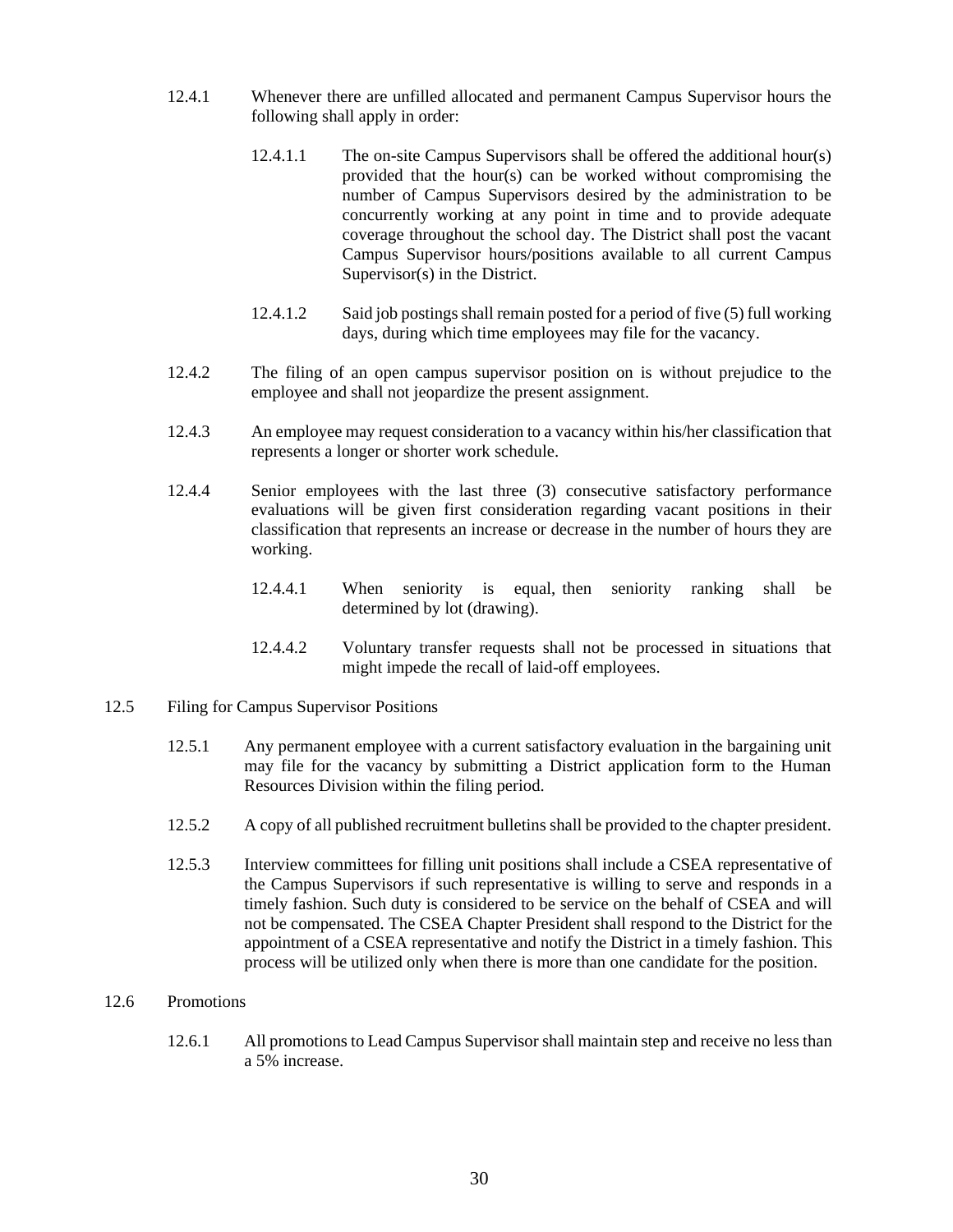## **ARTICLE 13. PAY AND ALLOWANCES**

- <span id="page-30-0"></span>13.1 Campus supervisors and Lead Campus Supervisor shall be paid according to the schedule listed in Appendix B. The District agrees to adjust the salary schedules by the same percentage applied to the certificated unit salary schedule effective yearly beginning with the 2003-2004 school year and for the duration of this Agreement.
- 13.2 All employees shall receive warrants/paychecks or electronic paystub/direct deposit on the last working day of the month as determined by the County Office of Education.
- 13.3 District shall compensate employees for mileage incurred in the performance of their duties as established by Board policy.
- 13.4 A campus supervisor shall be compensated when directed by the District to attend training conducted outside of work hours unless the training is part of the minimum qualifications for the position.
- 13.5 All Campus Supervisors shall be required to wear a uniform while on duty as a safety measure for easy identification.
	- 13.5.1 The district shall pay the cost of the purchase or replacement of uniforms required by the District to be worn by Campus Supervisors. CSEA and District Administration shall from an ad hoc committee to determine the colors of uniform and memorialize in a Memorandum of Understanding.
	- 13.5.2 The District shall provide one (1) windbreaker and one (1) hooded waterproof jacket per Campus Supervisor. Windbreakers and hooded jackets shall be worn on the exterior of seasonal clothing while on duty. Windbreakers and waterproof hooded jackets are District property and must be returned to the district at the termination of a unit member's employment.
	- 13.5.3 The District shall provide a total of five (5) shirts, which may include up to three (3) polo shirts, to each Campus Supervisor to be worn on duty. The t-shirts and polo shirts shall become the property of the Campus Supervisors and shall not be returned to the District at any time. Site administrators shall have discretion regarding the attire of Campus Supervisors on rally/school spirit days.
	- 13.5.4 The District shall provide vests in various sizes to be kept at the sites as needed. Vests are District property and must be returned to the site at which they were issued.
- 13.6 The District believes that all campus supervisors should be paid competitively when compensation is compared with school districts in Ventura County and other classified employees within the district. Normally, classification compensation will be addressed during the year when the successor agreement is negotiated. The parties agree to suspend this reclassification process until and unless the formula agreement for certificated goes positive rather than negative.
	- 13.6.1 Should the reallocation not be implemented for Campus Supervisors by July 1, 2004, the parties agree to meet and negotiate the implementation of the proposed reallocation of Campus Supervisors.
- 13.7 Equalized Pay for All Campus Supervisors [excluding Adult Ed.]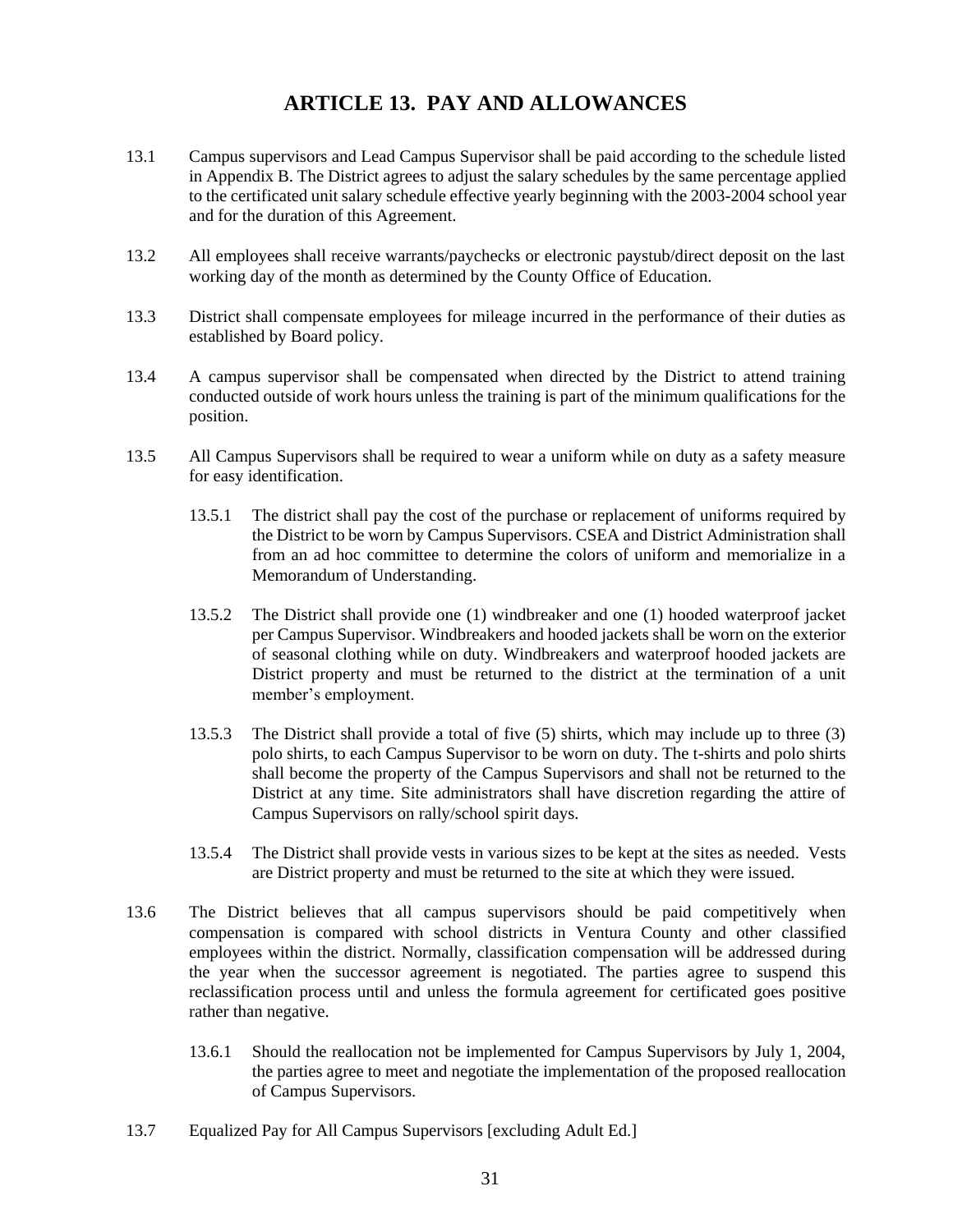All Campus Supervisors/Lead Campus Supervisors salary shall be equalized. Said equalization is accomplished by taking the total paid work days plus up to 3 in- service days (for the school year 2009-10 there is only one in-service day; for the school year 2010-2011 there will be NO in-service days), plus 13 paid holidays (July 4 does not fall during the regular school year), equals total paid days. Those days are then multiplied by the unit member's daily rate of pay (hourly rate multiplied by assigned hours per day). That total is then divided by 10 to provide equal paychecks for each campus supervisor. On any non-student days, when campus supervisors are scheduled to work, they shall report to the Associate principal in charge of campus supervision on scheduled Professional Development days, CSEA shall receive Professional Development.

- 13.7.1 All Adult Ed Supervisors shall by paid hourly based on submitted timesheets and do not receive equalized pay.
- 13.8 Work calendars shall be distributed to CESA members at the beginning of the school year.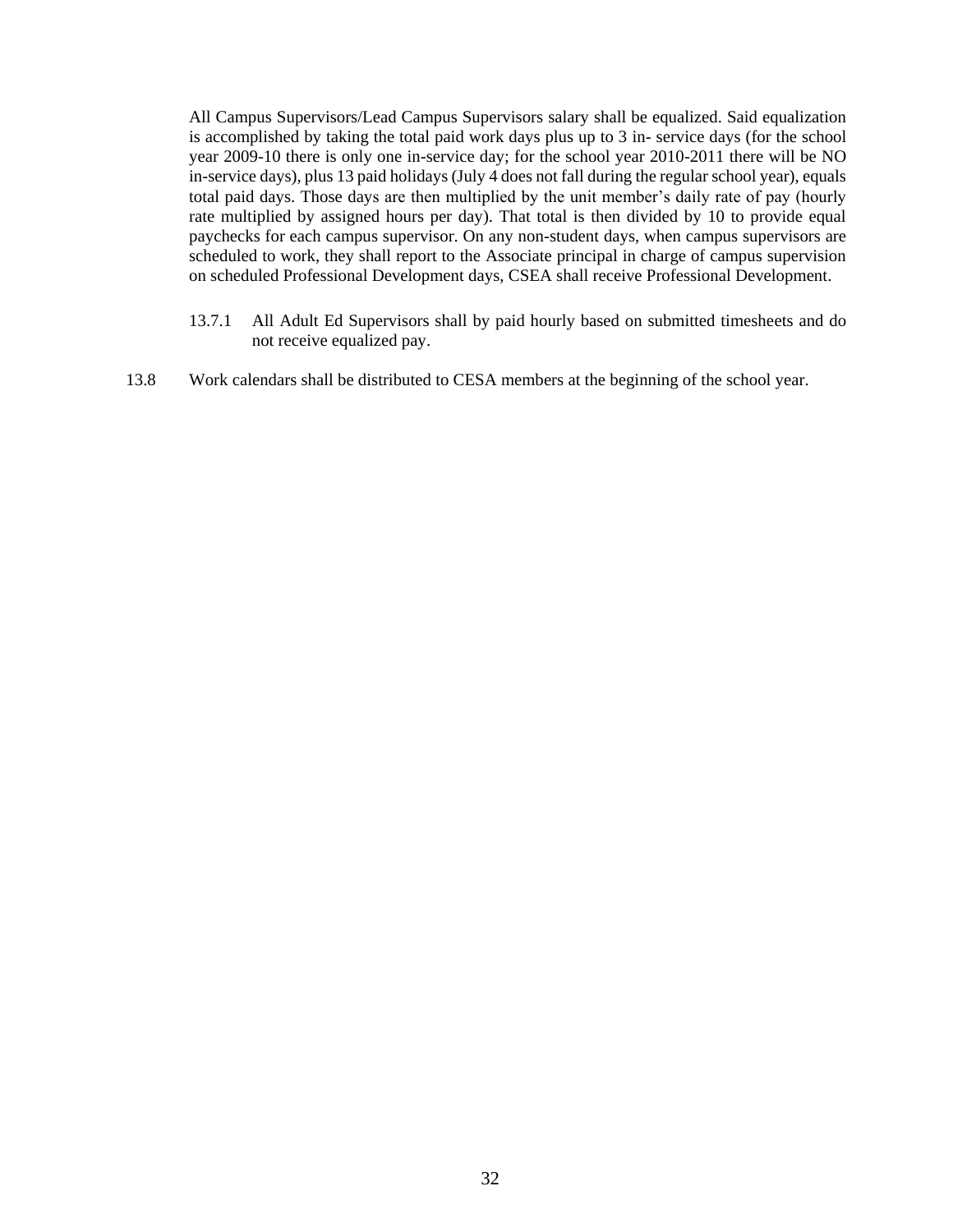## **ARTICLE 14: HEALTH BENEFITS**

- <span id="page-32-0"></span>14.1 The fringe benefit program shall include: Dental, Medical, Life and Vision insurance.
	- 14.1.1 Employees in more than 6-hour positions shall have 75 percent (75%) of the cost of benefits paid by District. Those assigned eight (8) hours shall have the 100 percent (100%) paid.
	- 14.1.2 Effective July 1, 2020, all unit members shall receive Dental, Vision, and Life insurance benefits. All unit members shall have 100% of the cost of such benefits in the basic plan offerings paid by the District (Phase 1).
	- 14.1.3 Effective July 1, 2021, unit members in 6-hour positions shall have 75 percent (75%) of the cost of Medical insurance benefits paid by the District (Phase 2). Ten years of service is required and must be maintained for 100% payment at six to seven (6-7) hours. After 10 complete years of continuous service in a six 6- hour position, an employee shall have 100 percent of health benefits paid by the District as long as the employee continues to work in an assignment of 6 hours or more per day.
	- 14.1.4 Effective July 1, 2022, all unit members shall receive Medical Insurance benefits. Unit members in 4-5-hour positions shall have 50 percent (50%) of the cost of benefits paid by the District (Phase 3).
- 14.2 Employees shall not be required to participate in the health and welfare program of benefits. Employees electing not to receive health benefits shall so indicate on District provided forms.
- 14.3 Employees may participate in the District IRS Section 125 plan.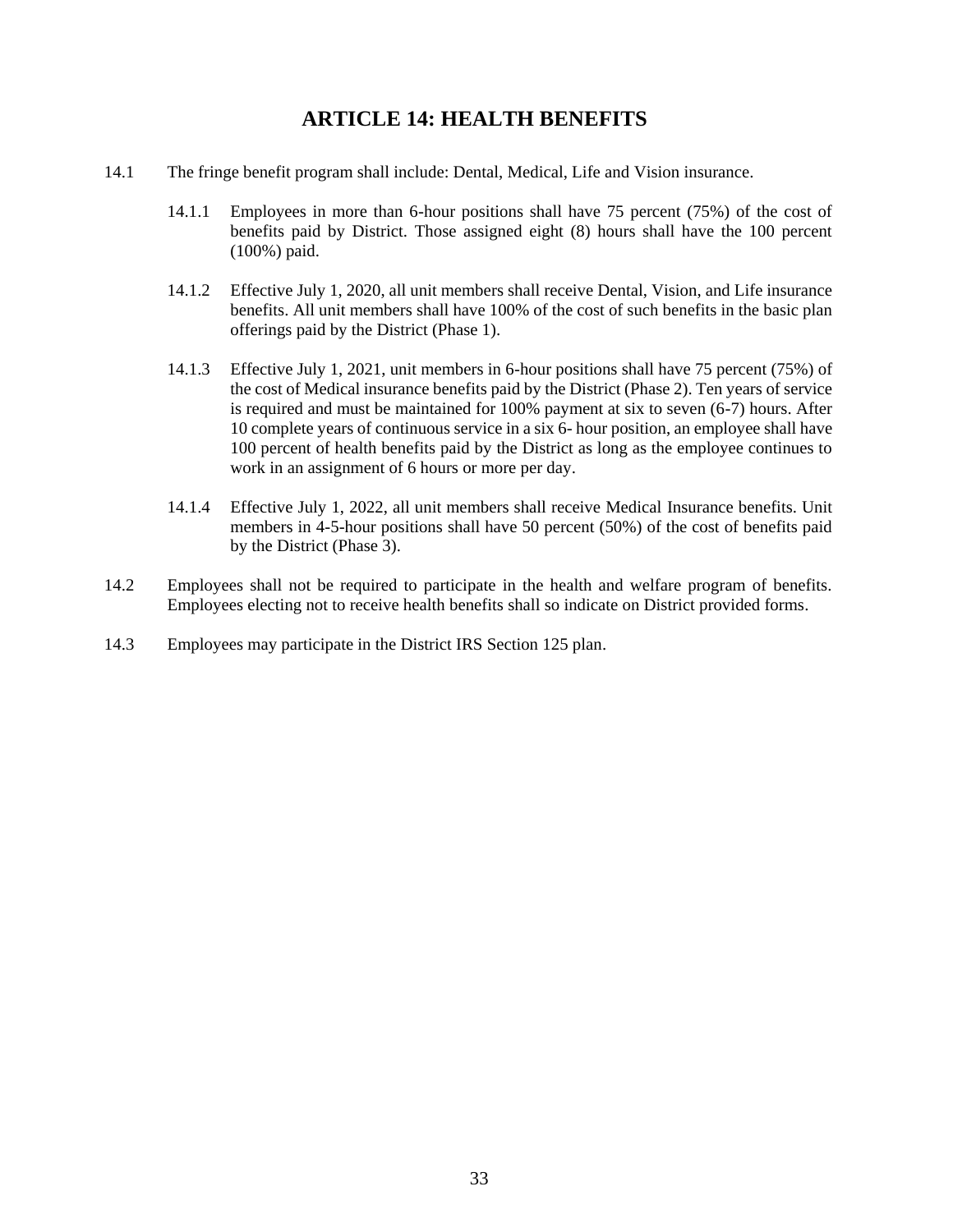## **ARTICLE 15. EMPLOYEE SAFETY**

- <span id="page-33-0"></span>15.1 It shall be the employee's responsibility to report to the principal any observed unsafe physical conditions in the buildings or on the school premises.
	- 15.1.1 The report should be done verbally as soon as the condition is recognized.
	- 15.1.2 The employee shall file a maintenance repair request with his/her appropriate supervisor. One copy shall be retained by the employee and one forwarded to CSEA.
	- 15.1.3 Work/repair requested shall be done within a reasonable period of time.
	- 15.1.4 A copy of the completed maintenance repair request shall be forwarded to CSEA.
- 15.2 It shall be the employer's responsibility to: investigate employee reports, as described herein, and assess the physical condition reported; and to take appropriate action and correct unsafe conditions whenever financial resources allow and when it is administratively practical following appropriate safety condition regulations as set forth by the California Occupational Safety and Health Act, Board policy and administrative regulations of the District.
- 15.3 It shall be the obligation of each employee to work in a safe manner and not create hazards.
- 15.4 It shall be the responsibility of any employee who is the victim of an assault or battery in connection with his/her employment to:
	- 15.4.1 Verbally report the incident to the principal and/or immediate supervisor at the earliest possible time.
	- 15.4.2 Submit a written report of the incident to the principal and/or immediate supervisor at the earliest possible time.
- 15.5 It shall be the responsibility of the principal and/or the immediate supervisor to report the incident to the Superintendent's office and such other authorities as deemed appropriate with the least possible delay.
- 15.6 It shall be the responsibility of the District to provide, upon request by the involved employee(s), appropriate non-confidential information relating to an incident of assault and/or battery.
- 15.7 Except in disaster or emergency situations, the District shall not require an employee to work in a life-endangering condition.
- 15.8 In the event that unhealthful conditions cause the dismissal of student and certificated staff members, campus supervisor personnel shall be dismissed from their duties, without loss of pay for the remainder of the day, after safe departure/delivery of students.
- 15.9 To the extent required by law or otherwise in the absolute discretion of the District, when an employee is included in litigation which asserts liability for non-intentional or non-willful acts occurring within the course and scope of employment, the District will provide a defense if the employee gives the District control of the litigation including but not limited to the right to compromise and settle the matter on terms acceptable to the District.
- 15.10 All Campus Supervisors shall receive training (Customized Non-violent Intervention Training) and the District shall establish a District-wide administrative procedure regarding the methods to be utilized by Campus Supervisors to "break up" fights on campus. This policy shall be distributed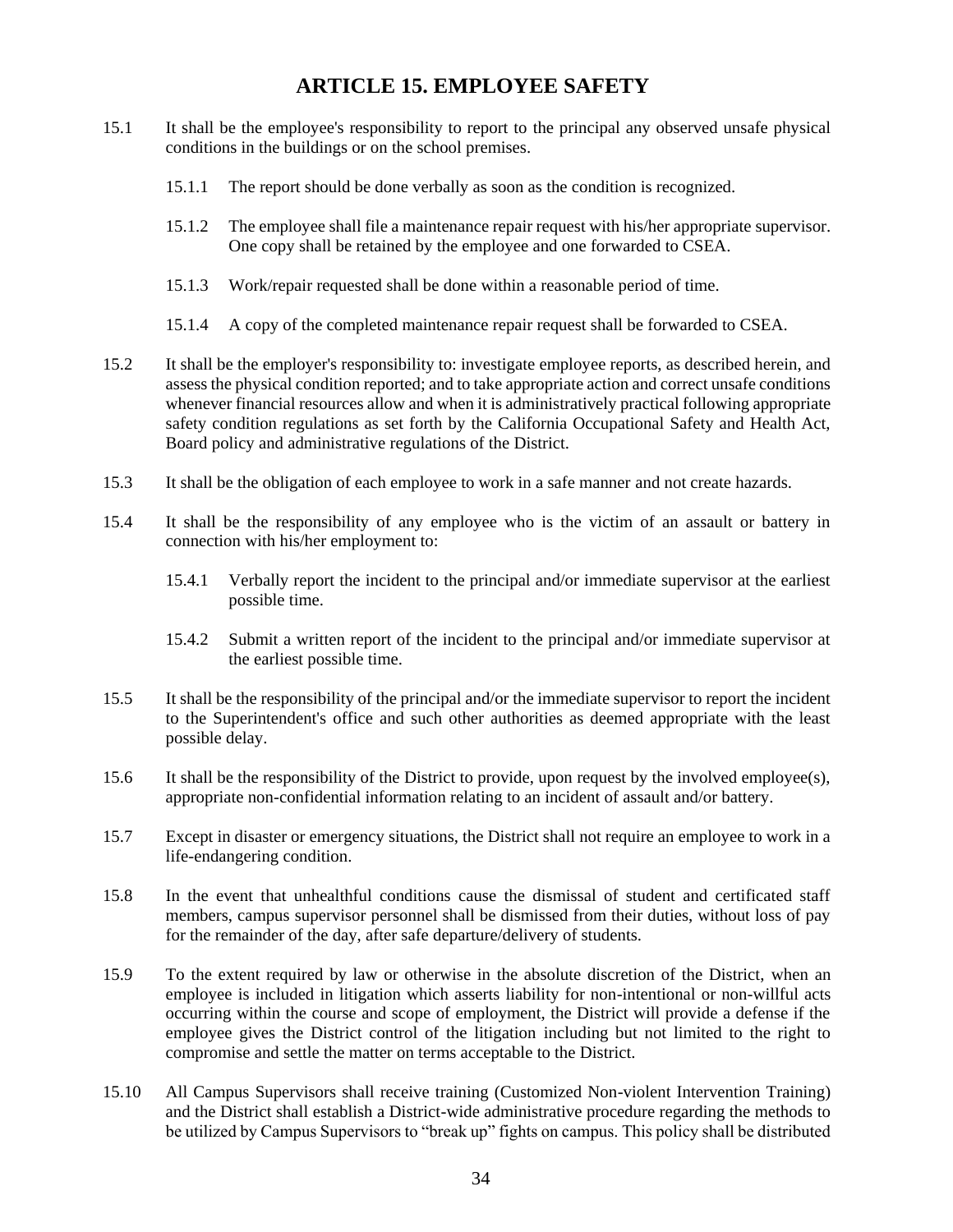to all Unit Members.

- 15.11 The District agrees to provide Campus Supervisors with a place to secure their personal items.
- 15.12 Employees may be reimbursed for personal equipment or clothing damaged or stolen to a maximum amount of \$500. This amount will be reimbursed only if the employee has registered the personal equipment with the principal. It will be the responsibility of the Campus Supervisor to report the vandalism immediately, so that a reasonable determination may be made that the vandalism occurred at that time on District property. The amount of reimbursement to the unit member will be limited to the amount of the unit member's insurance or five hundred dollars (\$500), whichever is less.
- 15.13 Site administrators shall have the responsibility for distribution of school site keys.
- 15.14 The Association shall be invited to send a representative of the association to the District Safety Committee and any similar body which addresses safety matters which concern Association members. The Association President shall appoint the representative. If a committee meeting occurs during the workday of the representative, the representative shall be granted reasonable release time to attend the meeting. If a committee meeting is scheduled outside of the representative's workday, the representative shall be paid at their regular hourly rate.
- 15.15 The District shall notify the Association of any changes to its Injury and Illness Prevention Program (IIPP) and like policies to provide the Association the opportunity to meet and negotiate over such changes if they are within the scope of negotiations under the Educational Employment Relations Act.
- 15.16 A bargaining unit member may be required to perform duties as a "disaster service worker" pursuant to Sections 3100, et seq., of the Government Code.
- 15.17 In the event of an emergency closure of a unit member's worksite, including closures caused by natural disasters, quarantines, or government orders, a unit member shall receive his/her daily rate of pay and benefits to the extent required by law. If make-up days are required by law, the District shall meet and negotiate with the Association over the scheduling of such days.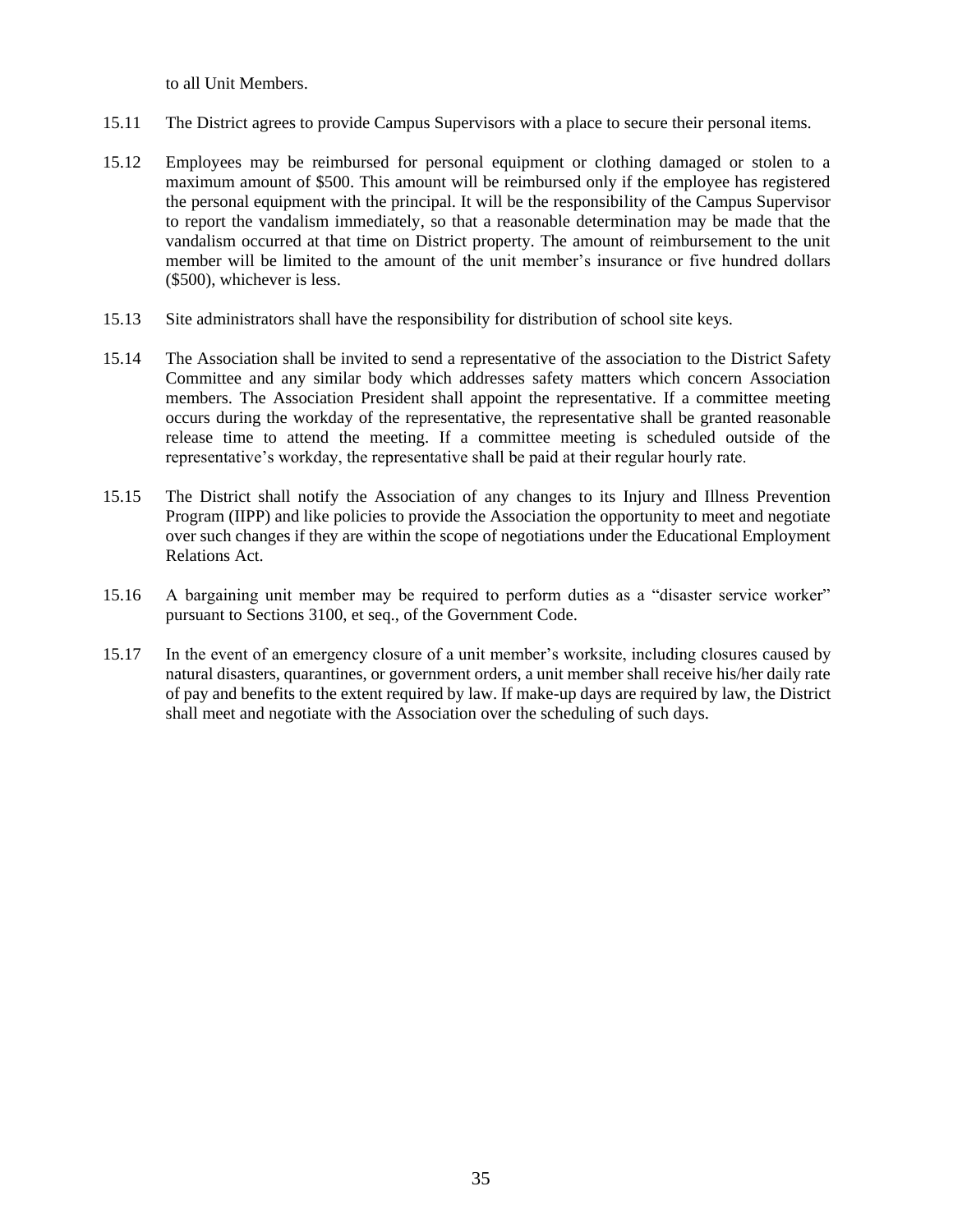## **ARTICLE 16. SUMMER SCHOOL**

- <span id="page-35-0"></span>16.1 Any unit member positions available for summer school shall be posted at each school site and at the District office by May 15. All information regarding hours and job classification, as well as, date of deadline for application, shall be included in notice. A list of these unit member summer school openings shall also be sent to the Association. By June 1, summer school unit members shall be selected. These job offers may be rescinded on the basis of seniority and student enrollment for summer school.
- 16.2 A unit member who accepts the summer school assignment and fails to fulfill his/her obligation shall not be eligible for a summer school assignment for that year and for two subsequent years. This does not include a unit member who initially accepts, but then declines assignment at least two (2) weeks prior to the beginning of summer school.
- 16.3 Any unit member who receives an "N" (needs improvement) and/or "U" (unsatisfactory) or less than satisfactory on their evaluation, or on their current and/or most recent evaluation will not be eligible for the summer school pool unless the unit member satisfactorily completes an improvement/development plan prior to June 1. Satisfactory completion of an improvement/development plan shall be documented with an additional evaluation which indicates improvement that "meets or exceeds" in the required performance factors.
- 16.4 Preference for assignment will be given to the unit members assigned to the site upon which the summer school program is to be conducted on the basis of seniority except that in succeeding summers the positions will be rotated to those not employed the prior summer until all personnel have had an opportunity to serve.
- 16.5 To qualify for a summer school position, a unit member shall have been employed at least 13 calendar months from date of hire. It is the intent to allow unit members with seniority the ability to work during the summer when positions District-wide may be limited.
	- 16.5.1 Notwithstanding 16.5 above, at a new school where none of the unit members has 13 months of seniority with the District, if seniority, based on date of hire is equal, determination of eligibility for summer school positions at that site shall be determined by the District based upon the recommendation of the immediate supervisor.
	- 16.5.2 Notwithstanding 16.5, initially Adult Ed Supervisors are given first opportunity to work at the Adult Ed Summer Program.
	- 16.5.3 Unit Members shall be offered summer school unit member positions in accordance with the procedures in 16.4 unless there are no unit members eligible to be hired.
- 16.6 Unit members interested in working a summer assignment must provide current contact information that will allow district to reach them promptly.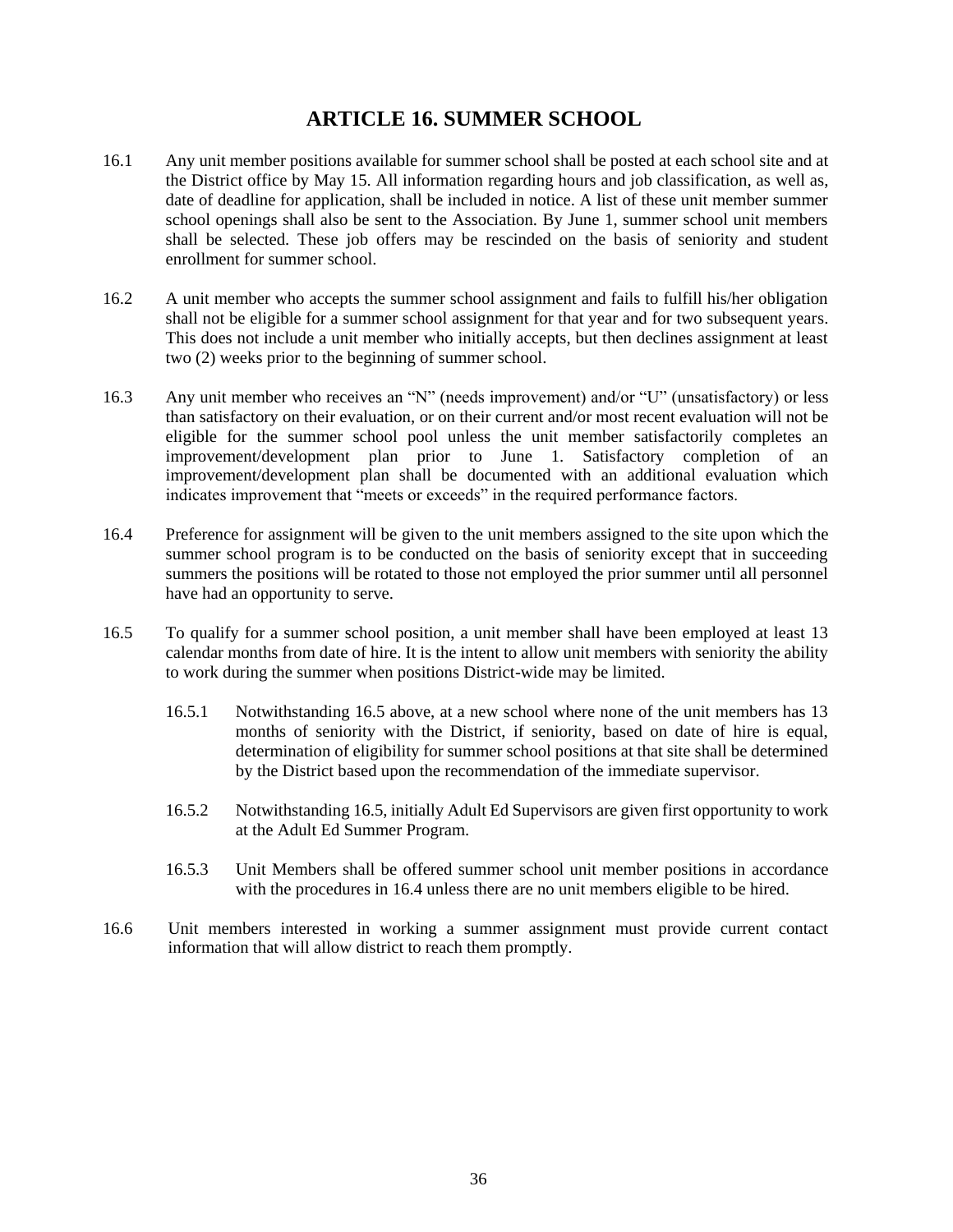## **ARTICLE 17. JOB POSTINGS**

## <span id="page-36-0"></span>17.1 **Posting of Notice**

- 17.1.1 Notice of all job vacancies available to candidates from within the District shall be posted on bulletin boards in prominent locations at each District job site; unless a vacancy for the same classification has been posted within the last 90 days.
- 17.1.2 District shall provide electronic job vacancy notices to lead campus supervisors from each site that will be responsible for posting the notices at respective site bulletin boards, except those sites where there is no lead. In cases where there is no lead, a mutually agreed upon designee will be appointed for posting purposes only.
- 17.1.2 The job vacancy notice shall remain posted for a period of five (5) full working days, during which time employees may file for the vacancy.
- 17.1.3 The District may at its option substitute postings on its official website for any and all postings in other physical locations provided that the CSEA President is provided an electronic copy. Campus supervisors will be allowed to access computers on their assigned school site; and if requested provided up to one hour of training in how to access the District website's position postings.

## 17.2 Filing

- 17.2.1 Any employee in the bargaining unit may file for the vacancy by submitting a District application form to the Human Resources Division within the filing period.
- 17.2.2 Job postings shall be made in the staff dining rooms and in the staff lounge at the high school campuses except at Frontier where postings shall only be in the staff lounge. The District will continue its practice of individual notification in those cases where written requests for transfer or promotion have been filed with the District.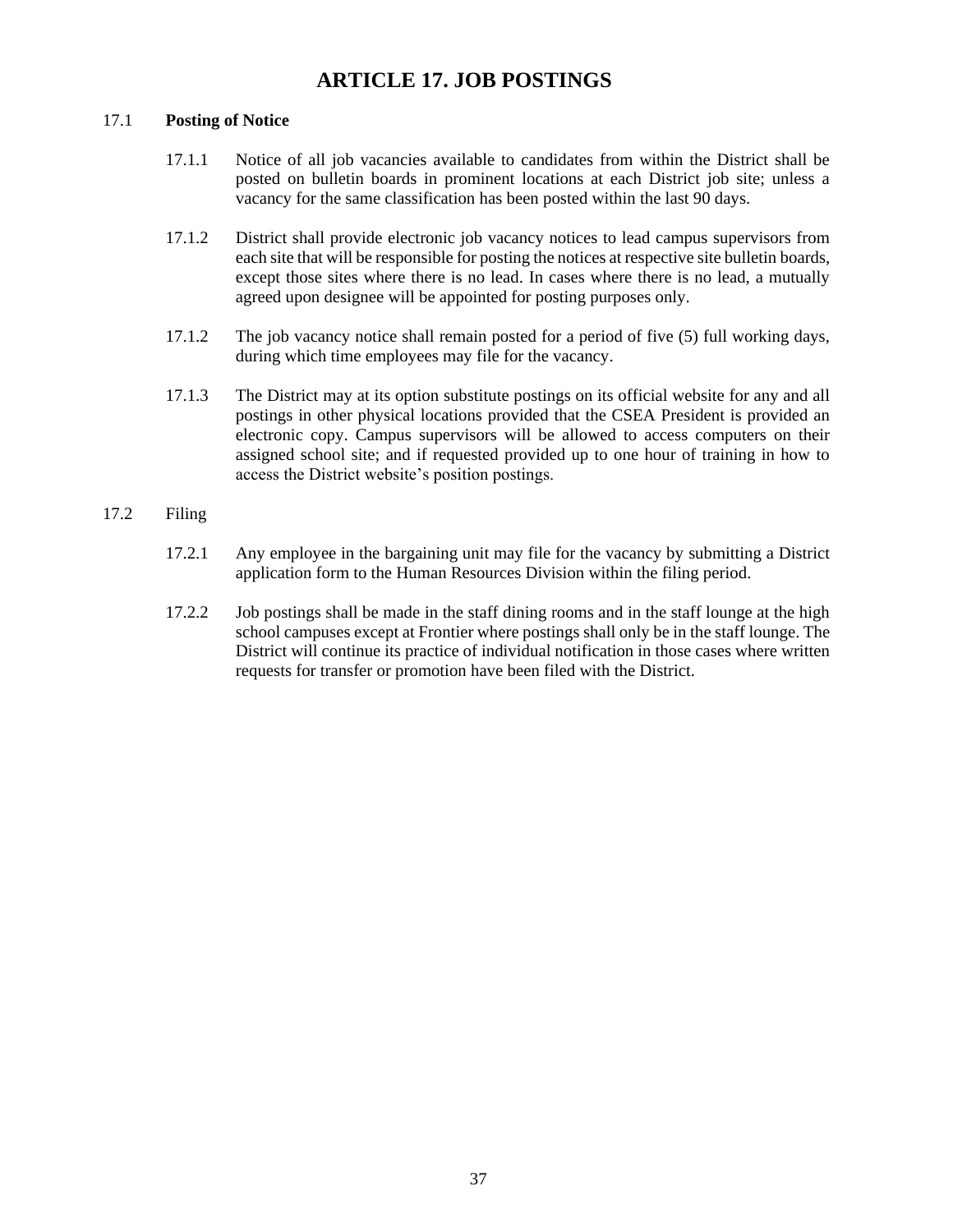## **ARTICLE 18. GRIEVANCE AND ARBITRATION PROCEDURES**

- <span id="page-37-0"></span>18.1 General Provisions. A grievance is defined as an alleged violation, misapplication or misinterpretation by a unit member or the Association that the District has violated a specific term of this Agreement and that by reason of such violation the grievant believes that his or her rights have been adversely affected. All other matters and disputes of any nature are beyond the scope of these procedures. Also excluded from these procedures are those matters so indicated elsewhere in this Agreement.
	- 18.1.1 The respondent in all cases shall be the District itself rather than any individual. The filing or pendency of a grievance shall not delay or interfere with implementation of any District action during the processing thereof.
	- 18.1.2 The written statement described herein shall be submitted on a Grievance Form attached as Appendices F1 and F2, and said statement shall not be changed at later levels of the grievance and arbitration procedures, as described in this Article.
- 18.2 Informal Level. Before filing a formal written grievance, the grievant shall make a reasonable attempt to resolve it by means of an informal conference with his or her immediate administrator. Either the grievant or immediate administrator may have a representative present at said informal conference providing twenty-four (24) hours advance notice is given to the other party.
- 18.3 Formal Level
	- 18.3.1 Level I
		- 18.3.1.1 If an employee or the Association wishes to initiate a formal grievance, he/she or the Association must do so within twenty (20) workdays after the occurrence of the act or omission giving rise to the grievance by presenting such grievance in writing to the immediate administrator. If neither the grievant nor the Association had actual or constructive knowledge of the occurrence of the grievable act or omission, and could not with the exercise of reasonable diligence have known about it, then the twenty (20) day time limit shall begin to run on the date upon which either the grievant or Association knew or could with reasonable diligence have known of the occurrence.
		- 18.3.1.2 The written statement shall be a clear and concise statement of the grievance, including the specific provisions of the Agreement alleged to have been violated, misapplied or misinterpreted; the circumstances involved; an explanation of informal resolution efforts; and the specific remedy sought. The written statement described herein shall be submitted on a jointly- developed Grievance Form provided by the District, and said statement shall not be changed at later levels of the grievance and arbitration procedure, as described in this Article.
		- 18.3.1.3 Either party may request a personal conference with the other party. The administration shall communicate a decision to the employee in writing within ten (10) workdays after receiving the grievance and such action will terminate Level I.
	- 18.3.2 Level II
		- 18.3.2.1 In the event the grievant is not satisfied with the decision at Level I, the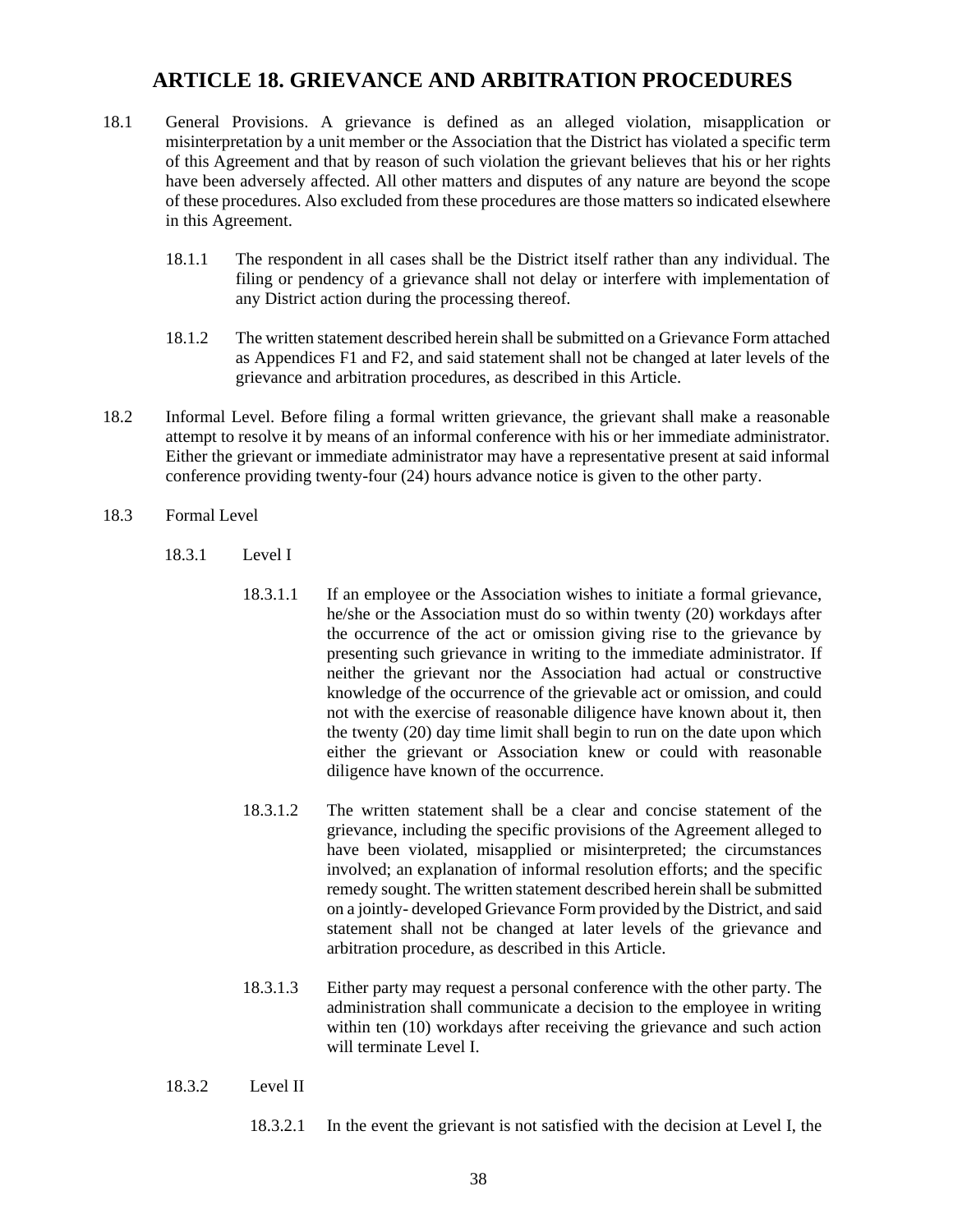grievant may appeal the decision in writing to the Superintendent or his/her designee within ten (10) workdays after the termination of Level I.

- 18.3.2.2 This written appeal described herein shall be submitted on a Level II Grievance Form provided by the District, and shall include a copy of the original grievance, the decision rendered at Level I, and a clear, concise statement of the reasons for the appeal. Either the grievant or the Superintendent or designee may request a personal conference.
- 18.3.2.3 The Superintendent or designee shall communicate a written decision within ten (10) workdays after receiving the appeal and such a decision will terminate Level II

#### 18.4 Level III--Mediation

- 18.4.1 If the Association or District elects, the grievance may be referred to a mediator from the State Mediation and Conciliation Service. Both the Association and the District agree to participate in the process in good faith in an attempt to reach an equitable resolution.
- 18.4.2 Either the District or the Association may contact SMCS for the assignment of the mediator. A meeting will be scheduled as soon as calendars can be arranged.
- 18.4.3 If the Association and the District agree, they may use an alternative to the SMCS.
- 18.4.4 The costs of mediation are to be borne equally.
- 18.5 Level IV-Arbitration
	- 18.5.1 A grievance which is not settled at Level III, and which the Association desires to contest further, shall be submitted to binding arbitration as provided herein, but only if the Association gives written notice to the District of its consideration of arbitration of the grievance within ten (10) workdays after the termination of Level III. The Association shall notify the District that it intends to arbitrate a grievance within ninety (90) days following the termination of Level III. It is expressly understood that the only matters which are subject to binding arbitration are grievances as defined above which were processed and handled in accordance with the limitations and procedures of this Article. Processing and discussing the merits of an alleged grievance by the District prior to Level IV shall not constitute a waiver by the District of a defense that the dispute is not grievable. However, District failure to raise such an arbitrability or grievability issue at Level I shall constitute a waiver of non-arbitrability or non-grievability at subsequent levels of this procedure.
		- 18.5.1.1 Upon the mutual and written agreement of the District and the Association, the parties may elect to utilize the expedited arbitration procedures of the American Arbitration Association.
	- 18.5.2 Selection of Arbitrator. The District and the Association agree to request from the State Mediation and Conciliation Service an odd numbered panel of arbitrators qualified to render a decision in the public schools of California. The order of striking shall be determined by lot. The last name remaining shall serve in accordance with the procedures of SMCS. If either the District or the Association wants to reject the entire list before striking, a request for another panel will be forwarded to SMCS. If for some reason that arbitrator cannot serve, a new list shall be requested from SMCS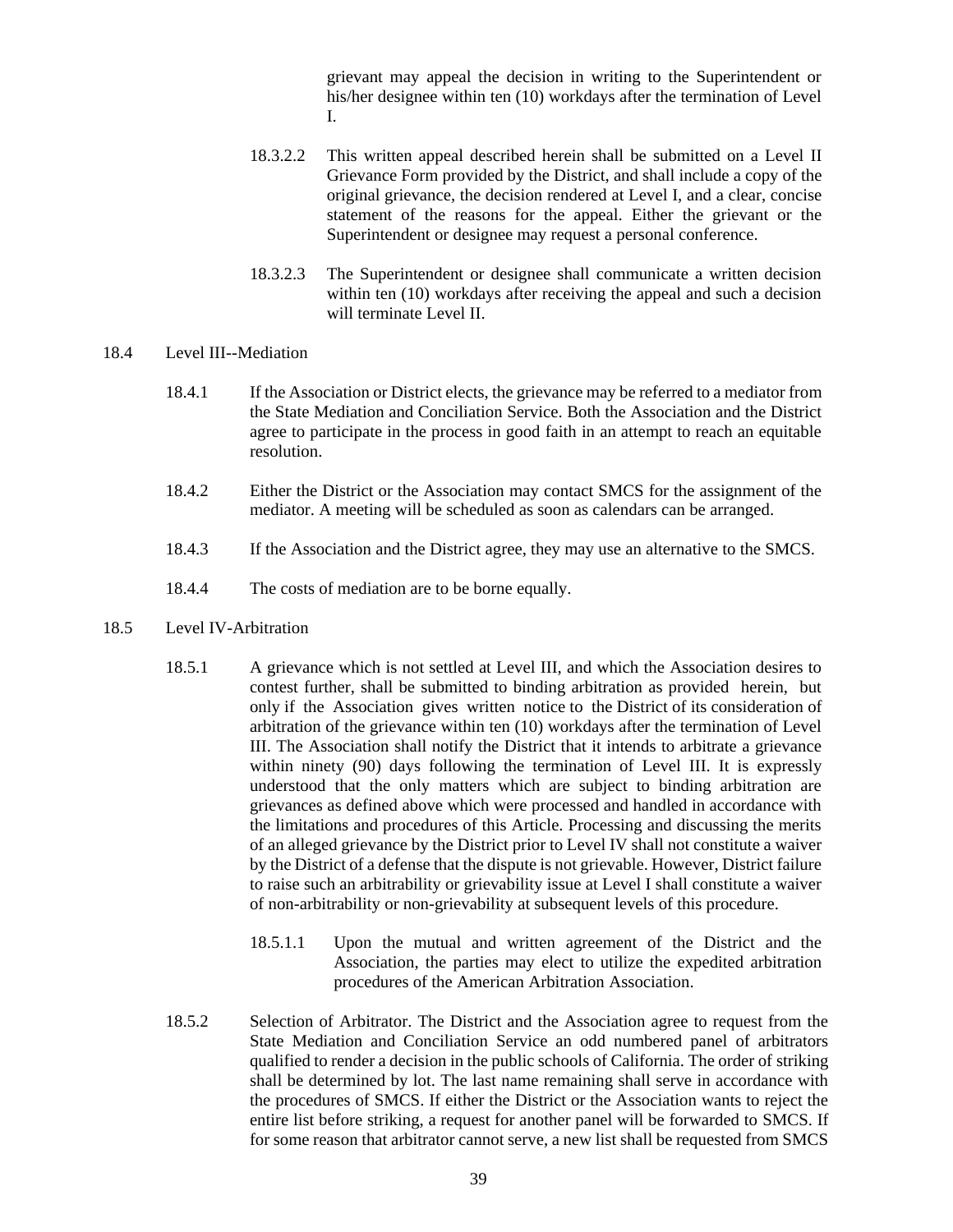and the above process begun again. Nothing set out above shall restrict the District and the Association from mutually agreeing upon an arbitrator.

- 18.5.3 Motion to Dismiss. The District may claim that a grievance should be dismissed because, for example, it falls outside the scope of the procedure, or was filed in violation of the time limits provided for herein, or that the dispute has become moot, or that a party has breached the confidentiality provisions.
- 18.5.4 Limitations upon Arbitrator. The arbitrator shall have no power to alter, amend, change, add to, or subtract from any of the terms of this Agreement, but shall determine only whether or not there has been a violation, misapplication, and misinterpretation of this Agreement in the respect alleged in the Grievance. In determining whether the District has violated an express term of this Agreement, the standard of review for an arbitrator is to be whether the District acted in an arbitrary, capricious or discriminatory manner. The decision of the arbitrator shall be based solely upon the evidence and arguments presented to him by the respective parties in the presence of each other, and upon arguments presented in briefs.
	- 18.5.4.1 This Agreement constitutes a contract between the parties which shall be interpreted and applied by the parties and by the arbitrator in the same manner as any other contract under the laws of the State of California. The function and purpose of the arbitrator is to determine disrupted interpretation of terms actually found in the Agreement, or to determine disputed facts upon which the application of the Agreement depends. The arbitrator shall therefore not have authority, nor shall he consider it his function, to decide any issue not submitted or to so interpret or apply the Agreement as to change that which can fairly be said to have been the intent of the parties as determined by generally accepted rules of contract construction. Past practice of the parties in interpreting or applying terms of this Agreement may be considered relevant evidence. The arbitrator shall not render any decision or award, or fail to render any decision or award, merely because in his opinion such decision or award is fair or equitable.
	- 18.5.4.2 No decision rendered by the arbitrator shall be retroactive beyond the beginning of the fiscal year prior to the ten (10) day period specified in Level I of the grievance procedure. The arbitrator shall have no power to render an award on any grievance occurring before or after the term of this Agreement.
	- 18.5.4.3 The arbitrator may hear and determine only one grievance at a time unless the District expressly agrees otherwise. However, both parties will in good faith endeavor to handle in an expeditious and convenient manner cases which involve the same or similar facts and issues.
- 18.6 Arbitrator's Decision, Board Review
	- 18.6.1 The grievance and arbitration procedure described above is to be the Association's and a unit member's sole and final remedy for any claimed breach of this Agreement.
	- 18.6.2 Disciplinary matters will remain the final authority of the Board of Education pursuant to Education Code §45113 and not be subject to binding arbitration.
- 18.7 Expenses. All fees and expenses of the arbitrator shall be shared equally by the parties. Each party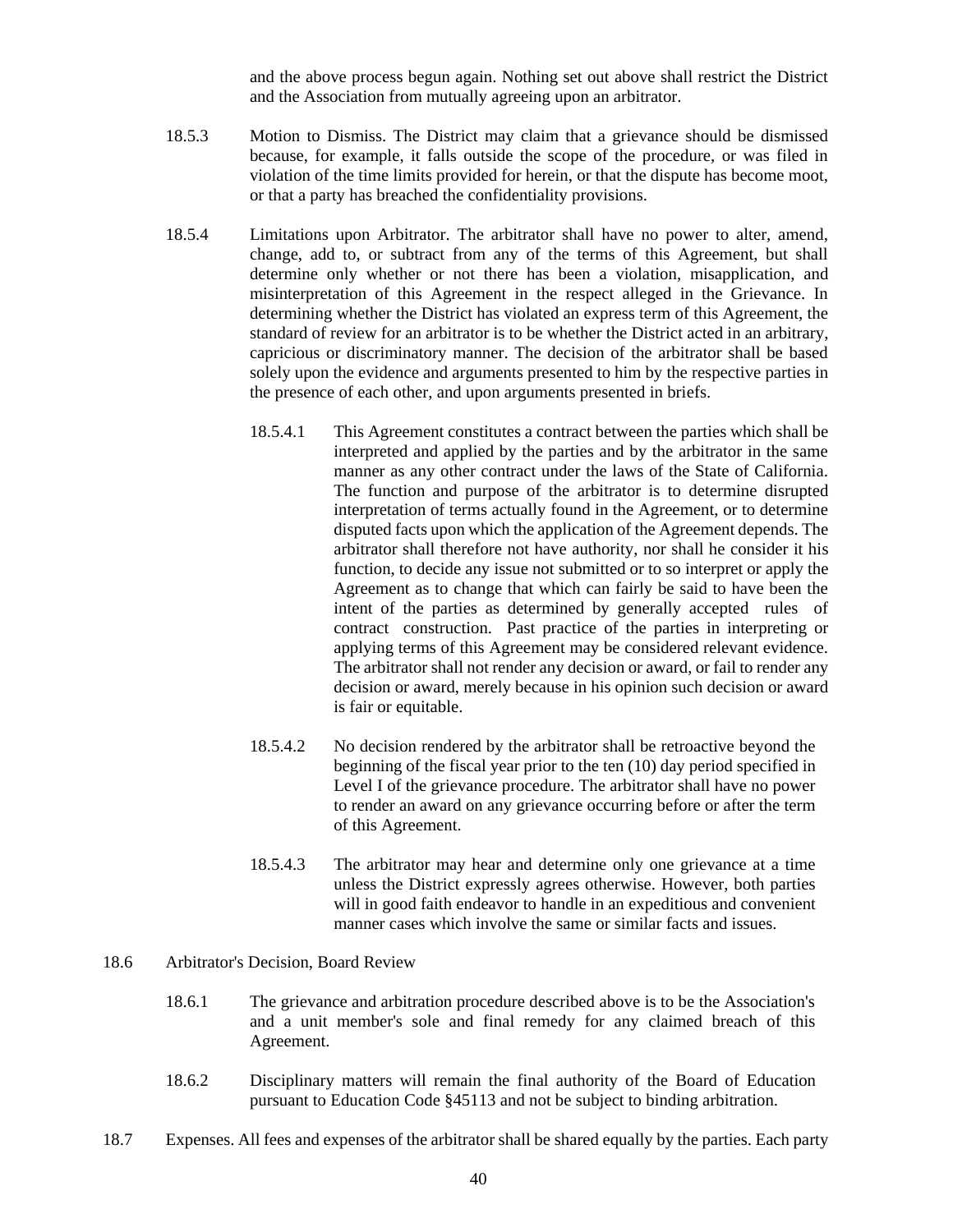shall bear the expenses of the presentation of its own case.

- 18.8 Failure to Meet Time Limits. Time limits hereunder may be lengthened or shortened in any particular case only by mutual written agreement. The parties will attempt in good faith to adjust time limit problems which occur above Level I as a result of the summer recess.
- 18.9 Association Representation. In situations where the Association has been requested in writing not to represent the grievant, the District shall not agree to a final resolution of the grievance until the Association has received a copy of the grievance and the proposed resolution and has been given the opportunity to state its views on the matter.
- 18.10 Reasonable Released Time. Grievance meetings normally will be scheduled by the District so as not to conflict with assigned duties. However, if the meeting is expected to be of such duration that it would extend beyond the normal business hours of the District's Central Office, the District shall provide released time with no loss of pay to one authorized representative of the Assoc<sub>4</sub>ia<sub>5</sub>tion so that the session can be accommodated within such business hours.
- 18.11 No Reprisal. There shall be no reprisal against a unit member for filing a grievance or assisting a grievant in the above procedure.
- 18.12 Grievance Files. The District's records dealing with the filing and processing of a grievance shall be maintained separately from the grievant' s personnel file.
- 18.13 District will provide reasonable released time for the preparation of a grievance when such preparation is not possible during non-working hours.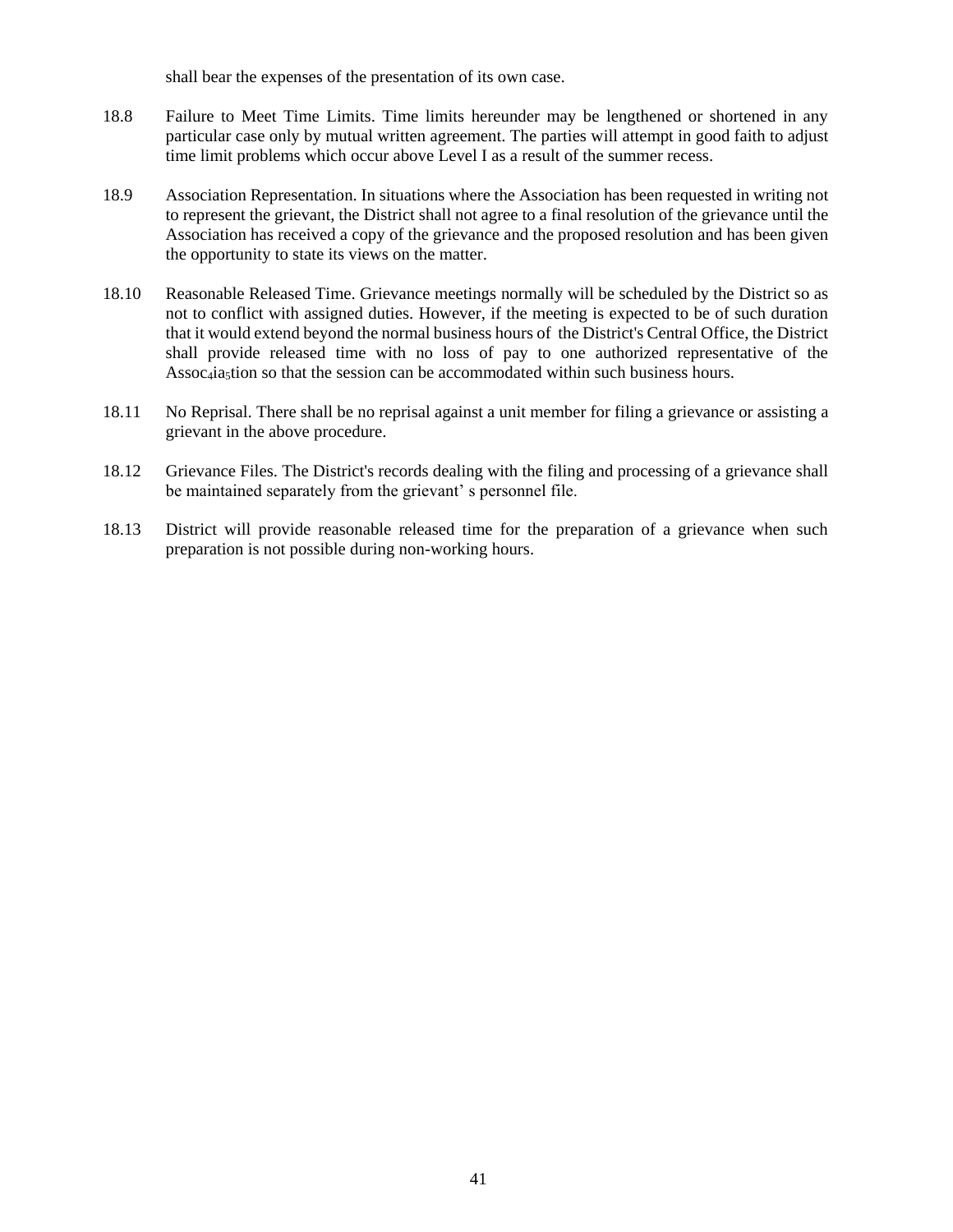## **ARTICLE 19. CONCERTED ACTIVITIES**

- <span id="page-41-0"></span>19.1 It is agreed and understood that there will be no strike, work stoppage, slow-down, or refusal or failure to fully and faithfully perform job functions and responsibilities, or other interference with the operations of the District by the Association, or by any of the Association's officers, agents, or members during the term of this Agreement, including compliance with the request of other labor organizations to engage in such activity.
- 19.2 The Association recognizes the duty and obligation of its representatives to comply with the provisions of this Agreement and to make every effort toward inducing all employees to do so. In the event of a strike, work stoppage, slow-down, or other interference with the operations of the District by employees who are represented by it, the Association agrees in good faith to take all necessary steps to cause those employees to cease such action.
- 19.3 It is agreed and understood that any employee violating this Article may be subject to discipline.
- 19.4 It is understood that in the event this Article is violated, the District shall be entitled to withdraw any rights, privileges or services provided for in this Agreement from any employee and/or the Association, and to take any other emergency action as needed.
- 19.5 It is also agreed that there will be no lock-out of employees during the term of this Agreement.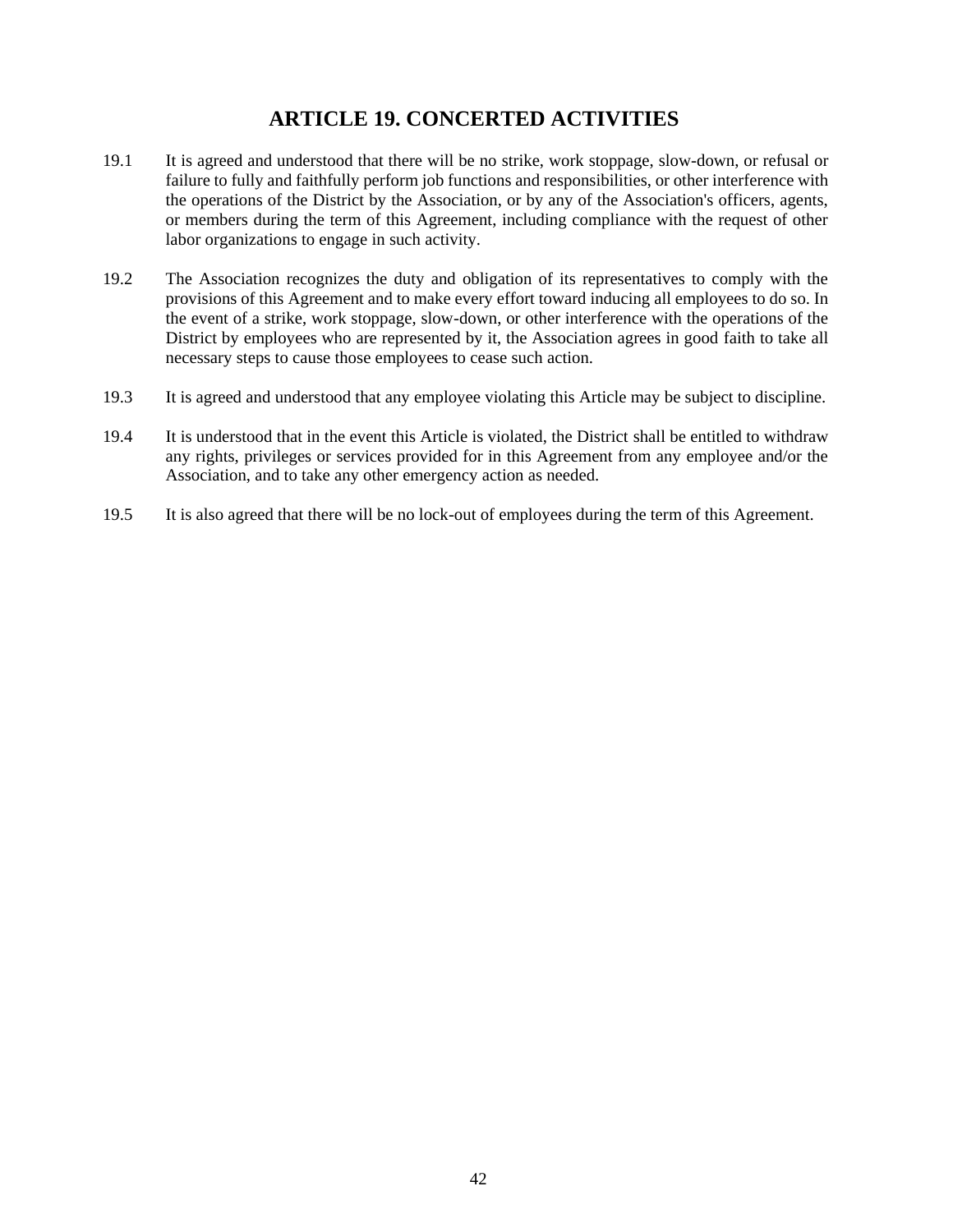## **ARTICLE 20. EFFECT OF AGREEMENT**

- <span id="page-42-0"></span>20.1 It is understood and agreed that the specific provisions contained in this Agreement shall prevail over present and past District practices, procedures and regulations, and over State laws to the extent permitted by State law and that except as expressly provided by specific provisions of this Agreement, all lawful practices, procedures and regulations are discretionary within the District.
- 20.2 The District and the Association shall make a mutual effort to work together regarding implementation and interpretation of this Agreement.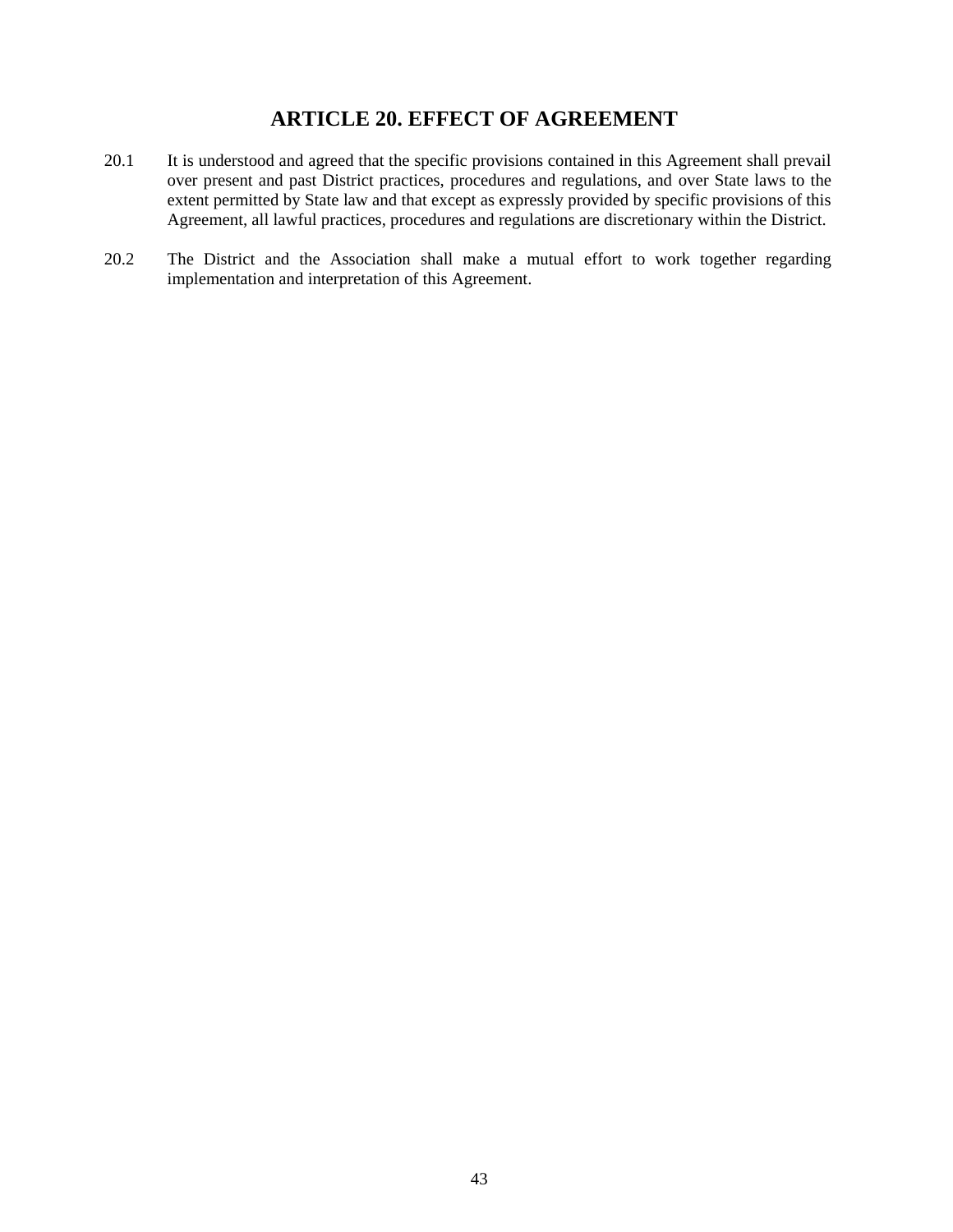## **ARTICLE 21. CLASSIFICATION OF EMPLOYEES**

- <span id="page-43-0"></span>21.1 Unless mutually agreed to by the parties, the District shall make only "housekeeping" type changes in the existing job description such as title changes or the dropping of titles if classifications are abolished.
- 21.2 Unless mutually agreed to by the parties, the District shall not make substantive changes in the existing bargaining unit description.
- 21.3 With regard to classifications created after ratification of this Agreement, the parties shall attempt to agree regarding unit inclusion or exclusion. If they are unable to agree, the issue may be submitted by either party to the Public Employment Relations Board for resolution. If the parties agree that a newly created classification is to be included in the unit, they shall meet and negotiate regarding the salary range of said classification.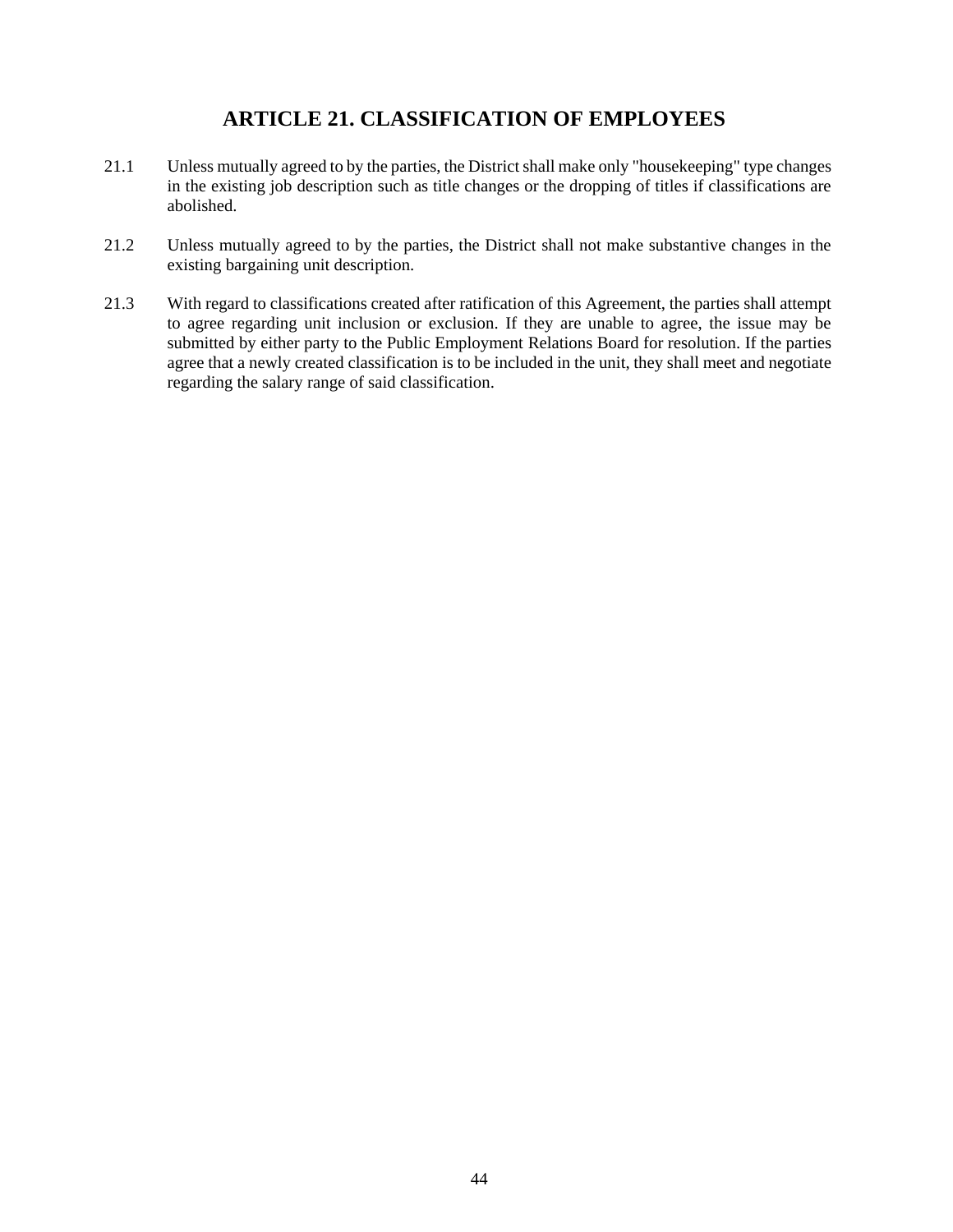## **ARTICLE 22. SAVINGS**

<span id="page-44-0"></span>22.1 If any provisions of this Agreement are held by a court of competent jurisdiction to be contrary to law, then such provision will be deemed invalid, to the extent permitted by such court decision, but all other provisions or applications shall continue in full force and effect. The District and the Association agree that they will meet within thirty (30) days of said court decision to bargain about the severed portion(s) of the Agreement.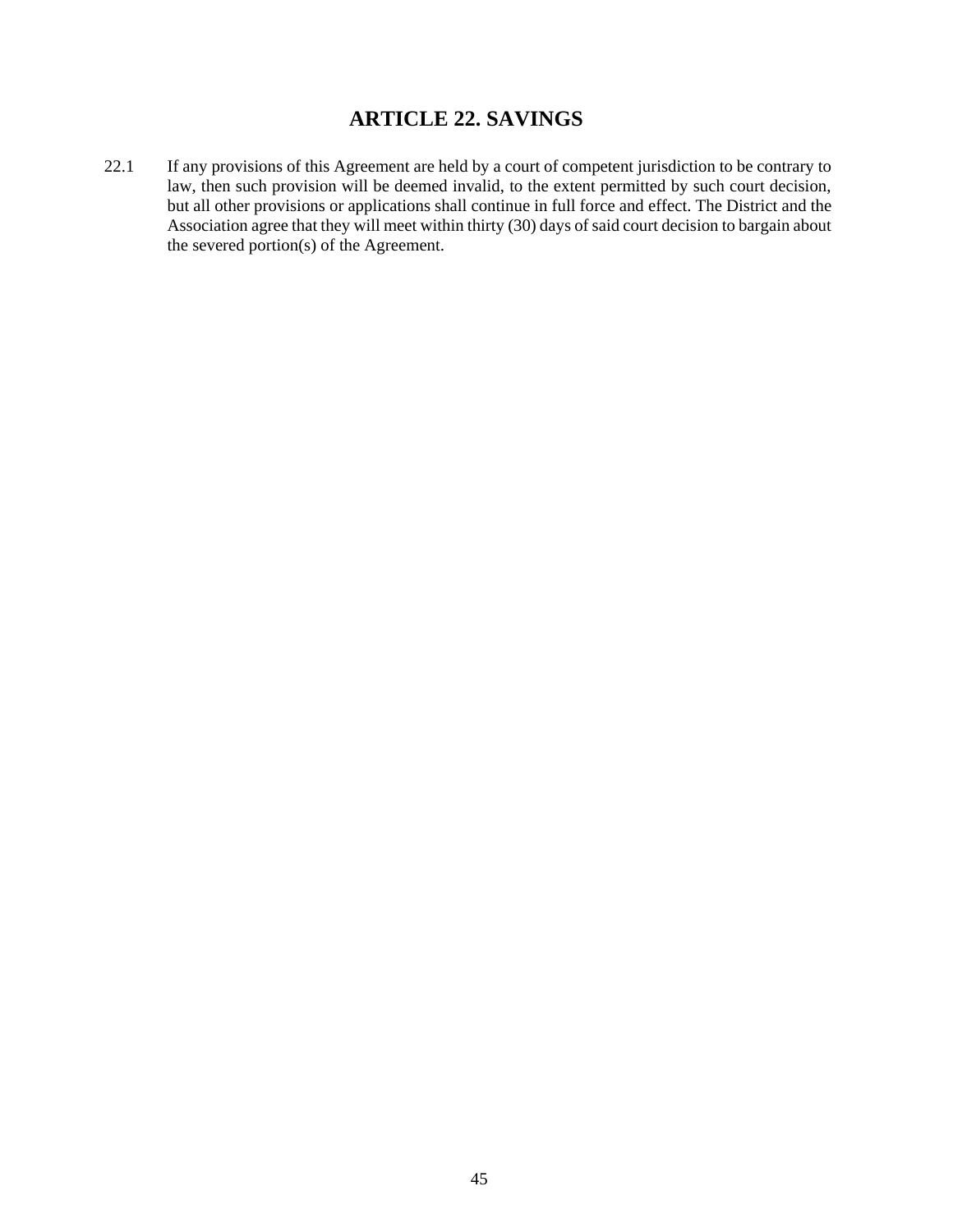## **ARTICLE 23. SUPPORT OF AGREEMENT**

<span id="page-45-0"></span>23.1 The District and the Association agree that it is to their mutual benefit to encourage the resolution of differences through the meet and negotiation process. Therefore, it is agreed that the District and the Association will support this Agreement.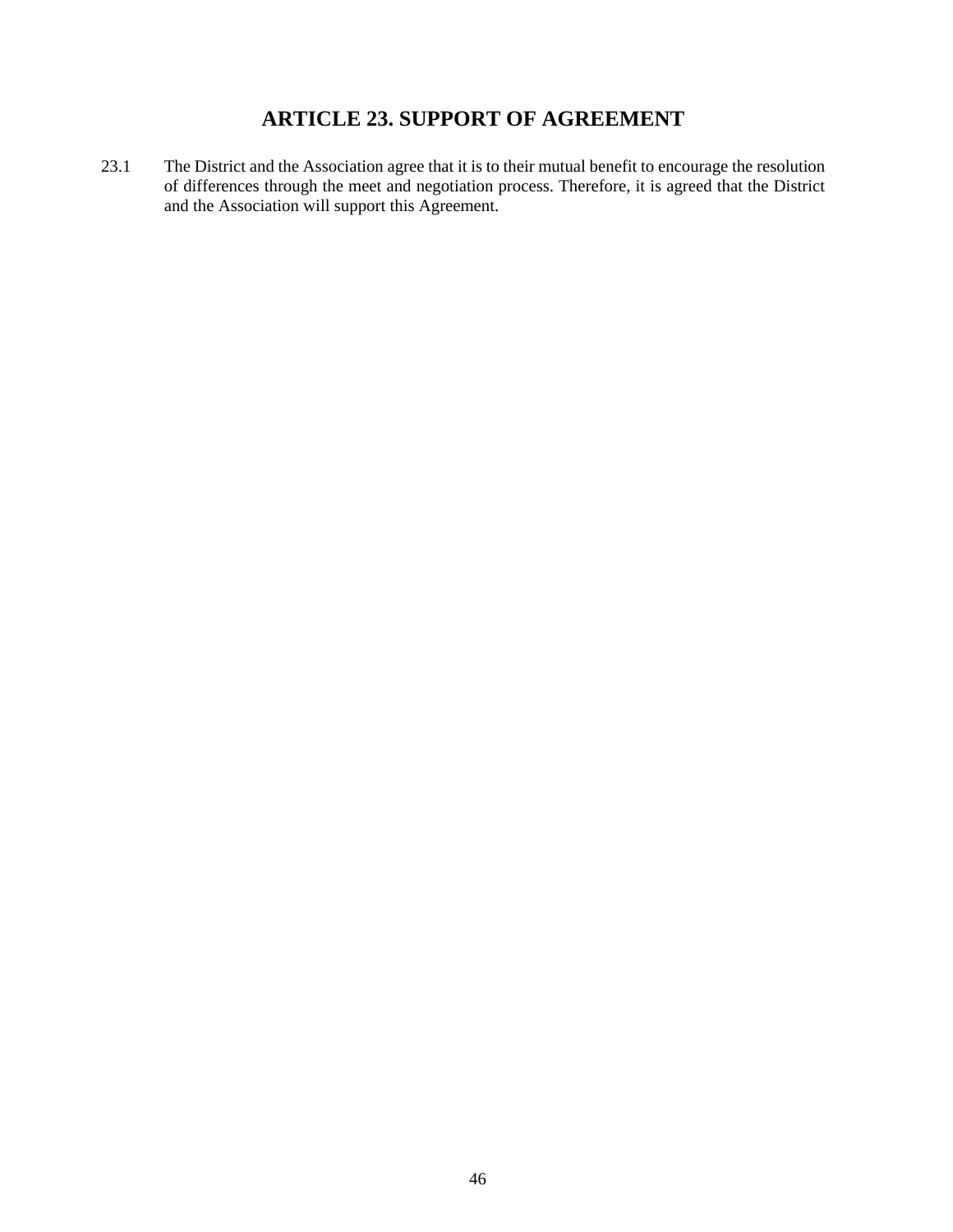## **ARTICLE 24. COMPLETION OF MEET AND NEGOTIATION**

<span id="page-46-0"></span>24.1 The parties acknowledge that during the negotiations which resulted in this Agreement, each had the unlimited right and opportunity to make requests and proposals with respect to any subject or matter not removed by law from the area of collective bargaining and that all the understandings and agreements arrived at between the parties after the exercise of that right and opportunity are set forth in this Agreement. Therefore, the District and Association, for the life of this Agreement, each voluntarily and unqualifiedly waives the right, and each agrees that the other shall not be obligated, to bargain collectively with respect to any subject or matter not specifically referred to or covered in this Agreement, even though such subject or matter may not have been within the knowledge or contemplation of either or both of the parties at the time they negotiated or signed this Agreement.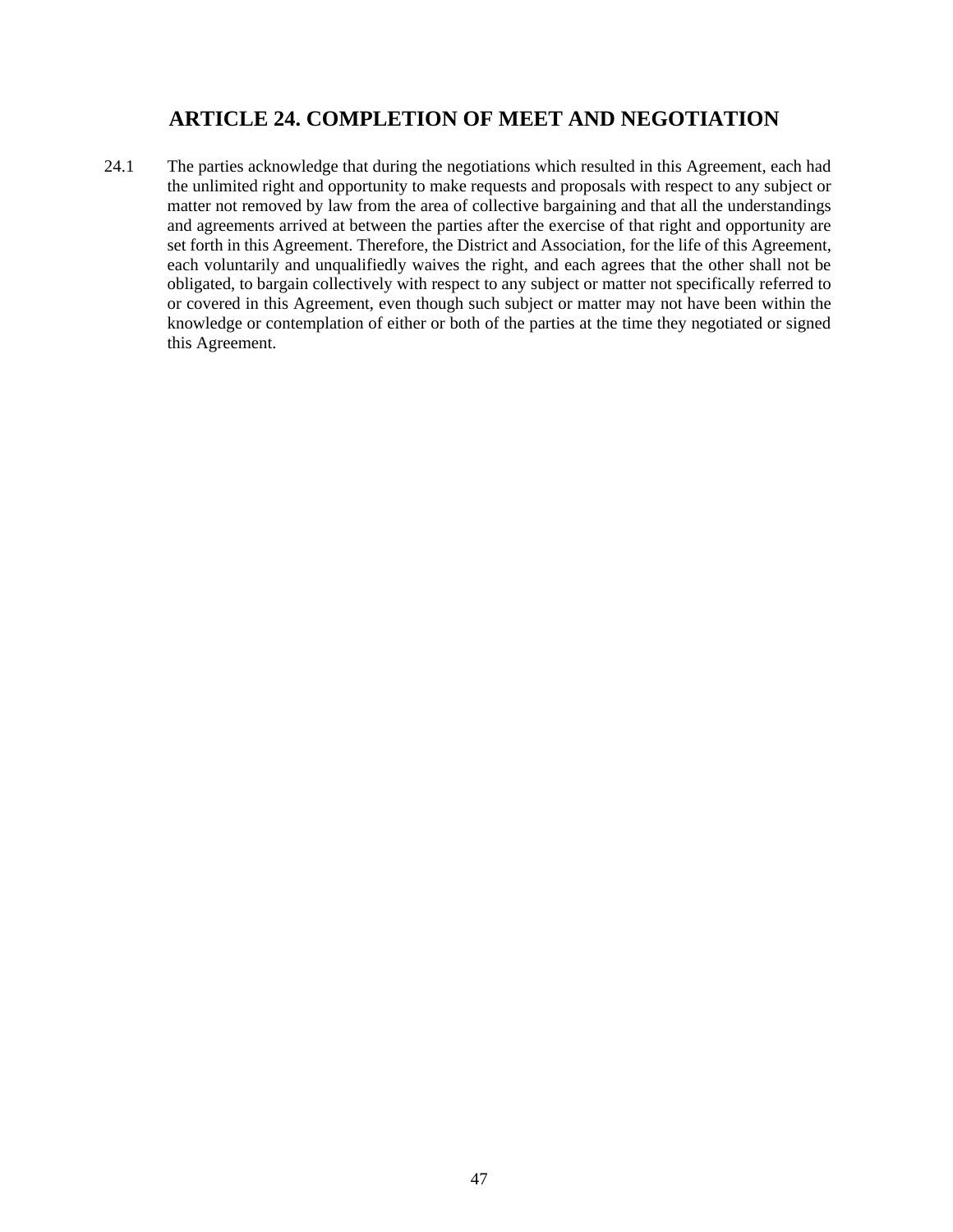## **ARTICLE 25. TERM AND RENEGOTIATIONS**

- <span id="page-47-0"></span>25.1 This Agreement shall remain in full force and effect and closes negotiations for the period from July 1. 2020, to and including June 30. 2023; and thereafter shall continue in effect from year to year, unless and until one of the parties notifies the other in writing no later than January 1. 2023, of its request to modify, amend or terminate the Agreement after June 30. 2023.
- 25.2 The Parties agree that due to the unknown effects and impact of the COVID-19 pandemic, the District's budget outlook for the 2020-2021, 2021-2022, and 2022-2023 school years is uncertain. Both parties retain the right during the term of this Agreement to reopen contract articles or negotiable subjects with a fiscal impact if the District's funded base grant under LCFF decreases or increases in any fiscal year during the term of this Agreement.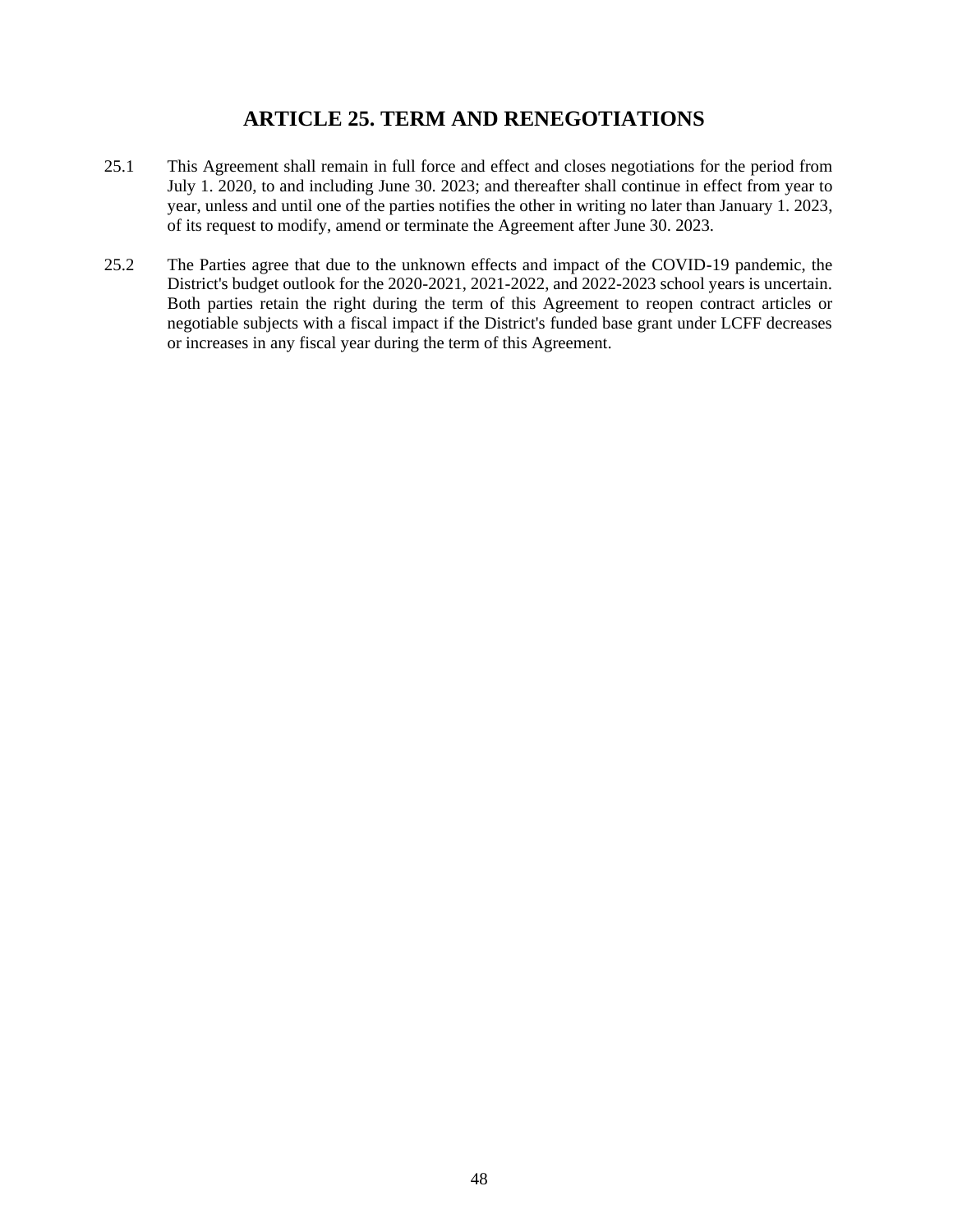## **ARTICLE 26. EFFECTS OF LAYOFF**

- <span id="page-48-0"></span>26.1 Layoff and Reemployment
	- 26.1.1 Reason for Layoff. The District will notify the Association of any contemplated layoff due to lack of funds or lack of work. The only reason for layoff or a reduction of assigned hours shall be lack of funds or lack of work which shall be determined in line with CSEA v. Pasadena.
		- 26.1.1.1 Length of service shall mean hire date within a classification.
		- 26.1.1.2 Campus supervisors hired prior to November 15, 2000 will be provided seniority credit from their date of hire for the purposes of layoff seniority.
	- 26.1.2 Notice of Layoff. Any layoffs shall take place upon sixty (60) calendar days written notice. Any notice of layoff shall specify the reason for layoff, the identity by name and classification of the employee designated for layoff, and information on his/her displacement rights, if any, and re-employment rights.
	- 26.1.3 Order of Layoff. Layoff or a reduction in assigned hours will be based on seniority in classification. Employees with the least number of years of District employment within a classification will be the first to be laid off or have a reduction in assigned hours if necessary, because of lack of work or lack of funds. Those laid off would be eligible for reemployment for a period of thirty-nine (39) months in inverse order of layoff.
	- 26.1.4 Equal Seniority. If two (2) or more permanent employees subject to layoff have equal classification seniority, the layoff determination of rights shall be determined on the basis of relative quality of evaluations, then by lot.
	- 26.1.5 Reemployment Rights. Permanent laid-off employees are eligible for reemployment in the classification from which laid off for a thirty-nine (39) month period and shall be reemployed in the reverse order of layoff. Their reemployment shall take precedence over other employment in the Classifications affected by said layoffs.
	- 26.1.6 Notification of Reemployment. An employee, who is laid off and is subsequently eligible for reemployment as provided for herein, shall be notified in writing by the District.
	- 26.1.7 Employee Notification to the District. An employee shall notify the District in writing of his/her intent to accept or refuse employment within ten (10) working days following receipt of the reemployment notice. Failure by the employee to tender the written notice to the District within ten (10) days as provided for herein, shall be deemed a refusal of employment by said employee. The laid-off employee may decline two (2) offers of employment before relinquishing his/her position on the list. If an employee on a reemployment list refuses the second offer of employment, no additional offers will be made, and the employee shall be considered unavailable for work and have waived any and all reemployment rights.
	- 26.1.8 Reemployment. Employees who accept a position lower than their highest former classification shall retain their original thirty-nine (39) months right to the higher position.
	- 26.1.9 Layoff as used herein shall refer to separation from service or reduction in assigned time.
	- 26.1.10 Subject to insurance carrier approval, fringe benefit coverage, if currently provided, shall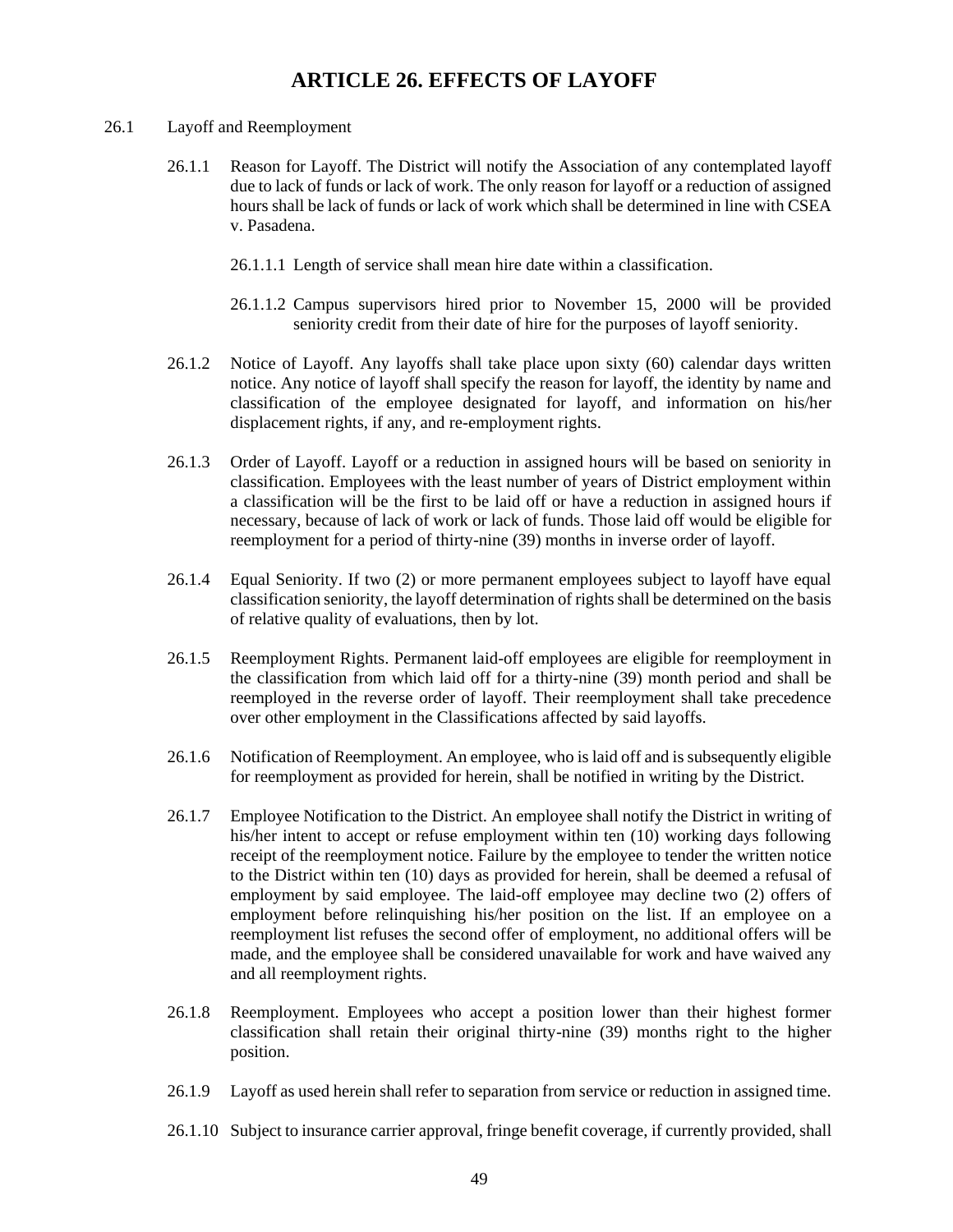continue for thirty (30) days for those unit permanent members who have worked a full school year and who are given layoff notice as a result of a reduction in force action by the Board on or before June 1 of the previous school year, provided said employee does not accept gainful employment elsewhere during the thirty (30) day period.

- 26.1.11 Employees given a notice of intended non-reemployment shall be entitled to use three (3) days of available personal necessity leave for purposes of bona fide job interviews with other prospective employers.
- 26.2 The District shall notify the chapter president fifteen (15) calendar days prior to the sixty (60) day notice to the affected Campus Supervisors by U.S. mail of the impending layoff.
	- 26.2.1 The notice shall include an up-to-date seniority list.
	- 26.2.2 The names of all Campus Supervisors to be laid off or have their hours reduced.
	- 26.2.3 The District shall meet with CSEA within five (5) days after notification to the chapter president regarding the layoffs.
	- 26.2.4 Any short-term or substitute Campus Supervisor shall be released before any layoffs occur.
- 26.3 The District and the Association each voluntarily and unqualifiedly waive the right, and each agrees that the other shall not be obligated to bargain collectively with respect to any subject or matter related to reduction in force actions and effects related thereto even though such subject or matter may not have been within the knowledge or contemplation of either or both of the parties at the time they negotiated or signed this Agreement.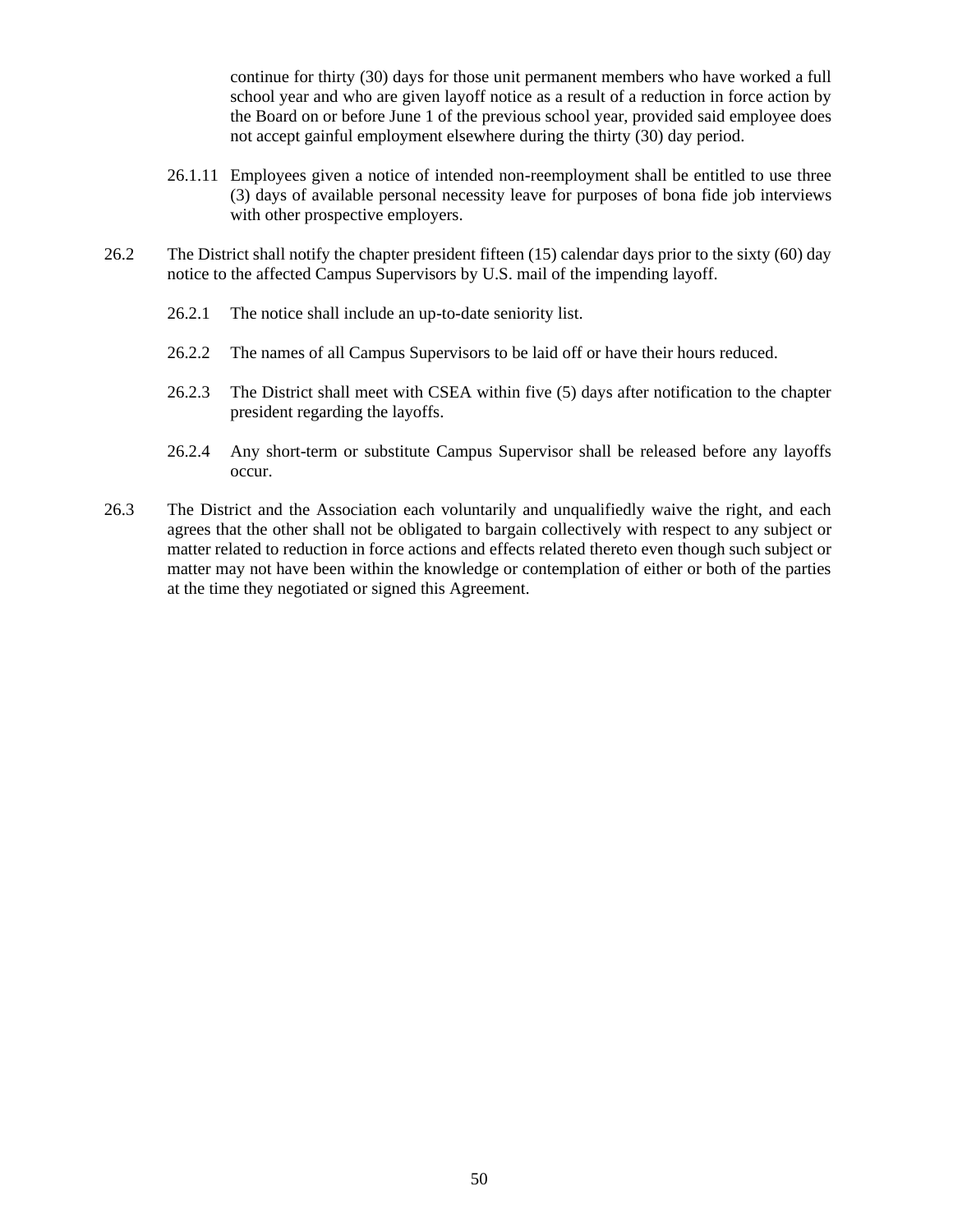## **ARTICLE 27. PROGRESSIVE DISCIPLINE**

- <span id="page-50-0"></span>27.1 The District has the right and responsibility to take disciplinary action where there are instances of misconduct, or refusal to obey the laws of the State or regulations prescribed for the government of public schools by the State Board of Education, the Governing Board of the Oxnard Union High School District, administrative rules, or this agreement.
- 27.2 "Disciplinary action" includes any action whereby an employee is deprived of any classification or any incident of any classification in which he has permanence, including dismissal, suspension, demotion, or any reassignment to a lower classification, without his voluntary consent, except a layoff for lack of work or lack of funds. Disciplinary action does not include suspension pursuant to Education Code § 45304: i.e. when an employee is charged with a mandatory leave offense and must take a compensatory leave of absence or administrative leave.
- 27.3 Employees with permanent status shall be progressively disciplined. Probationary employees may be released summarily.
- 27.4 A permanent employee shall have the right to a pre-disciplinary due process ("Skelly") meeting prior to the imposition of any disciplinary action. Prior to such a meeting, the employee shall receive written notice of the proposed disciplinary action, the cause for the proposed action, a copy of the charges, and a copy of any material upon which the charges are based. This material shall be provided within a reasonable time period to allow the employee to properly consider the response.
- 27.5 This Skelly meeting shall be before a District administrator who has the authority to uphold, modify, or dismiss the proposed disciplinary action. The Skelly officer's decision shall be in writing and shall be provided to the employee. If disciplinary action is to be imposed after the Skelly meeting, the District shall provide notice to the employee pursuant to Article 27.8.
- 27.6 Grounds for discipline of any unit member employed include, but are not limited to, the following:
	- (a) Continued unsatisfactory performance of duties of his/her position.
	- (b) Insubordination (including, but not limited to, refusal to do assigned work).
	- (c) Negligence in the performance of duty or in the care or use of District property.
	- (d) Offensive, or abusive conduct or language toward other employees, pupils, the public or any willful failure of good conduct tending to injure the public service.
	- (e) Dishonesty.
	- (f) Possession of an open container or consumption of alcoholic beverages on the job, or reporting for work while being under the influence of alcohol.
	- (g) Possession of, abuse of, being under the influence of, or current addiction to a controlled substance.
	- (h) Engaging in political activity during assigned hours of employment (Education Code § 7054)
	- (i) Conviction of any offense contained in Education Code § 44940.
	- (j) Conviction of any crime involving moral turpitude.
	- (k) Repeated unexcused tardiness or chronic absenteeism or abuse of leave privileges.
	- (l) Falsifying any information supplied to the District, including but not limited to information supplied on application forms, employment records, or any other District records.
	- (m) Persistent violation or refusal to obey safety rules or other regulations made applicable to public schools by the District or by any appropriate State or local governmental agency.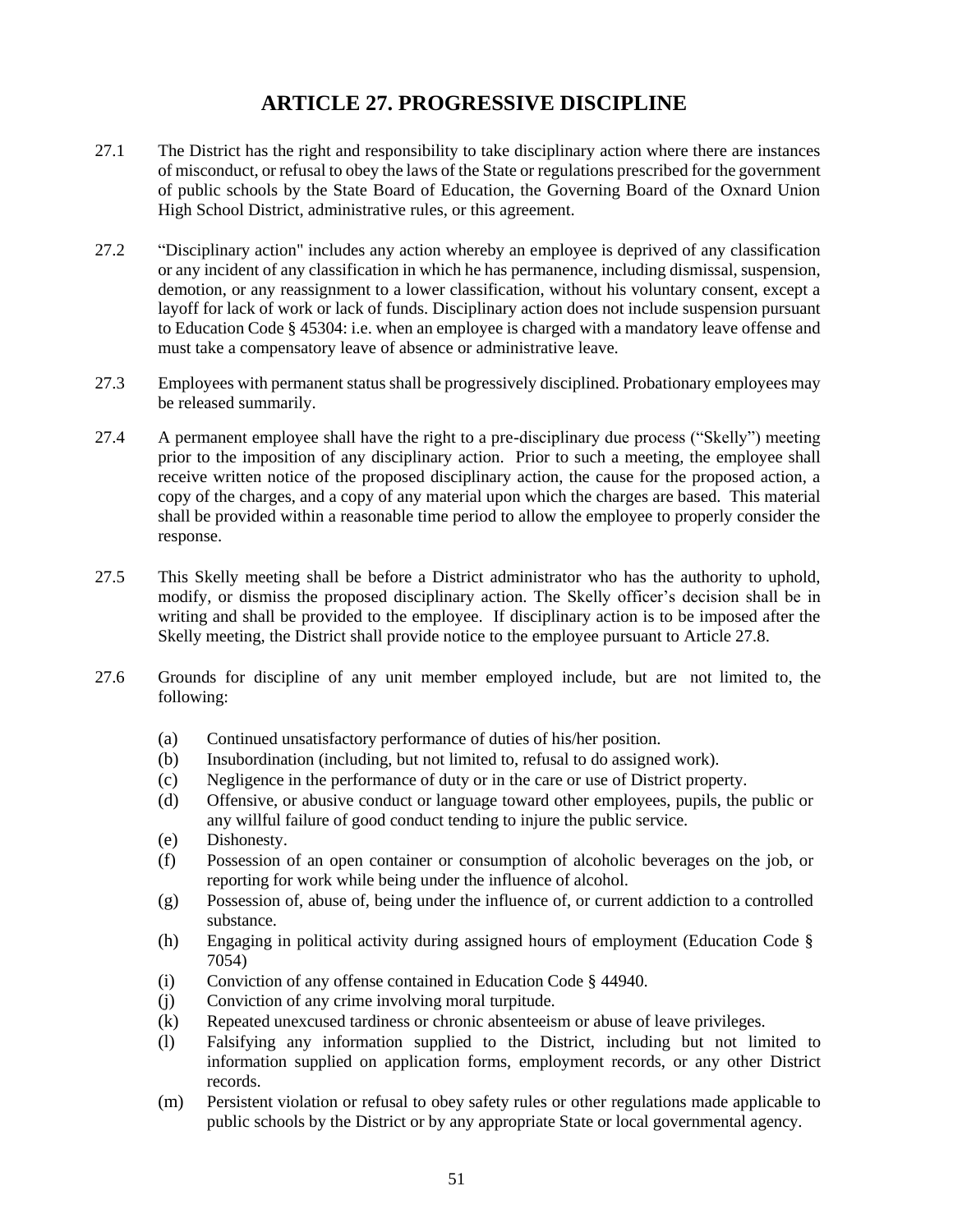- (n) Offering of anything of value or offering any service in exchange for special treatment in connection with the employee's job or employment, or the accepting of anything of value or any service in exchange for granting any special treatment to another employee or to any member of the public.
- (o) Willful or persistent violation of rules and regulations of the District.
- (p) Abandonment of position (absence without leave for more than five [5] days)
- (q) Advocacy of overthrow of Federal, State, or local government by force, violence, or other unlawful means.
- (r) Inability to perform the essential functions of the position with reasonable accommodation.
- (s) Possession of a weapon, threatening other employees or students, engaging in any behavior which suggests that the employee could harm himself or others.
- (t) Failure to maintain any license or certificate required or necessary to perform the essential functions of the unit member's position.
- 27.7 The District agrees to progressively discipline, except where the severity of the offense requires otherwise. In all instances, the discipline applied must relate to the severity of the offences, be for just cause and include the following:
	- 27.7.1 Progressive discipline shall include the following:
		- 27.7.1.1 Level l. A verbal warning from site and/or District administrators at a meeting where a CSEA representative may attend should the unit member so request. The administrator shall maintain a record of the warning in a site file.
		- 27.7.1.2 Level 2. Written warnings shall not be subject to the hearing process contained below. Written warnings shall be signed by the unit member receiving them, placed in the site file, and attached to any subsequent discipline of the unit member for inclusion in the unit member's site file to be used for support of disciplinary actions. A unit member may attach a rebuttal to the written warning. Both the warning and the rebuttal shall be placed in the site file. A CSEA representative may attend should the unit member so request.
		- 27.7.1.3 Level 3. A written reprimand may be issued for serious misconducted, performance transgressions, and/or repeated infractions or violations. A written reprimand shall be signed by the unit member and placed in the personnel file. The unit member may respond in writing and have that writing attached to the reprimand and placed in the personnel file. Documentation of Level 2 warnings may be attached to the written reprimand to document repeated infractions or violations. A CSEA representative may attend should the unit member so request.
		- 27.7.1.4 Level 4. A unit member may be suspended without pay or have other corrective disciplinary action(s) consistent and appropriate forthe type and severity of the offense. The employee shall sign the Level 4 notification. A CSEA representative may attend should the unit member so request.
		- 27.7.1.5 Level 5. A unit member may be terminated for serious or repeated violations.
- 27.8 Hearing Procedure for Level 4 (Suspension or Other Action) or Level 5 (Termination).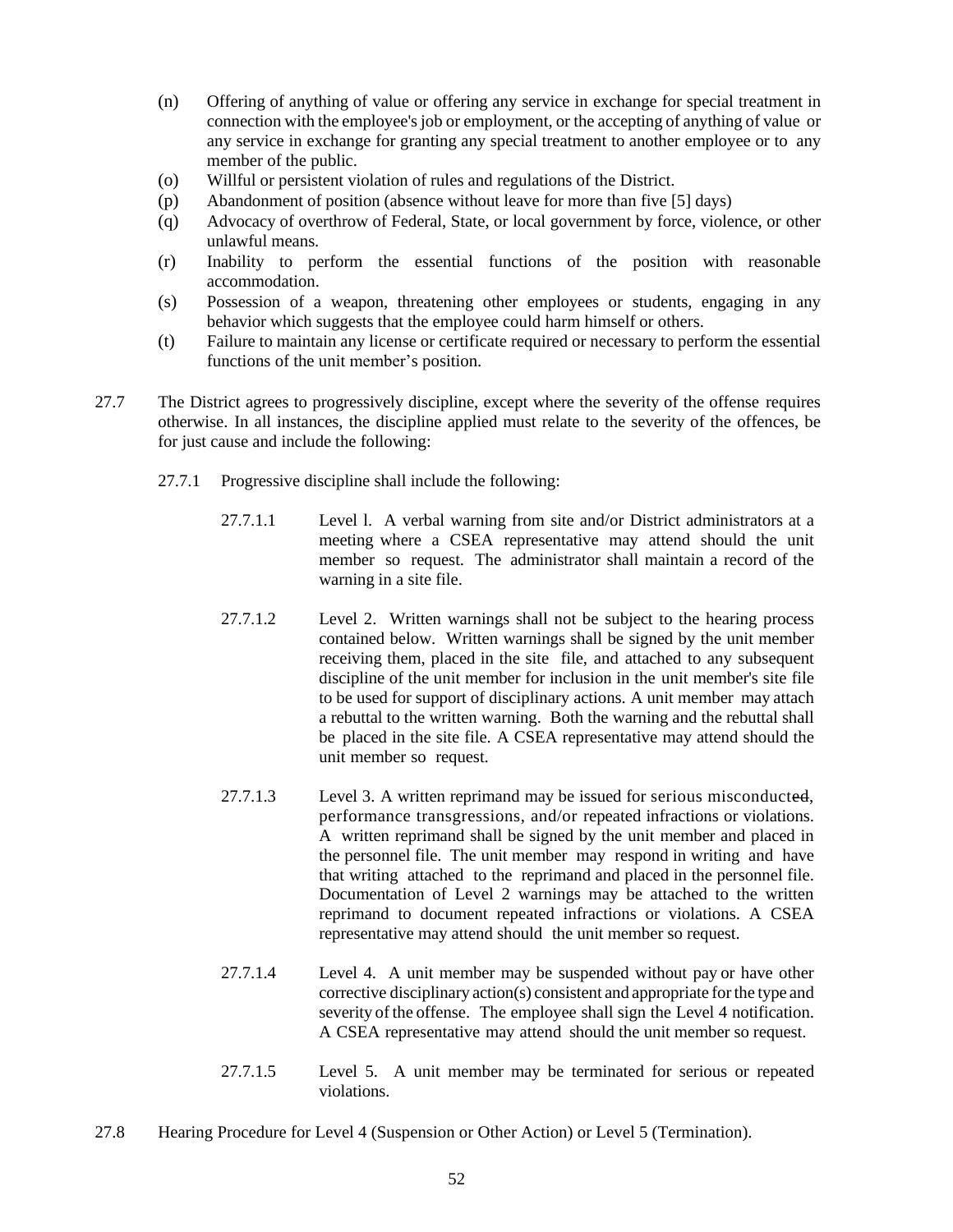- 27.8.1 The employee shall be informed by written notice of the specific charges against him or her in compliance with Education Codes § 45113 and 45116: i.e. be given a statement of his or her right to a hearing before the Governing Board on such charges, and the time within which such hearing may be requested which shall be not less than five (5) days after service of the notice to the employee. The notice shall include a card or paper which when signed constitutes a demand for hearing and a denial of all charges. Employees may be relieved of responsibility prior to a hearing either with or without pay.
- 27.8.2 The Board may hear the appeal or appoint a hearing officer to render an advisory decision for the Board's consideration. The employee and District may be represented by counsel or exclusive representative. The hearing procedures will not be governed by the formal rules of evidence, and the presiding officer shall exercise sound discretion in the presentation of evidence and arguments. After the hearing is completed, the Board shall render and serve the parties with a written decision, which shall be final.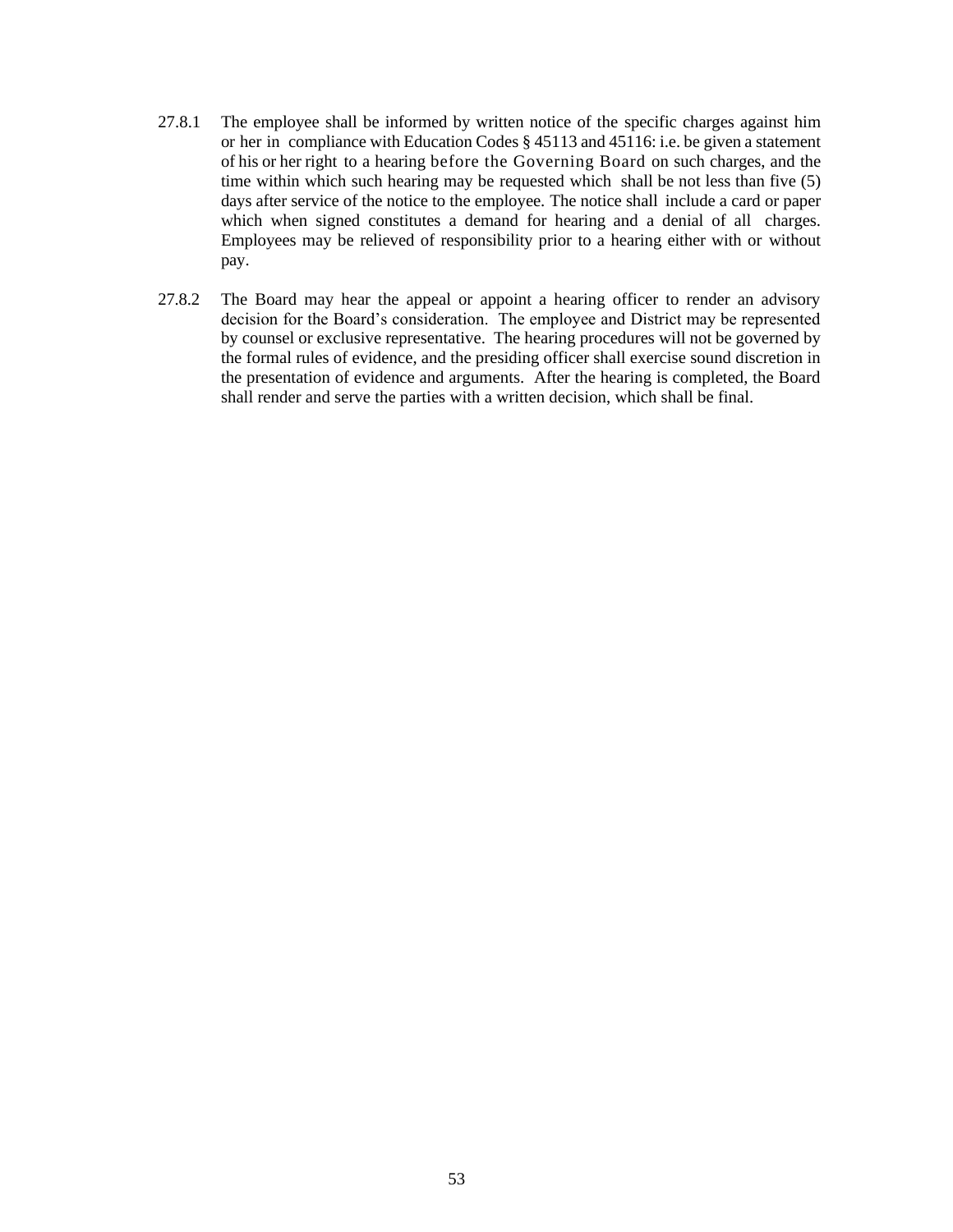## **SIGNATURES**

**Oxnard Union High School District Board of Trustees** 

STEVE HALL, Ed.D.

President

BEATRIZ R. HERRERA Vice President

KAREN M. SHER, M.Ed.

Member

WAYNE EDMONDS

Member

**ELIZABETH BOTELLO** Member

**California School Employees Association** Chapter #260

and s High

Bryon Huizinga<br>President, Oxnard Union Ch. #260

Christopher Crump<br>Labor Relations Representative

У. A  $\sim$ 

Ginger Lopez<br>Negotiator, Oxnard Union Ch. #260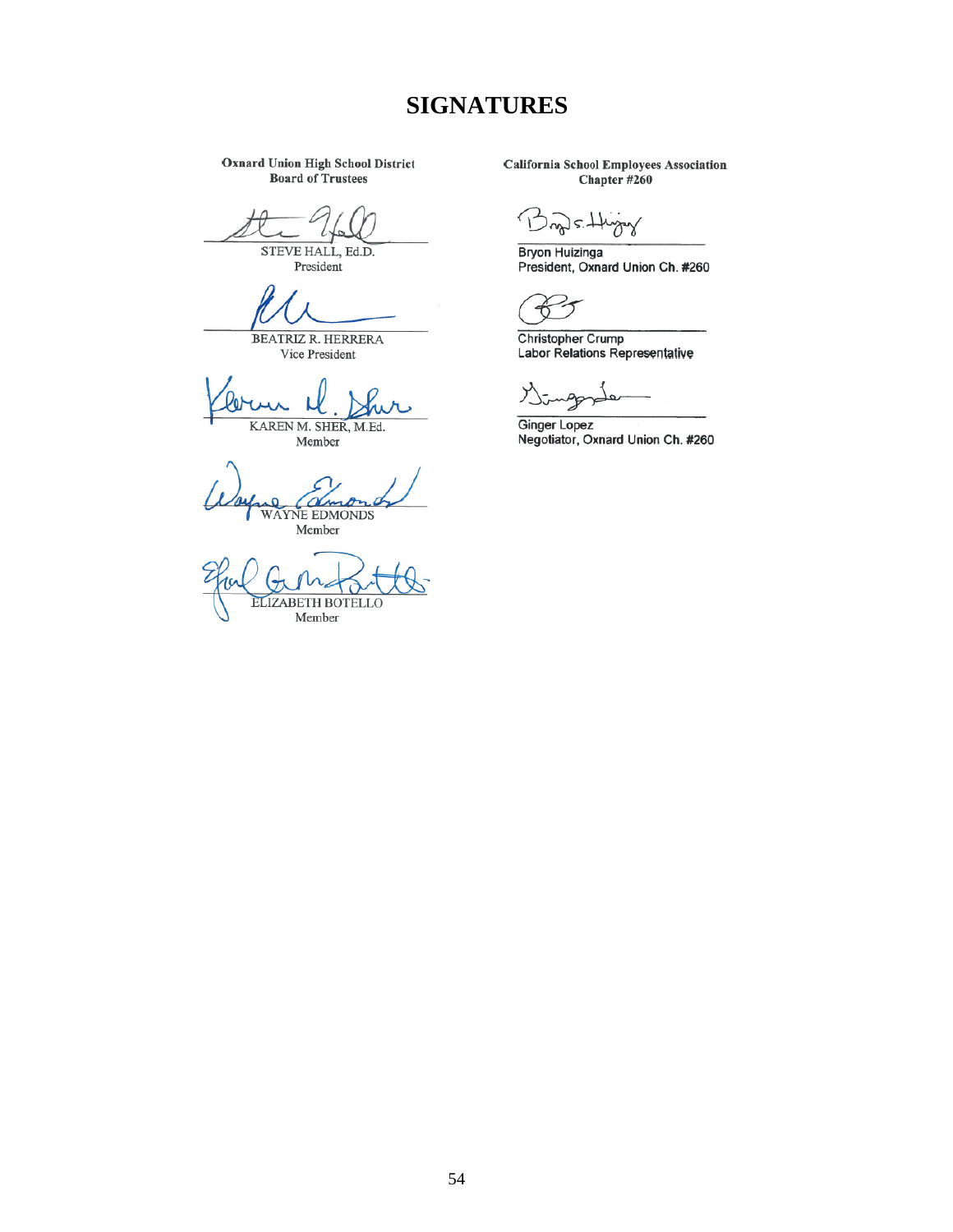## **APPENDIX**

## <span id="page-54-0"></span>**A: CAMPUS SUPERVISOR EVALUATION**

#### OXNARD UNION HIGH SCHOOL DISTRICT

CLASSIFIED - PARAEDUCATOR - CAMPUS SUPERVISOR EVALUATION (Instructions in Bargaining Unit Agreement)

| <b>DATE DUE</b><br><b>NAME</b>                      |                                                         | <b>PROBATIONARY</b> |  |                                                                                                         | <b>ANNUAL</b>               | <b>SPECIAL</b> |                 |  |  |
|-----------------------------------------------------|---------------------------------------------------------|---------------------|--|---------------------------------------------------------------------------------------------------------|-----------------------------|----------------|-----------------|--|--|
|                                                     |                                                         |                     |  |                                                                                                         |                             |                |                 |  |  |
| <b>CLASSIFICATION</b>                               |                                                         |                     |  |                                                                                                         | <b>SCHOOL OR DEPARTMENT</b> |                |                 |  |  |
|                                                     |                                                         |                     |  |                                                                                                         |                             |                |                 |  |  |
|                                                     |                                                         |                     |  | DEFINITION OF RATINGS: E-Exceeds Expectations M-Meets Expectations N-Needs Improvement U-Unsatisfactory |                             |                |                 |  |  |
|                                                     | PERFORMANCE FACTORS                                     |                     |  | м                                                                                                       | N                           | U              | <b>COMMENTS</b> |  |  |
| ı                                                   | Quality of Work: Consider the extent to which the       |                     |  |                                                                                                         |                             |                |                 |  |  |
|                                                     | work is accurate, neat, well organized and thorough.    |                     |  |                                                                                                         |                             |                |                 |  |  |
| $\mathbf{2}$                                        | Work Habits: Consider the employee's                    |                     |  |                                                                                                         |                             |                |                 |  |  |
|                                                     | effectiveness in organization and use of time.          |                     |  |                                                                                                         |                             |                |                 |  |  |
| 3                                                   | Working Relations: Measurement of ability to            |                     |  |                                                                                                         |                             |                |                 |  |  |
|                                                     | work with and through others. Ability to work           |                     |  |                                                                                                         |                             |                |                 |  |  |
|                                                     | effectively as part of a group.                         |                     |  |                                                                                                         |                             |                |                 |  |  |
| 4                                                   | Meeting Work Commitments: Extent to which the           |                     |  |                                                                                                         |                             |                |                 |  |  |
|                                                     | employee completes work assignments and follows         |                     |  |                                                                                                         |                             |                |                 |  |  |
|                                                     | established procedures.                                 |                     |  |                                                                                                         |                             |                |                 |  |  |
| 5                                                   | Demonstration of Initiative: Extent to which the        |                     |  |                                                                                                         |                             |                |                 |  |  |
|                                                     | employee shows ingenuity in initiating job duties.      |                     |  |                                                                                                         |                             |                |                 |  |  |
|                                                     | Readiness to take action.                               |                     |  |                                                                                                         |                             |                |                 |  |  |
| 6                                                   | Dependability and Reliability: Can be relied upon       |                     |  |                                                                                                         |                             |                |                 |  |  |
|                                                     | to carry out responsibilities of the position with      |                     |  |                                                                                                         |                             |                |                 |  |  |
|                                                     | minimal supervision.                                    |                     |  |                                                                                                         |                             |                |                 |  |  |
| 7<br>Attendance: Consider the employee's attendance |                                                         |                     |  |                                                                                                         |                             |                |                 |  |  |
|                                                     | and tardiness                                           |                     |  |                                                                                                         |                             |                |                 |  |  |
| 8                                                   | Safety: Complies with District safety policies and      |                     |  |                                                                                                         |                             |                |                 |  |  |
| practices. Operates equipment and/or vehicles in a  |                                                         |                     |  |                                                                                                         |                             |                |                 |  |  |
|                                                     | safe manner. Reports any unsafe conditions.             |                     |  |                                                                                                         |                             |                |                 |  |  |
| ۰                                                   | Communication Skills: Ability to get a verbal or        |                     |  |                                                                                                         |                             |                |                 |  |  |
|                                                     | written message across in a clear, organized and        |                     |  |                                                                                                         |                             |                |                 |  |  |
|                                                     | appropriate manner. Ability to understand instructions. |                     |  |                                                                                                         |                             |                |                 |  |  |

DEVELOPMENT PLAN:

1. Employee Strengths - Discuss areas in which the employee has demonstrated significant strengths or abilities.

2. Improvement Needs - Based on overall performance, discuss areas which employee demonstrates need for improvement.

#### **Based on Improvement Needs**

a. Development Need Development Plan/Approach **Results Timeline** 

**EVALUATOR'S COMMENTS:** 

**EMPLOYEE'S COMMENTS:** 

**Evaluator's Signature** 

Date

**Employee's Signature** 

Date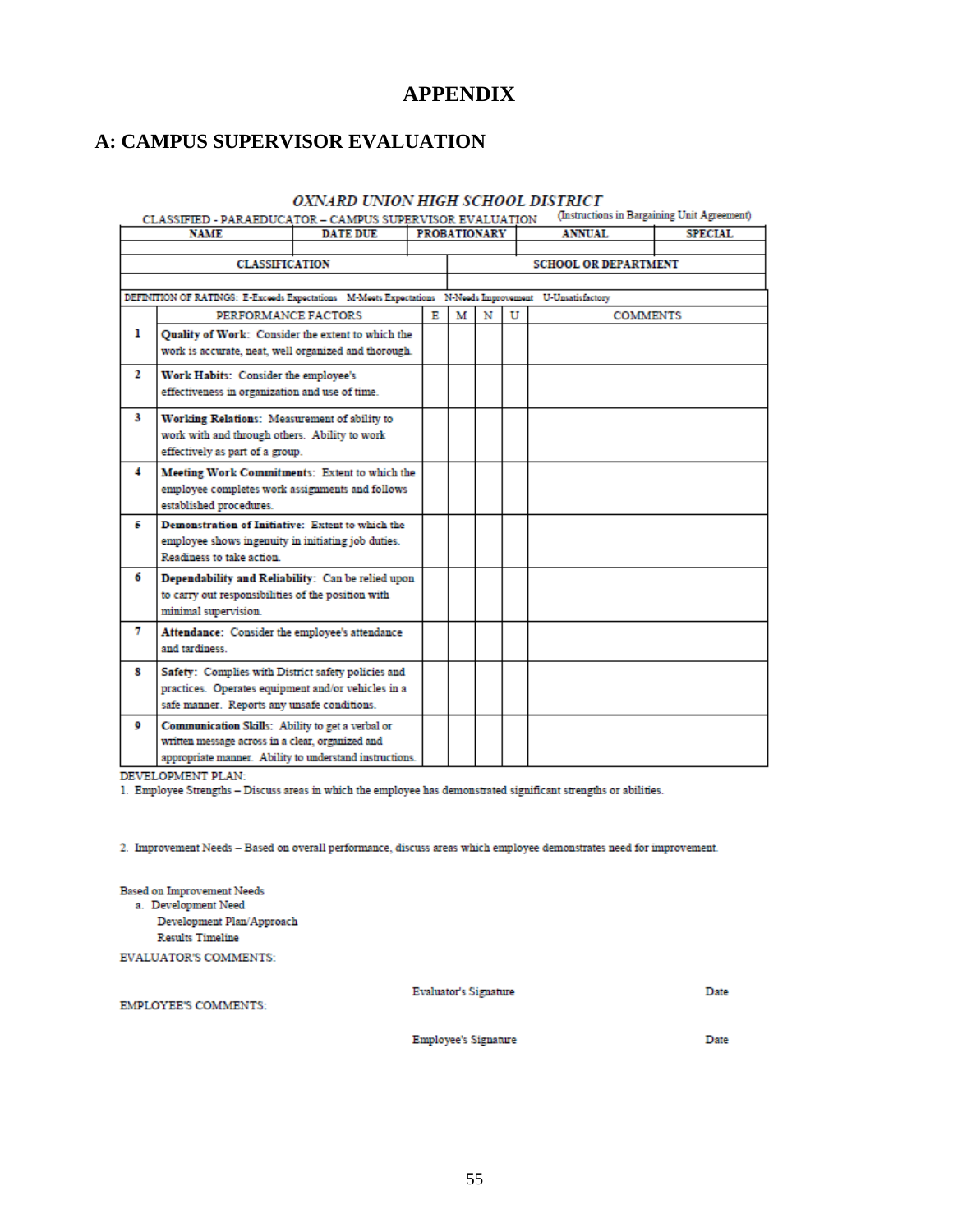## **B: TECHNIQUES OF APPRAISAL**

The observation and evaluation of an employee's work performance is one of the primary responsibilities of any person who supervises or directs other employees. The effective communication of this evaluation to the employee is essential. When used thoughtfully and carefully, this form is intended to aid the employee and supervisor in arriving at an understanding of the employee's performance in a given position. This evaluation will become part of the employee's personnel file and will be considered in cases involving promotion and transfers.

## 1. PURPOSE OF A PERFORMANCE APPRAISAL:

- a. To act as a tool to define work skills and to provide a measurement of the degree to which these skills are performed.
- b. To act as a report to the employee concerning his performance on his job.
- c. To assure the employee of a regular and systematic review.
- d. To provide a record of the employee's performance and growth history.
- e. To provide a basis for coaching and guiding the employee.
- f. To provide an opportunity for closer and better communication between the employee and his supervisor.

## 2. HOW TO APPRAISE:

- a. Define the standard rate each person against the requirements of the position.
- b. Be objective avoid reference to personal likes and dislikes.
- c. Consider one factor of ability at a time. Each factor is distinct and does not necessarily relate to similar factors.
- d. Base appraisals on observed and proven performance avoid impressions based on hearsay.
- e. Base appraisals on average daily performance avoid rating occasional incidents which highlight a particularly good or bad performance.
- f. Written narrative explanation must accompany any areas designated as unsatisfactory.

## 3. AFTER MAKING THE REPORT, SUPERVISOR SHALL:

- a. Discuss the report with the employee.
	- (1) Give the employee an opportunity to make suggestions for the improvement of his work.
	- (2) Explain areas where work performance may be improved.
	- (3) Explain the comments on the performance reports.
- b. Sign the evaluation report and obtain the signature of the employee (signature of employee does not necessarily mean concurrence with evaluation but only that this evaluation has been discussed with them).
- c. Send a copy of the evaluation to the Classified Human Resources Office at the specified time.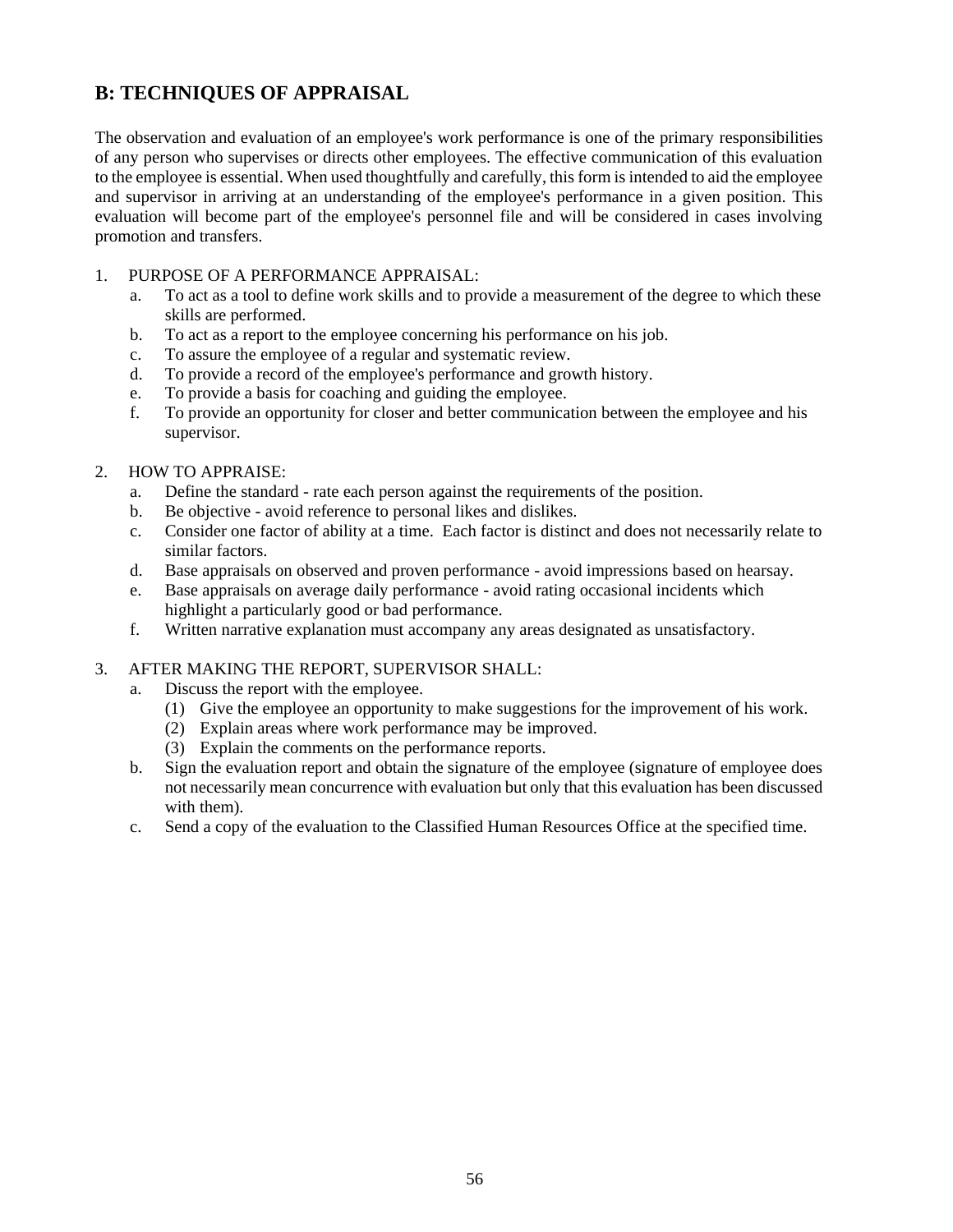

**OXNARD UNION HIGH SCHOOL DISTRICT** 

## **CAMPUS SUPERVISOR SALARY SCHEDULE 2020-2021 SCHOOL YEAR**

| <b>CLASSIFICATION</b>              | <b>STEP1</b> | <b>STEP 2</b> | <b>STEP 3</b> | <b>STEP4</b> | <b>STEP 5</b> |
|------------------------------------|--------------|---------------|---------------|--------------|---------------|
| <b>CAMPUS</b><br><b>SUPERVISOR</b> | \$14.58      | \$15.30       | \$16.06       | \$16.87      | \$17.71       |
| <b>LEAD</b>                        | \$16.04      | \$16.83       | \$17.66       | \$18.56      | \$19.48       |

- 1. Existing employees shall be given credit for prior in-district experience upon initial placement on the salary schedule.
- 2. Unit members may elect twelve (12) equal monthly payments in accordance with California Education Code §45165.

LONGEVITY:  $7<sup>th</sup>$  yr + 10% of step 5  $10^{th}$  yr + 20% of step 5  $21^{st}$  yr + \$500.00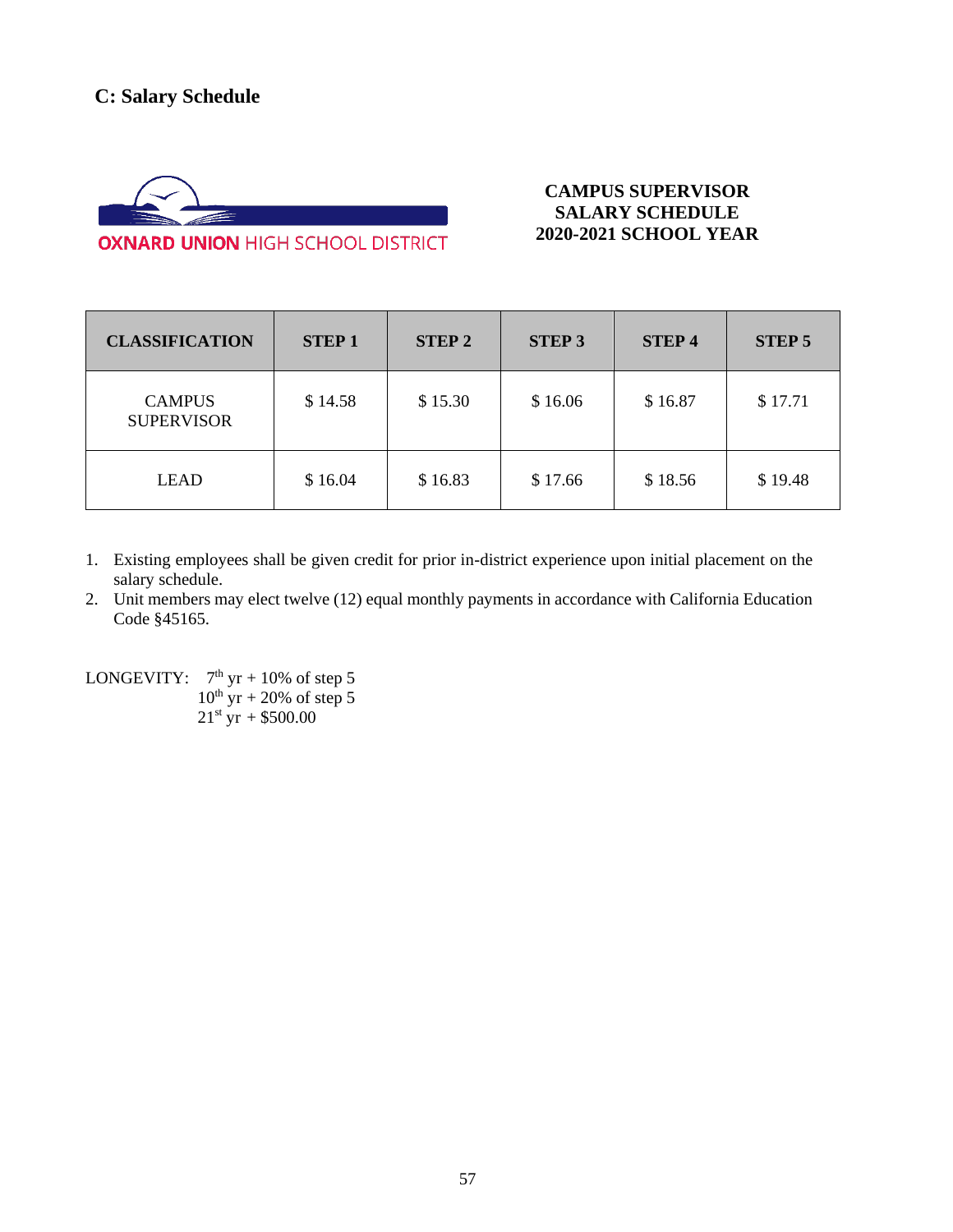## **D. Job Description**



#### **CAMPUS SUPERVISOR**

Revision Date: 01.13.10

#### **BRIEF DESCRIPTION OF POSITION:**

Under the direct supervision of the Assistant Principal and the assistance of the Lead Campus Supervisor, assists in campus supervision activities, enforces school rules and procedures and maintains a safe and orderly environment for students.

#### **STATEMENT OF TYPICAL DUTIES:**

- a. Assists in campus supervision activities. *E*
- b. Enforces school rules and procedures *E*
- c. Maintains a safe and orderly environment for students. *E*
- d. Encourages students to get to their classes on time. *E*
- e. Assists in reporting campus safety and security problems to administration. *E*
- f. Provides supervision and maintains order in designated area(s). *E*
- g. Attends campus supervision meetings as directed by the Assistant Principal. *E*
- h. Assists in identifying-activity which may be gang and drug related. *E*
- i. Assists with supervision of extracurricular activities. *E*
- j. May assist in unlocking & securing classrooms and gates. *E*
- k. Performs other related tasks and assumes responsibilities as may be assigned by proper authority. *E*

#### **KNOWLEDGE AND ABILITIES**:

Knowledge of:

- District disciplinary rules and procedures
- Safety procedures and practices
- Substance abuse
- Gang related activity
- Crisis prevention/intervention skills

Ability to:

- Observe and report unsafe conditions
- Use physical restraint if necessary
- Understand and follow verbal and written direction
- Meet schedules and timelines
- Communicate effectively with others
- Establish and maintain cooperative and effective working relationships with others.
- Attends staff development related to campus security.
- Serves as liaison with police department.
- Operate hand-held radio or two-way communication device in a professional manner.

#### **EDUCATION AND EXPIERENCE:**

Any combination equivalent to: Sufficient training and experience to demonstrate the knowledge and abilities listed above; security experience, preferably in a school environment, is desirable.

#### **PHYSICAL CHARACTERISTICS:**

Must be able to bend, stoop, reach horizontally and vertically; lift heavy objects; stand, walk for prolonged periods; see to read; use hands and fingers to operate tools and equipment; speak clearly; and hear well enough to communicate effectively to perform all tasks.

#### **WORKING CONDITIONS:**

Work includes indoor and outdoor environment; includes various weather conditions.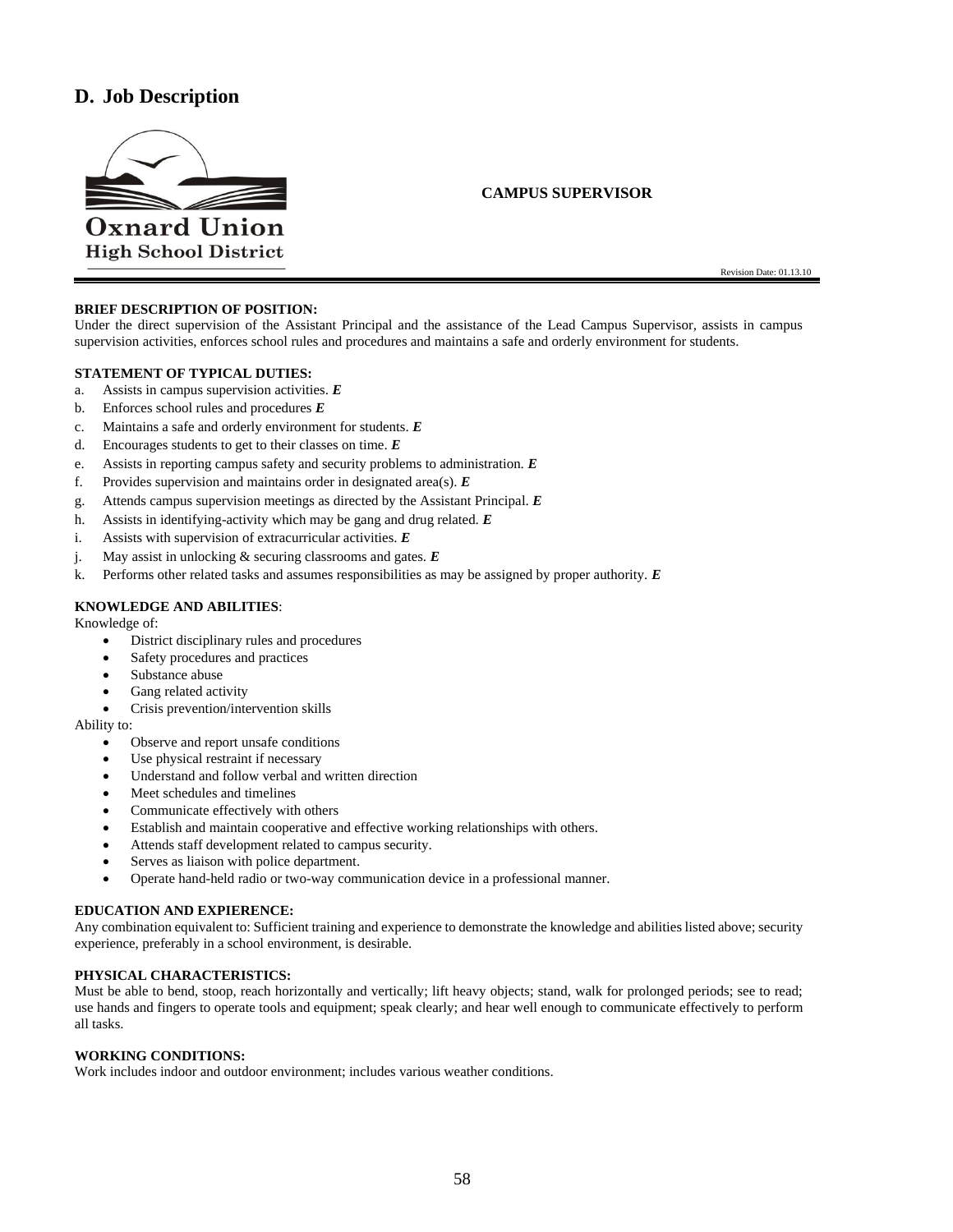

#### **LEAD CAMPUS SUPERVISOR**

#### **BRIEF DESCRIPTION OF POSITION:**

Under the supervision of the Assistant Principal, oversees and participates in activities assigned to Campus Supervisors; assists in designating areas of assignment on the campus; serves as liaison between site and district administration and campus supervisors.

#### **STATEMENT OF TYPICAL DUTIES:**

- a. Assists in the implementation of the site discipline and school safety plan; assists in enforcing school rules and maintaining a safe and orderly environment for all students and staff. *E*
- b. Assists in designating areas of assignment on the campus for Campus Supervisors. *E*
- c. Assists with orientation of newly hired campus supervisors as well as those who transfer to the site. *E*
- d. Assists the Assistant Principal, Athletic Director, and Activities Director in coordinating campus supervision assignments for extracurricular activities, both on site and at other sites, when needed. *E*
- e. Assists administration in completing police reports for losses, thefts, break-ins, etc. *E*
- f. Assists in identifying and keeping an inventory of equipment. *E*
- g. Assists administrators in identifying graffiti, drug and gang-related activities. *E*
- h. Assists in compiling information for the school crime report. *E*
- i. Attends meetings with administration as directed. *E*
- j. Performs other related tasks and assumes responsibilities as may be assigned by proper authority. *E*

#### **KNOWLEDGE AND ABILITIES**:

Knowledge of:

- District disciplinary and attendance rules and procedures
- Crowd Control
- Safety procedures and practices
- The symptoms of the use of illegal substances
- Gang, drug and graffiti-related activities
- Education Code and State Law as they relate to student behavior
- School safety plan
- Crisis prevention and intervention skills

Ability to:

- Coordinate and participate in campus supervision activities at an assigned school site.
- Train and provide work direction to others.
- Apply knowledge of schedules, procedures and use of equipment and supplies used in campus supervision.
- Observes and report unsafe conditions.
- Understand and follow oral and written directions.
- Maintain routine records.
- Meet schedules and timelines.
- Communicate effectively with others.
- Establish and maintain cooperative and effective working relationships with others.
- Serves as a Liaison with police department
- Operate hand held communication device

#### **EDUCATION AND EXPIERENCE:**

Graduation from high school or GED and sufficient training and experience to demonstrate the knowledge and abilities listed above. Two years experience as district campus supervisor required.

#### **PHYSICAL CHARACTERISTICS:**

Must be able to bend, stoop, reach horizontally and vertically; lift heavy objects; stand, walk for prolonged periods; see to read; use hands and fingers to operate tools and equipment; speak clearly; and hear well enough to communicate effectively to perform all tasks.

#### **WORKING CONDITIONS:**

Work includes indoor and outdoor environment, including various weather conditions.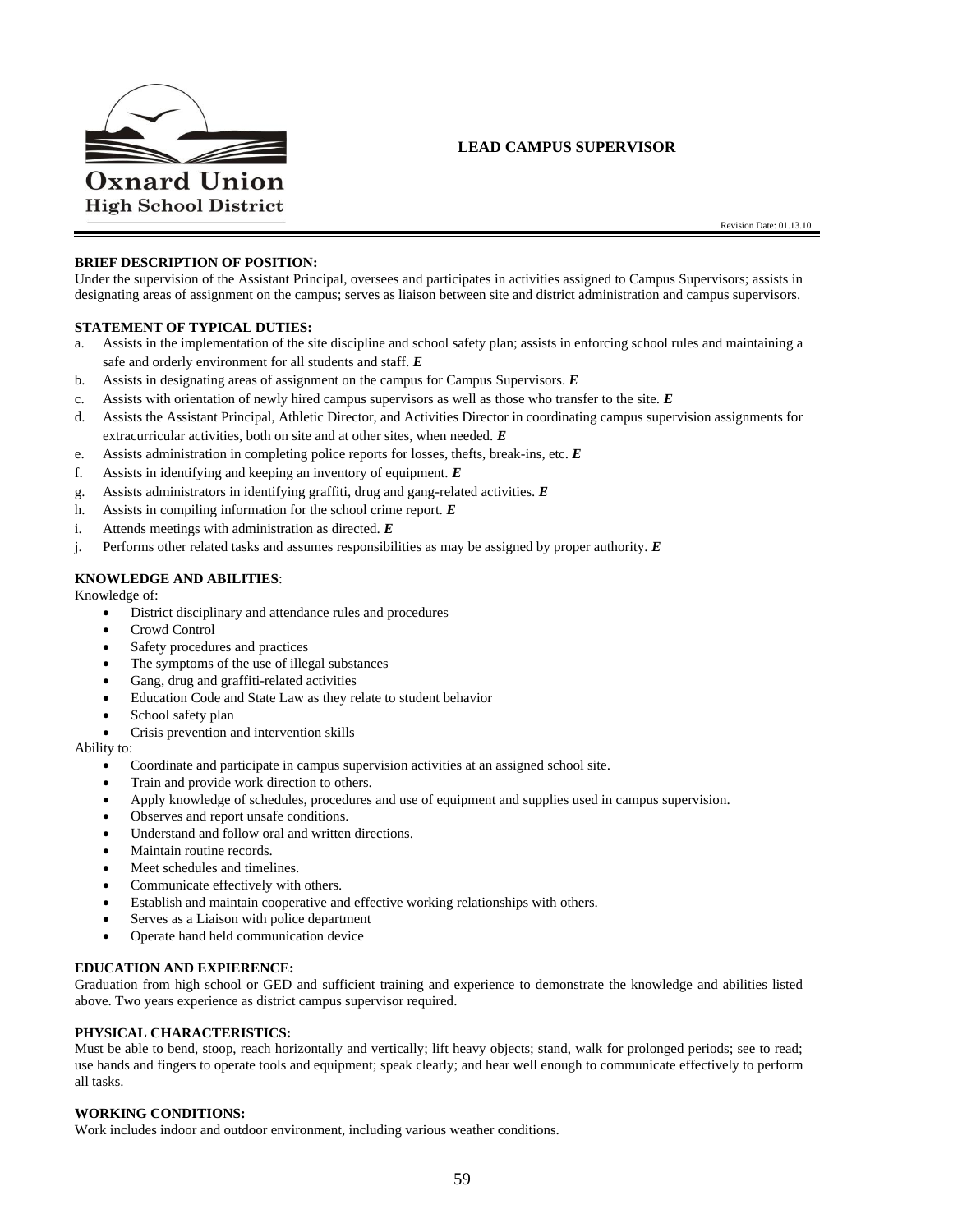## **E: Memorandum of Understanding**

Memorandum of Understanding between the Oxnard Union High School District and the California School Employees Association and its Chapter #260

This document is written to clarify the relative positions of the Oxnard Union High School District and the California School Employees Association. The representations here are not intended to be grievable but state intentions of the parties.

- 1. The District wants the extra hours allocated at sites to replace absent campus supervisors to be allocated among interested campus supervisors **roughly** equally. The District doesn't want to agree to language which imposes a complicated bookkeeping obligation on already overworked site administrators. Nor does the District want the administrator to run all over the campus looking for the campus supervisor with the least number of extra hours. That would impose an additional burden. However, with overtime a consideration, it is clearly in the interest of budgets for time to be allocated among campus supervisors to reduce potential for unbudgeted costs.
- 2. The District doesn"t want sites to use compensatory time as an alternative to overtime payments. The use of compensatory time would require bookkeeping and require that it be exhausted within one year or paid at the overtime rate anyway. Therefore, it is much easier to require overtime.
- 3. Payroll errors that underpay employees shall be rectified within five (5) working days after the employee reports the problem to accounting. (Education Code § 45167).
- 4. Any required training will be conducted on paid time. Normally, it is intended that training will occur on inservice days during the mornings. Some employees may be required to report earlier on inservice days. The work year for campus supervisors will be the total number of student days and up to three (3) additional days of inservice or training. For the 2009-10 School Year the inservice days are reduced to one (1); and for the 2010-2011 School Year the inservice days are reduced to ZERO.
- 5. Adequate verification in 11.1.5 refers to unit member provided justification including, but not limited to, a written statement which provides the reason for the absence. If the unit member visits a doctor, then a doctor"s statement would constitute "adequate verification." If not, then a doctor"s note would only be required in instances of extended sick leave.
- 6. An employee who returns within thirty-nine (39) months of his or her resignation will get his or hire date restored (except as adjusted for time gone from the District) and credit on the salary schedule for prior service. Seniority for layoff will be based on the prior hire date adjusted for unemployed time.
- 7. The District and the Association agree to reallocate hours for positions at the site to balance the numbers of campus supervisors who achieve positions with additional hours against the need for the District to provide safety and security for the campus across the hours of campus operation. The assignment of personnel to the positions shall be a site level decision which incorporates campus supervisors in the decision making process. However, if an agreement cannot be reached at the site, then seniority shall be the controlling factor.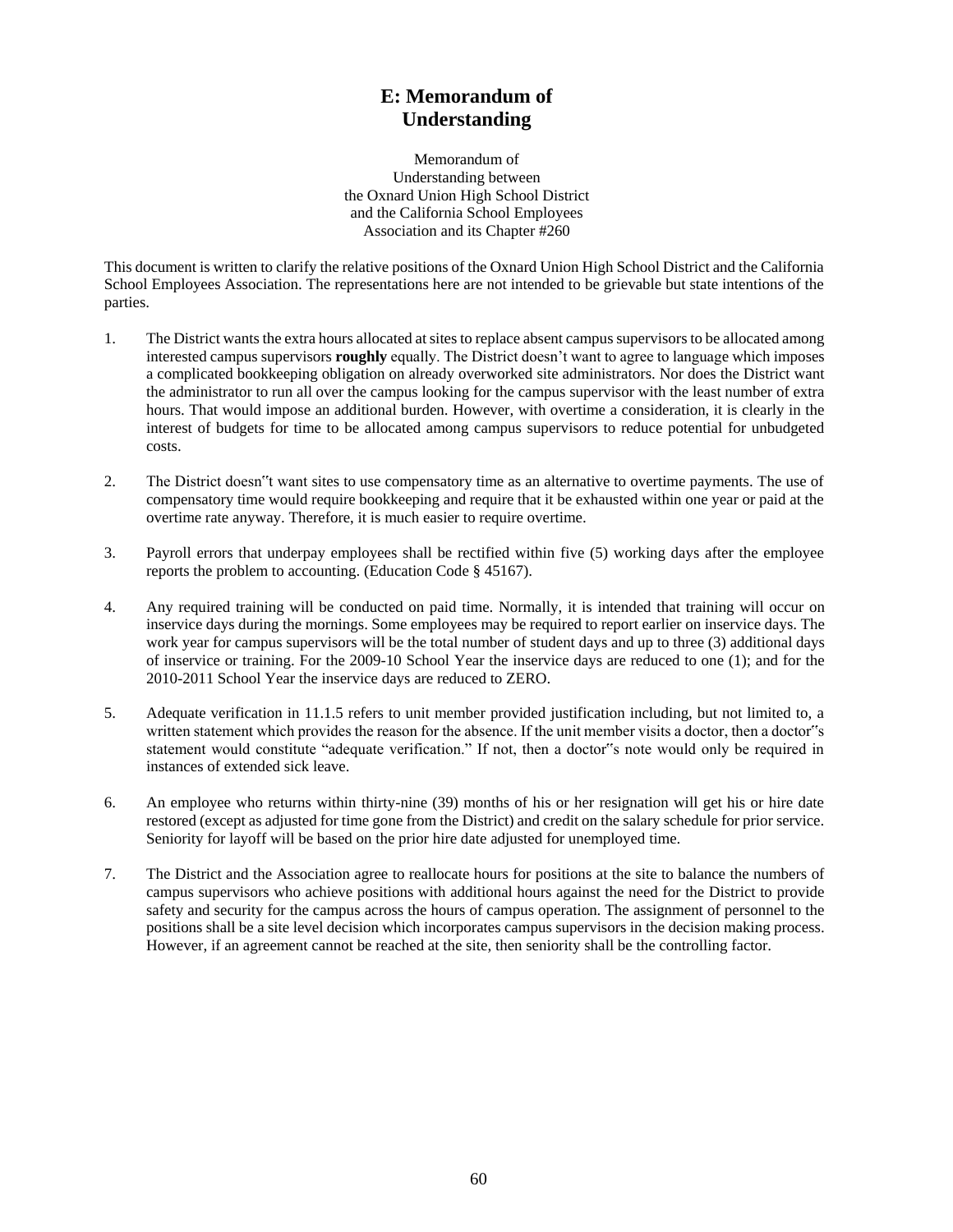## **F: Grievance Form**

| Informal Meeting held (date) _____________________________ Informal Resolution  |                                                                                                                                                                       |  |  |  |
|---------------------------------------------------------------------------------|-----------------------------------------------------------------------------------------------------------------------------------------------------------------------|--|--|--|
|                                                                                 |                                                                                                                                                                       |  |  |  |
| omission giving rise to the grievance.                                          | <b>Level I</b> – Must be submitted to the immediate supervisor within twenty $(20)$ workdays after the occurrence of the act or                                       |  |  |  |
|                                                                                 |                                                                                                                                                                       |  |  |  |
|                                                                                 |                                                                                                                                                                       |  |  |  |
|                                                                                 | Statement of Grievance (Please provide clear, concise statement of the grievance and the circumstances involved):                                                     |  |  |  |
|                                                                                 | ,我们也不会有什么。""我们的人,我们也不会有什么?""我们的人,我们也不会有什么?""我们的人,我们也不会有什么?""我们的人,我们也不会有什么?""我们的人<br>,我们也不会有一个人的人,我们也不会有一个人的人,我们也不会有一个人的人,我们也不会有一个人的人,我们也不会有一个人的人。""我们的人,我们也不会有一个人的人,我 |  |  |  |
| Specific section of contract alleged to have been violated (please be specific) |                                                                                                                                                                       |  |  |  |
|                                                                                 | ,我们也不会有什么。""我们的人,我们也不会有什么?""我们的人,我们也不会有什么?""我们的人,我们也不会有什么?""我们的人,我们也不会有什么?""我们的人                                                                                      |  |  |  |
| <b>Remedy sought:</b>                                                           |                                                                                                                                                                       |  |  |  |
|                                                                                 | ,我们也不会有什么。""我们的人,我们也不会有什么?""我们的人,我们也不会有什么?""我们的人,我们也不会有什么?""我们的人,我们也不会有什么?""我们的人<br>,我们也不会有什么。""我们的人,我们也不会有什么?""我们的人,我们也不会有什么?""我们的人,我们也不会有什么?""我们的人,我们也不会有什么?""我们的人  |  |  |  |
|                                                                                 |                                                                                                                                                                       |  |  |  |
| <b>District's Response:</b>                                                     |                                                                                                                                                                       |  |  |  |
|                                                                                 | ,我们也不会有什么。""我们的人,我们也不会有什么?""我们的人,我们也不会有什么?""我们的人,我们也不会有什么?""我们的人,我们也不会有什么?""我们的人                                                                                      |  |  |  |
|                                                                                 |                                                                                                                                                                       |  |  |  |

Either party may request a personal conference with the other party. The immediate supervisor shall communicate a decision to the grievant in writing within ten (10) workdays after receiving the grievance and such action will terminate Level I.